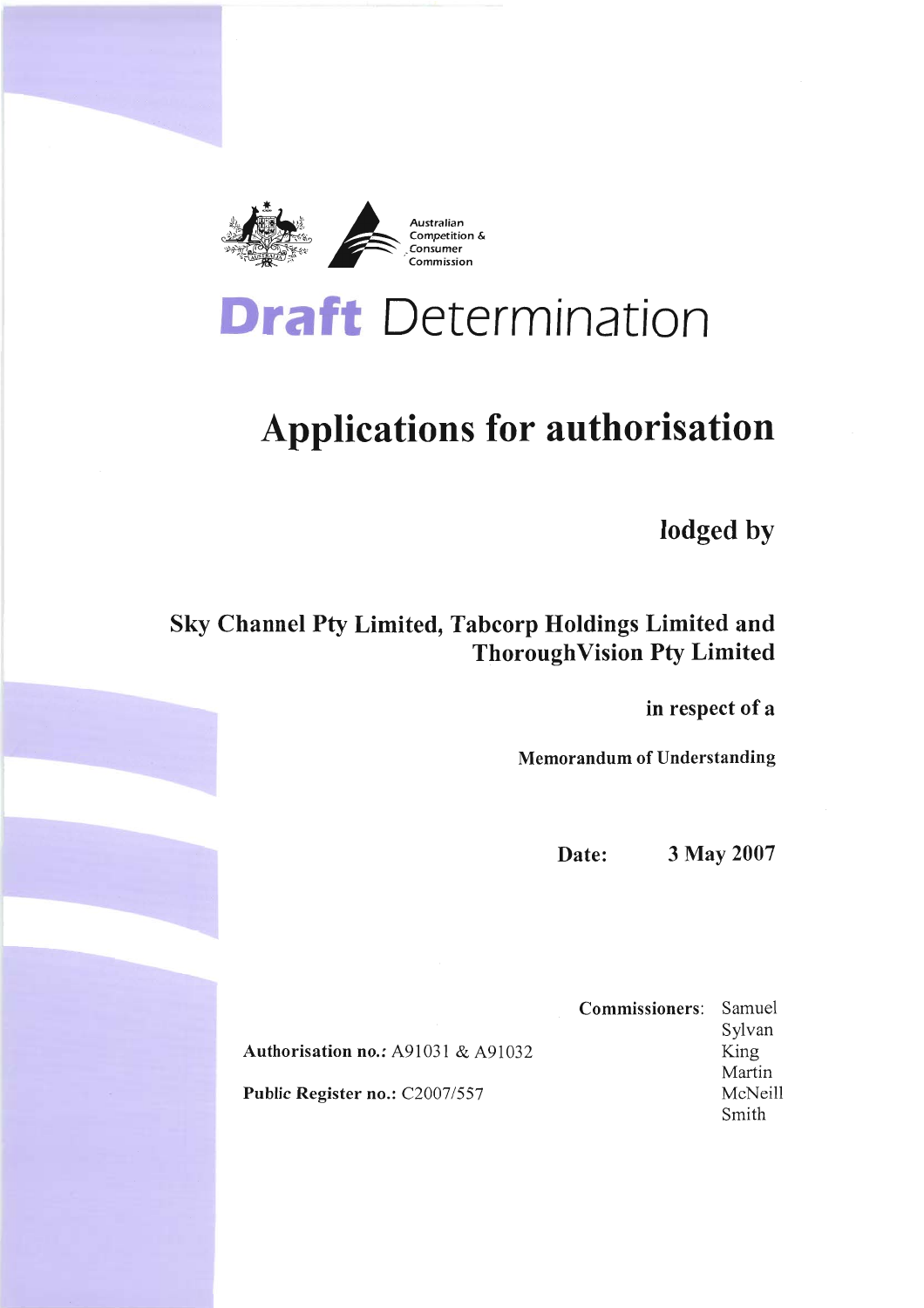# **Summary**

The ACCC proposes to grant authorisation, subject to a condition, to the Memorandum of Understanding between Tabcorp, Sky and TVN which sets out the commercial terms for the sharing of thoroughbred racing broadcasting content until 31 December 2012. Authorisation is granted, specifically to Schedules 1 to 7 (excluding Schedule 5) and any arrangements made under clause 2.3 of the Memorandum of Understanding.

### **The authorisation process**

The Australian Competition and Consumer Commission (ACCC) can grant immunity from the application of the competition provisions of the *Trade Practices Act 1974* (the Act) if it is satisfied that the benefit to the public from the conduct outweighs any public detriment. The ACCC conducts a public consultation process to assist it to determine whether a proposed arrangement results in a net public benefit.

### **The applications for authorisation**

On 15 February 2007, Tabcorp Holdings Limited (Tabcorp), Sky Channel Pty Ltd (Sky), and ThoroughVision Pty Ltd (TVN) (collectively referred to as 'the applicants') lodged applications for authorisation A91031 and A91032 with the ACCC.

The applicants are seeking authorisation for a Memorandum of Understanding (MOU) signed on 1 February 2007. In particular, authorisation is sought for Schedules 1 to 7 of the MOU, and any arrangements made under clause 2.3 of the MOU. Broadly, the MOU sets out the commercial terms between Sky and TVN for the sharing of thoroughbred racing broadcasting content. The MOU provides for the end of split vision and the end of litigation between the applicants.

### **Background**

Prior to the existence of the TVN Channel, Sky was the principal broadcaster of Australian racing. Sky held rights to practically all thoroughbred racing in Australia (as well as harness and greyhound racing). After the formation of TVN in 2002, there were a number of disputes between TVN and Sky about who had rights to show the different thoroughbred racing events – this is known as the split vision dispute and is the subject of various litigation between TVN and Sky concerning thoroughbred broadcasting rights.

The split vision dispute led to a decrease in wagering revenue, punter confusion, increased costs to pubs and clubs and a reduction in funding to the racing industry as a whole.

To resolve the split vision dispute the applicants entered into the MOU which enables them to share thoroughbred racing content, such that Sky and TVN will be able to provide two channels with expanded thoroughbred racing content.

### **Public detriment**

The ACCC considers that the MOU will raise competition issues in respect of:

- the supply of race broadcasting services to commercial venues such as pubs and clubs and
- the acquisition of future broadcasting rights from the thoroughbred racing clubs.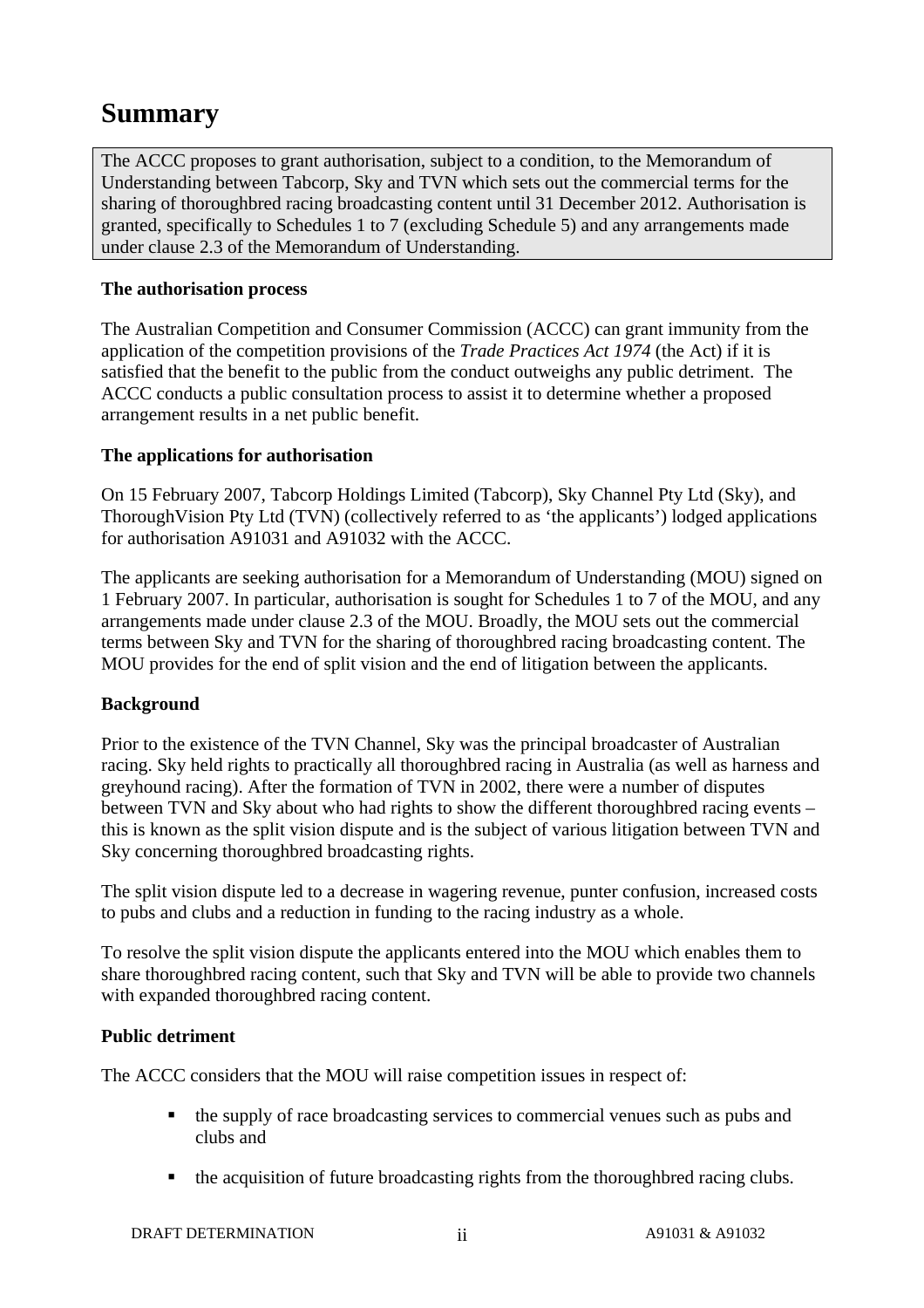The ACCC is concerned about the potential for Tabcorp/Sky to distribute the Sky and TVN Channels as a bundled product to commercial venues with wagering facilities, without at least offering the Sky Channel separately to these venues.

The ACCC considers that the MOU will have a competitive impact on the incentives of Sky and TVN to bid for future broadcasting rights from thoroughbred racing clubs. This is because the MOU provides that the unsuccessful bidder will still be able to access audio-visual content of races under a sub-license and therefore may not bid for them as aggressively than without the MOU.

That being said, the ACCC acknowledges that there are commercial incentives to be the primary license holder after 30 December 2012 when the MOU expires. To some degree such incentives may counter the competitive impact resulting from content sharing under the MOU.

The ACCC considers that the MOU does not raise any significant competition concerns in the distribution of race broadcasting services to television providers or the provision of wagering services.

### **Public benefit**

The ACCC is satisfied that the MOU is likely to result in public benefit from:

- $\blacksquare$  the resolution of the split vision dispute which led to a decrease in wagering revenue, punter confusion, increased costs to pubs and clubs, and a reduction in funding to the racing industry as a whole
- increased production efficiencies to both Sky and TVN
- improved output, quality of broadcasting services and innovation by TVN and Sky and
- reduced transaction costs to pubs, clubs and other commercial venues with Sky's non-exclusive distribution right of TVN.

### **Balance of public benefit and detriment**

Overall, the ACCC is satisfied that the public benefits arising from the MOU will outweigh the public detriments, provided that Tabcorp/Sky do not bundle the Sky and TVN Channels without at least offering the Sky Channel separately to commercial venues with wagering facilities.

To ensure that the public benefits generated by the MOU outweigh the public detriments the ACCC proposes to grant authorisation subject to the following condition:

 Should Tabcorp/Sky decide to supply the Sky and TVN Channels as a bundled product to commercial venues with wagering facilities, Tabcorp/Sky must at least offer the Sky Channel separately to such venues.

#### **Length of authorisation**

The ACCC proposes to grant authorisation, subject to a condition, for the term of the MOU, which is until 31 December 2012.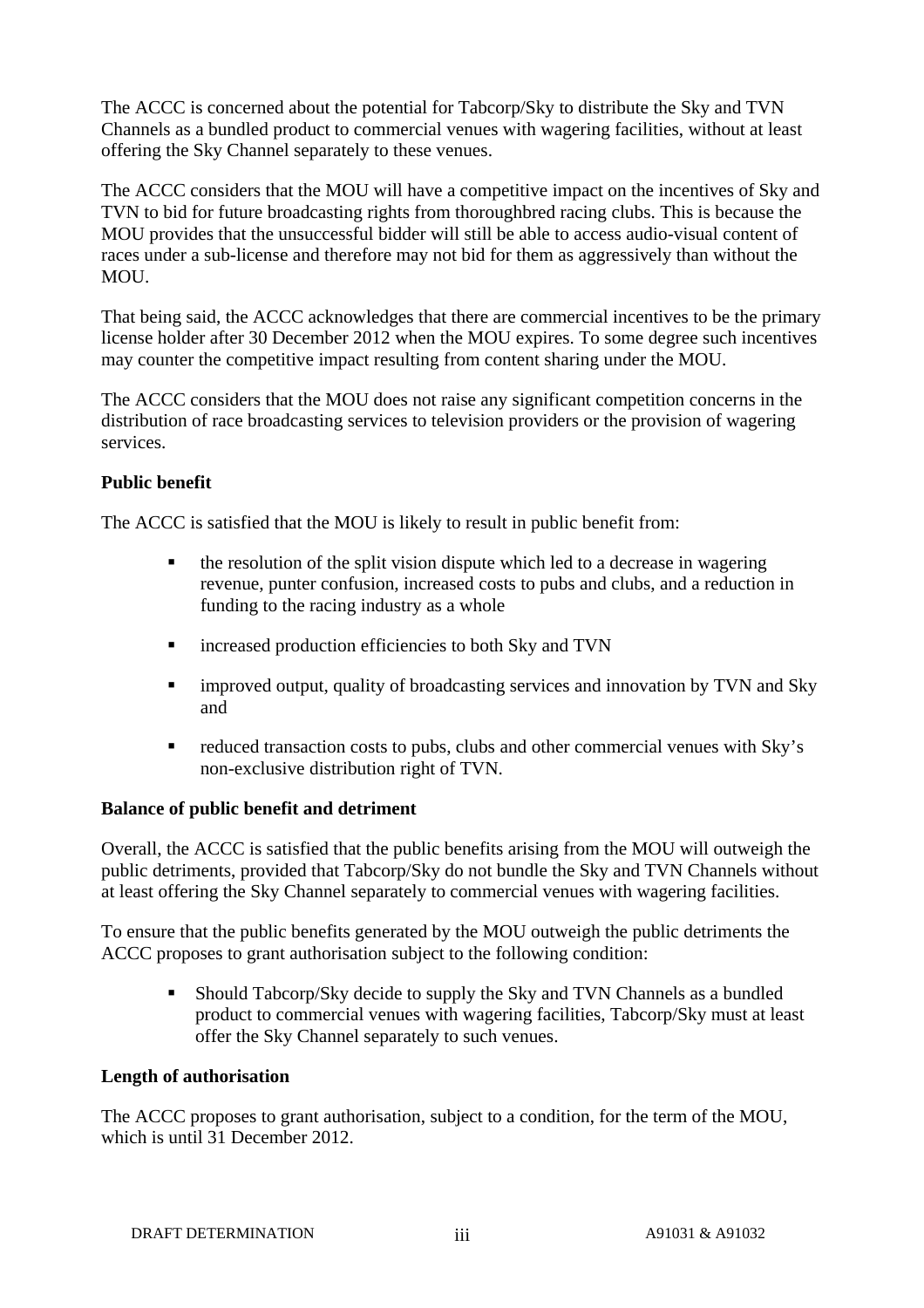### **The next steps**

The ACCC will now seek further submissions from the applicants and interested parties in relation to this draft determination prior to making a final decision. The applicants and interested parties may also request that a conference be held to make oral submissions on the draft determination.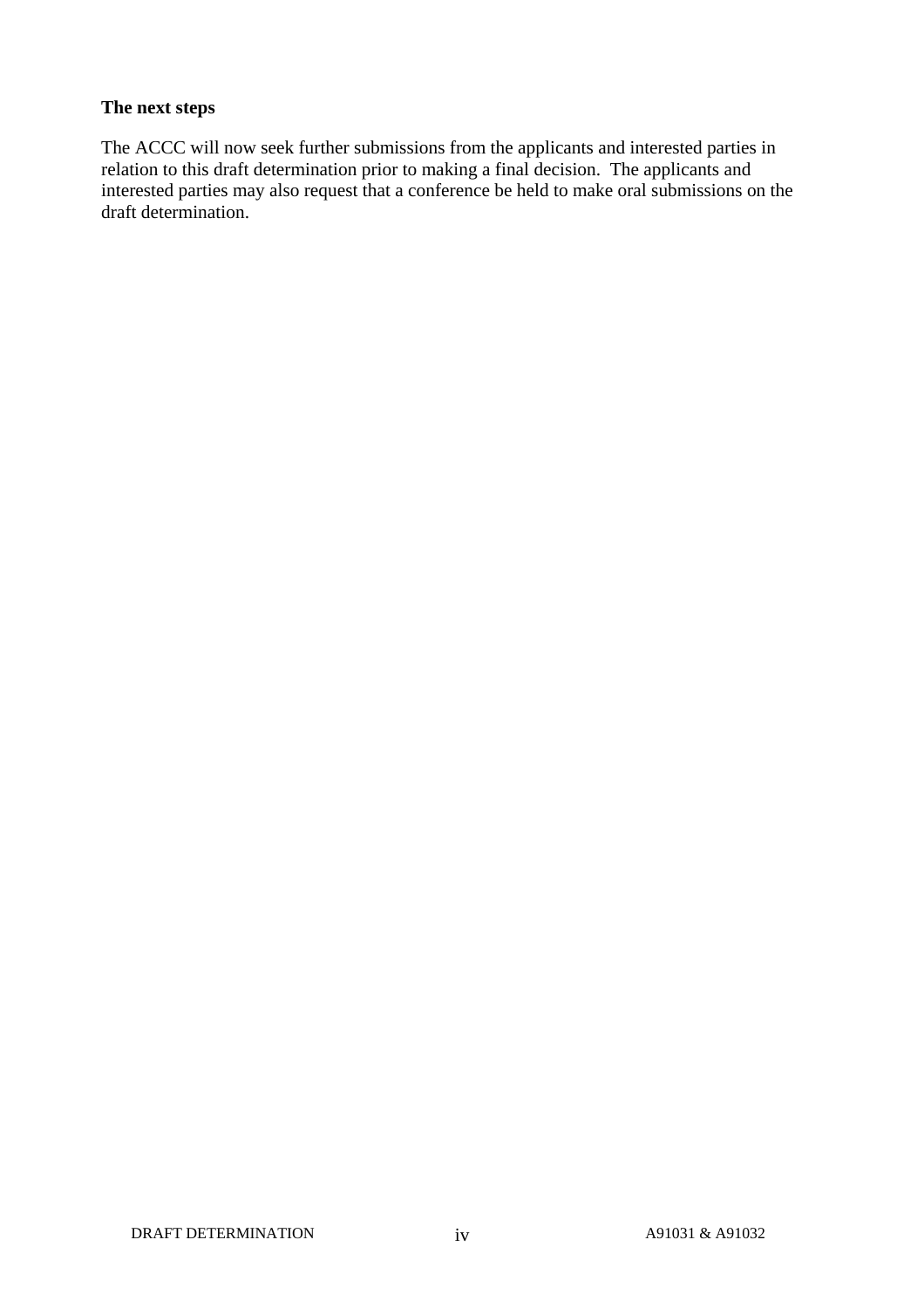# **Contents**

| SCHEDULE 1 - SKY CHANNEL TO GRANT A SUB-LICENSE TO TVN  11 |  |
|------------------------------------------------------------|--|
|                                                            |  |
|                                                            |  |
|                                                            |  |
|                                                            |  |
|                                                            |  |
|                                                            |  |
|                                                            |  |
|                                                            |  |
| 5.                                                         |  |
|                                                            |  |
|                                                            |  |
|                                                            |  |
|                                                            |  |
|                                                            |  |
|                                                            |  |
|                                                            |  |
|                                                            |  |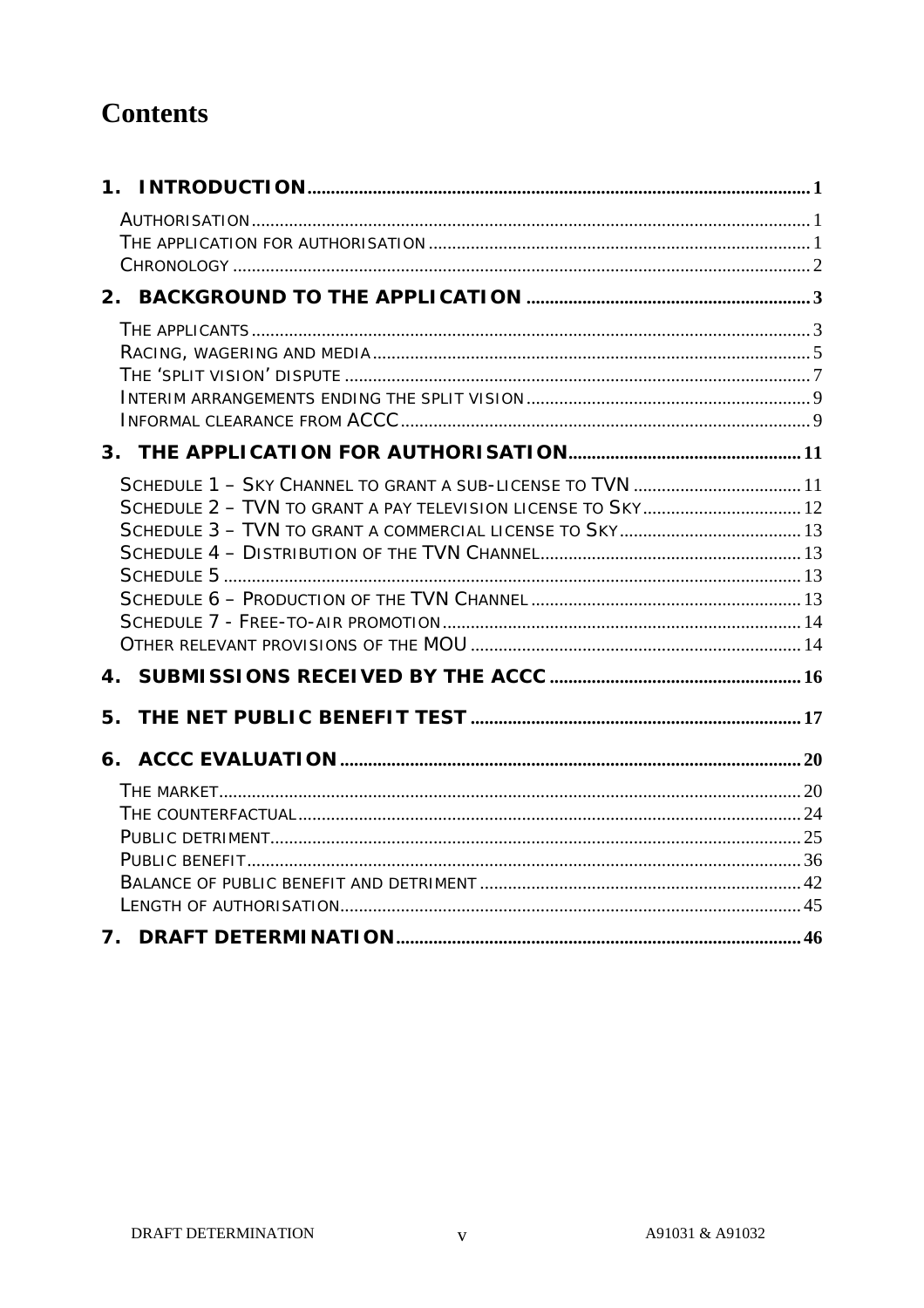# **List of abbreviations**

| <b>AABC</b>    | Association of Australian Bookmaking Companies Inc    |
|----------------|-------------------------------------------------------|
| <b>ACCC</b>    | <b>Australian Competition and Consumer Commission</b> |
| Act            | Trade Practices Act 1974                              |
| <b>ACTTAB</b>  | <b>ACTTAB Limited</b>                                 |
| <b>AHA</b>     | <b>Australian Hotels Association</b>                  |
| <b>AJC</b>     | <b>Australian Jockey Club</b>                         |
| <b>AHRC</b>    | <b>Australian Harness Racing Council Inc</b>          |
| <b>APHRC</b>   | <b>Albion Park Harness Racing Club</b>                |
| <b>Betfair</b> | <b>Betfair Pty Limited</b>                            |
| <b>CRV</b>     | <b>Country Racing Victoria</b>                        |
| <b>GRV</b>     | Greyhound Racing Victoria                             |
| <b>HRV</b>     | Harness Racing Victoria                               |
| <b>MOU</b>     | Memorandum of Understanding                           |
| <b>MRC</b>     | <b>Melbourne Racing Club</b>                          |
| <b>MVRC</b>    | Moonee Valley Racing Club                             |
| Optus          | <b>Singtel Optus Pty Limited</b>                      |
| QRL            | <b>Queensland Racing Limited</b>                      |
| RVL            | Racing Victoria Limited                               |
| <b>RWWA</b>    | Racing and Wagering Western Australia                 |
| Sky            | Sky Channel Pty Ltd                                   |
| Sportscolour   | Sportscolour Pty Ltd                                  |
| <b>STC</b>     | <b>Sydney Turf Club</b>                               |
| Tabcorp        | <b>Tabcorp Holdings Limited</b>                       |
| <b>TVN</b>     | Thorough Vision Pty Limited                           |
| <b>UNiTAB</b>  | <b>UNiTAB</b> Limited                                 |
| <b>VRC</b>     | Victorian Racing Club                                 |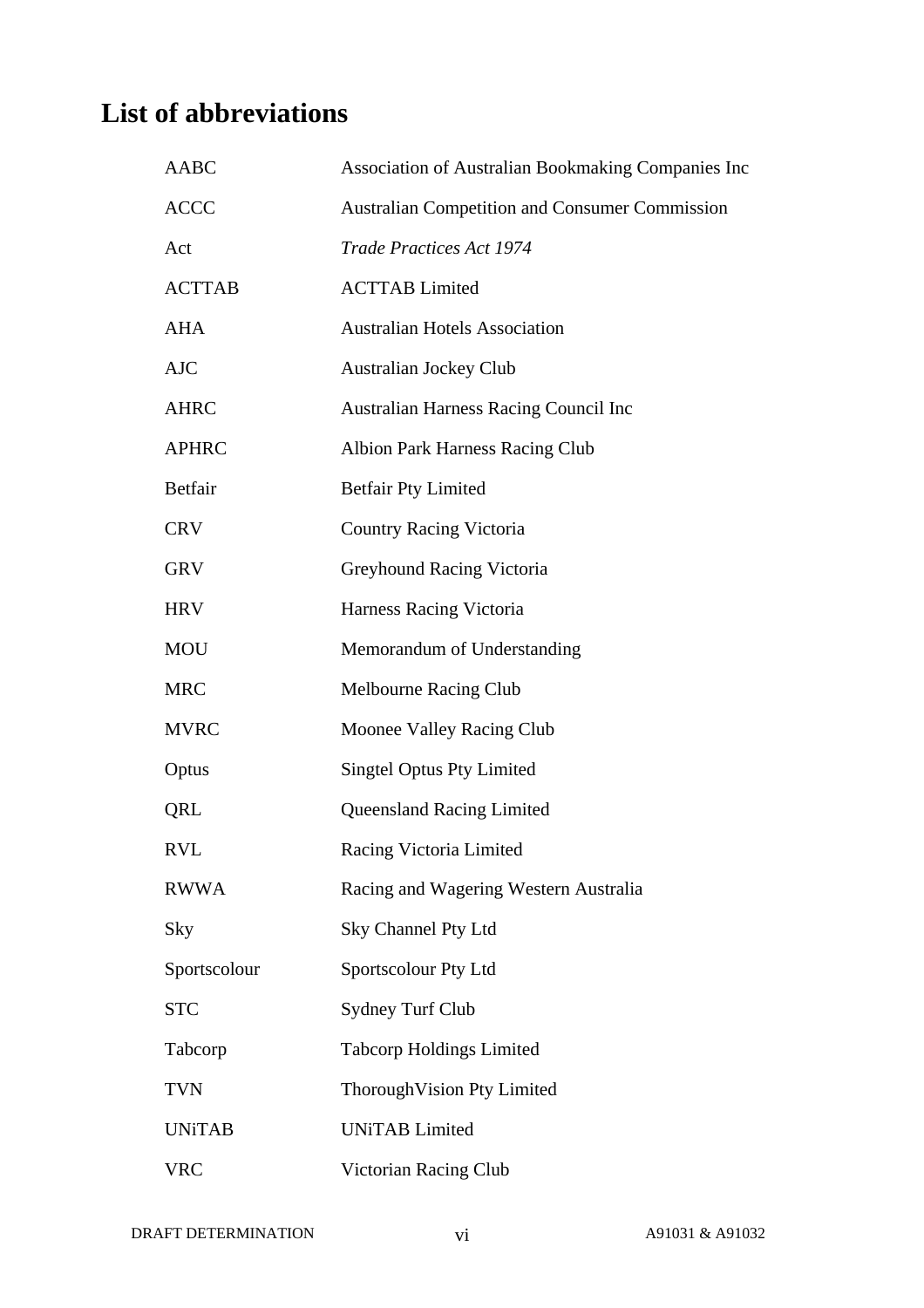# **1. Introduction**

### **Authorisation**

- 1.1 The Australian Competition and Consumer Commission (the ACCC) is the independent Australian Government agency responsible for administering the *Trade Practices Act 1974* (the Act). A key objective of the Act is to prevent anti-competitive conduct, thereby encouraging competition and efficiency in business, resulting in a greater choice for consumers in price, quality and service.
- 1.2 However the Act allows the ACCC to grant immunity from legal action for conduct that might otherwise raise concern under the competition provisions of the Act (in certain circumstances). One way in which parties may obtain immunity is to apply to the ACCC for what is known as an 'authorisation'.
- 1.3 The ACCC may 'authorise' businesses to engage in such conduct where it is satisfied that the public benefit from the conduct outweighs any public detriment.
- 1.4 The ACCC conducts a public consultation process when it receives an application for authorisation. The ACCC invites interested parties to lodge submissions outlining whether they support the application or not, and their reasons for this.
- 1.5 After considering submissions, the ACCC issues a draft determination proposing to either grant the application or deny the application.
- 1.6 Once a draft determination is released, the applicant or any interested party may request that the ACCC hold a conference. A conference provides all parties with the opportunity to put oral submissions to the ACCC in response to the draft determination. The ACCC will also invite the applicant and interested parties to lodge written submissions commenting on the draft.
- 1.7 The ACCC then reconsiders the application taking into account the comments made at the conference (if one is requested) and any further submissions received and issues a final determination. Should the public benefit outweigh the public detriment, the ACCC may grant authorisation. If not, authorisation may be denied. However, in some cases it may still be possible to grant authorisation where conditions can be imposed which sufficiently increase the benefit to the public or reduce the public detriment.

### **The application for authorisation**

- 1.8 On 15 February 2007, Tabcorp Holdings Limited (Tabcorp), Sky Channel Pty Ltd (Sky), and ThoroughVision Pty Ltd (TVN) (collectively referred to as 'the applicants') lodged applications for authorisation A91031 and A91032 with the ACCC.
- 1.9 The applicants are seeking authorisation for a Memorandum of Understanding (MOU) signed on 1 February 2007. In particular, authorisation is sought for Schedules 1 to 7 of the MOU, and any arrangements made under clause 2.3 of the MOU. Broadly, the MOU sets out the commercial terms between Sky and TVN for the sharing of thoroughbred racing broadcasting content. The commencement of the MOU is dependent on the ACCC granting authorisation.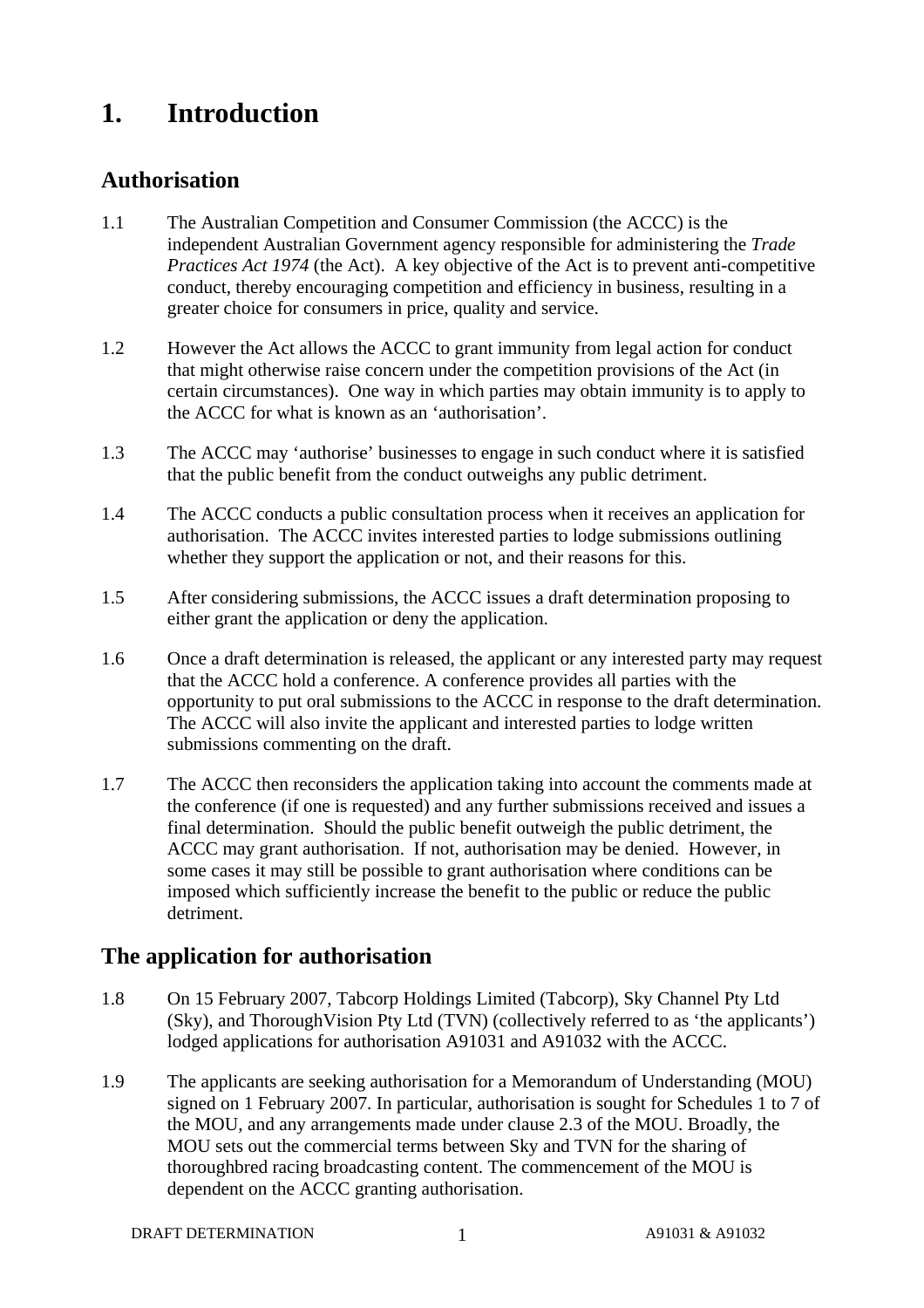1.10 The applicants seek authorisation for the period of the MOU which is until 31 December 2012.

# **Chronology**

1.11 Table 1.1 provides a chronology of significant dates in the consideration of these applications.

### **Table 1.1: Chronology of application for authorisation A91031 & A91032**

| <b>DATE</b>      | <b>ACTION</b>                                                                                                         |
|------------------|-----------------------------------------------------------------------------------------------------------------------|
| 15 February 2007 | Application for authorisation lodged with the ACCC.                                                                   |
| 19 February 2007 | Lodgement of public version of supporting submission with the ACCC.                                                   |
| 13 March 2007    | Closing date for submissions from interested parties in relation to the<br>substantive application for authorisation. |
| 4 April 2007     | Submission received from the applicants in response to interested party<br>submissions.                               |
| 3 May 2007       | Draft determination issued.                                                                                           |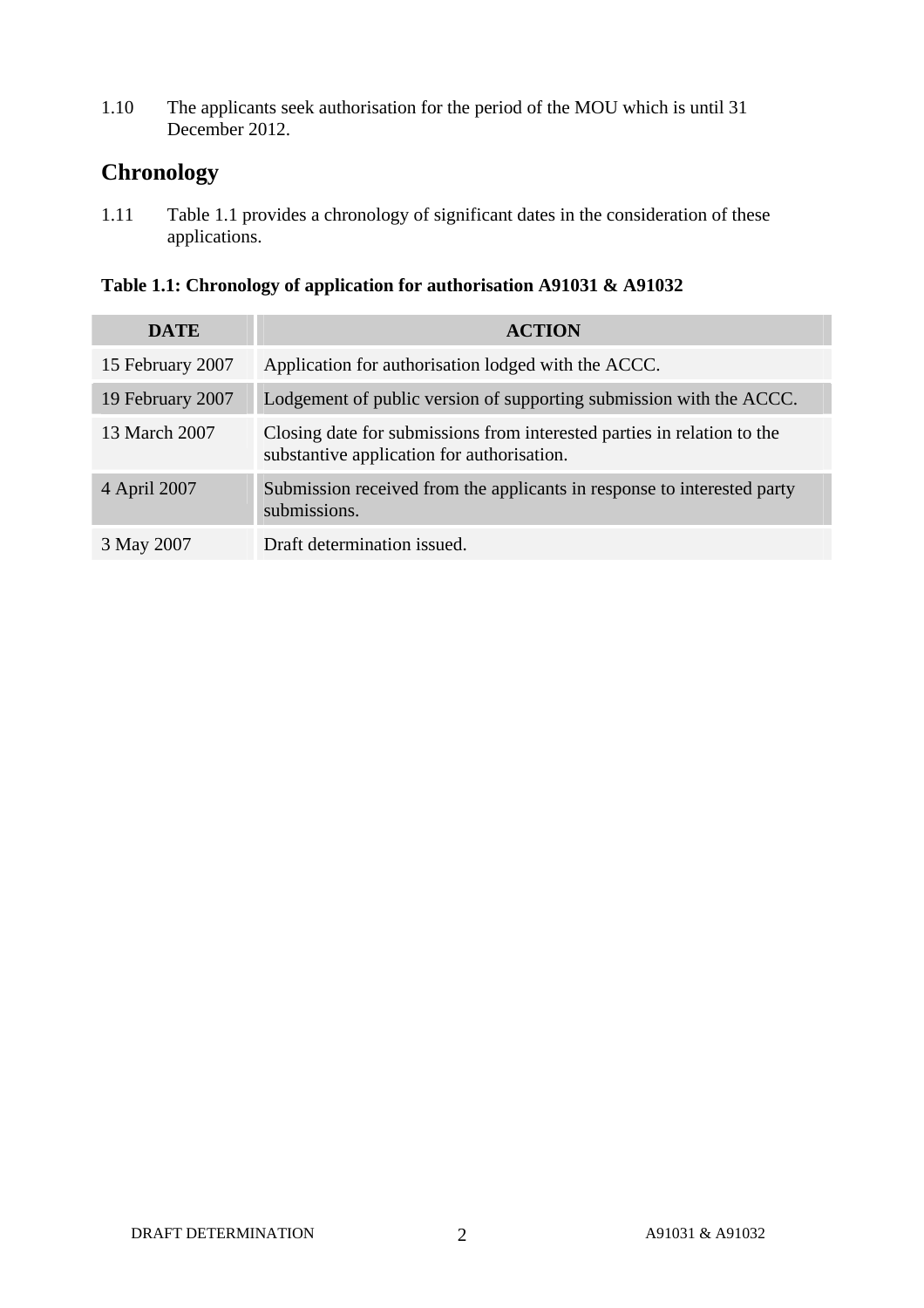# **2. Background to the application**

# The applicants<sup>1</sup>

### **Tabcorp**

- 2.1 Tabcorp is a gaming and wagering company.
- 2.2 Tabcorp holds the exclusive license under the *Gambling Regulation Act 2003 (Vic)* to conduct off-course parimutuel<sup>2</sup> wagering in Victoria for thoroughbred, harness and greyhound racing until August 2012.
- 2.3 Tabcorp also has a license to conduct on-course parimutuel wagering in Victoria and also offers parimutuel and fixed odds betting on sporting and other events.
- 2.4 In 2004, Tabcorp acquired the NSW-based company Tab Ltd. Tab Ltd holds the exclusive license under the *Totalizator Act 1997 (NSW)* to conduct off-course parimutuel wagering in NSW and is also licensed to conduct on-course parimutuel wagering. Tab Ltd also provides on-course parimutuel wagering to a limited number of Queensland races.
- 2.5 The Tabcorp Group owns Star City Casino in Sydney and three casinos in Queensland (following a merger with Jupiters Limited). Tabcorp also has gaming operations in Victoria under the Tabaret brand and Keno operations in New South Wales, Queensland and Victoria.

### **Sky**

- 2.6 Sky is a wholly owned subsidiary of Tab Ltd. It is a television broadcaster that telecasts thoroughbred, harness and greyhound racing seven days a week to approximately 4500 commercial outlets such as hotels, clubs and TAB outlets throughout Australia.
- 2.7 Sky commenced broadcasting to commercial premises in 1986. Since its commencement, Sky has moved from broadcasting a variety of sporting and entertainment programs which included both racing and non-racing content, to primarily broadcasting racing content.
- 2.8 Sky broadcasts its racing content with 'wall-to-wall' coverage. Sky works with the industry and TABs so that race meetings are scheduled so when a particular race ends Sky Channel can cut to another race which is about to begin at another venue and so on. Sky Channel presents its content in this format to optimise wagering turnover.
- 2.9 Sky currently holds the exclusive broadcasting rights for the majority of thoroughbred, greyhound and harness race meetings held in Australia. In particular, Sky acquires the right to use video picture of racing and other sports content from clubs or other entities,

<sup>&</sup>lt;sup>1</sup> Information outlined in this chapter was largely obtained from the applicants' supporting submission dated 15 February 2007.

 $2$  Parimutuel wagering is a system of betting, as on horseraces, in which those who bet on the winners divide the bets or stakes, less a percentage for the management, taxes, etc. (Macquarie Dictionary website: www.macquariedictionary.com.au)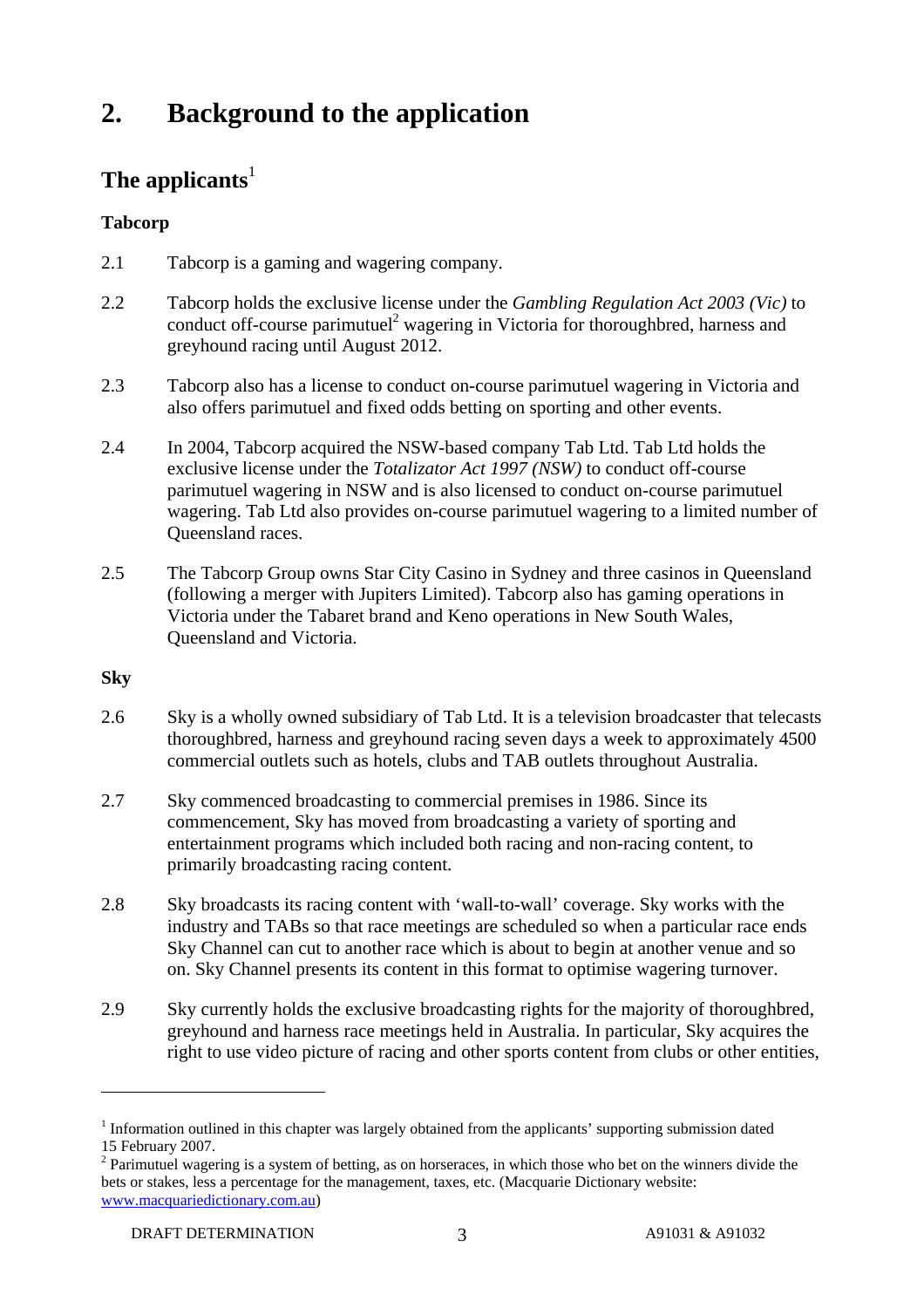and packages such content to produce television channels and data feeds for transmission via a number of means. Sky primarily broadcasts domestic races, however, it also imports international races which are generally scheduled for broadcasting during off-peak times. Sky also provides vision from Australian racing to customers in the United Kingdom, the USA, Canada, New Zealand, Sri Lanka, Asia and the Middle East.

- 2.10 Since 1998, Sky Channel has been broadcast via the Foxtel, Optus and Austar pay television platforms, reaching 1.6 million viewers. Sky Channel is supplied to Foxtel, Optus and Austar by means of separate commercial arrangements between each of the pay television operators and Sky Channel. Sky Channel is available to subscribers through the basic tier of Austar, Foxtel and Optus services.<sup>3</sup> No additional fee is charged to subscribers to access Sky Channel.
- 2.11 In 2001, Sky acquired radio station 2KY, which provides radio broadcasts of race meetings in NSW.
- 2.12 In addition to the broadcast of races, Sky produces a number of magazine and other information-type programs, which have a racing focus. Sky also broadcasts other sporting events from time to time, primarily pay per view boxing matches.

### **TVN**

- 2.13 TVN is a sports rights management company specialising in broadcasting thoroughbred racing. TVN's stated objective is to enhance the presentation of thoroughbred racing vision for the enjoyment of race fans and viewers.
- 2.14 TVN is designed to be a channel for the thoroughbred racing industry as a whole. In addition to race footage, TVN showcases additional footage relating to breeders, owners, jockeys and trainers, racing fashion and information on racing clubs. It provides this footage through extended live coverage and review programs.
- 2.15 In 2002, the Victorian thoroughbred racing clubs<sup>4</sup> formed TVN to collectively negotiate with Sky the terms and conditions on which Sky would broadcast TVN races. The race clubs formed TVN to provide premium race footage which Sky could not broadcast due to its wall-to-wall format.
- 2.16 TVN is owned by the following thoroughbred racing clubs:
	- Australian Jockey Club 25%
	- Sydney Turf Club 25%
	- Victorian Racing Club 12.5%
	- Melbourne Racing Club 12.5%
	- Moonee Valley Racing Club 12.5%

<sup>&</sup>lt;sup>3</sup> Sky Channel website: www.skychannel.com.au/company/skyracing.php  $\frac{4 \text{ V} \cdot \text{V}}{4 \text{ V} \cdot \text{V}}$ 

<sup>&</sup>lt;sup>4</sup> Victorian Racing Club (VRC), Melbourne Racing Club (MRC), Moonee Valley Racing Club (MVRC) and Country Racing Victoria (CRV).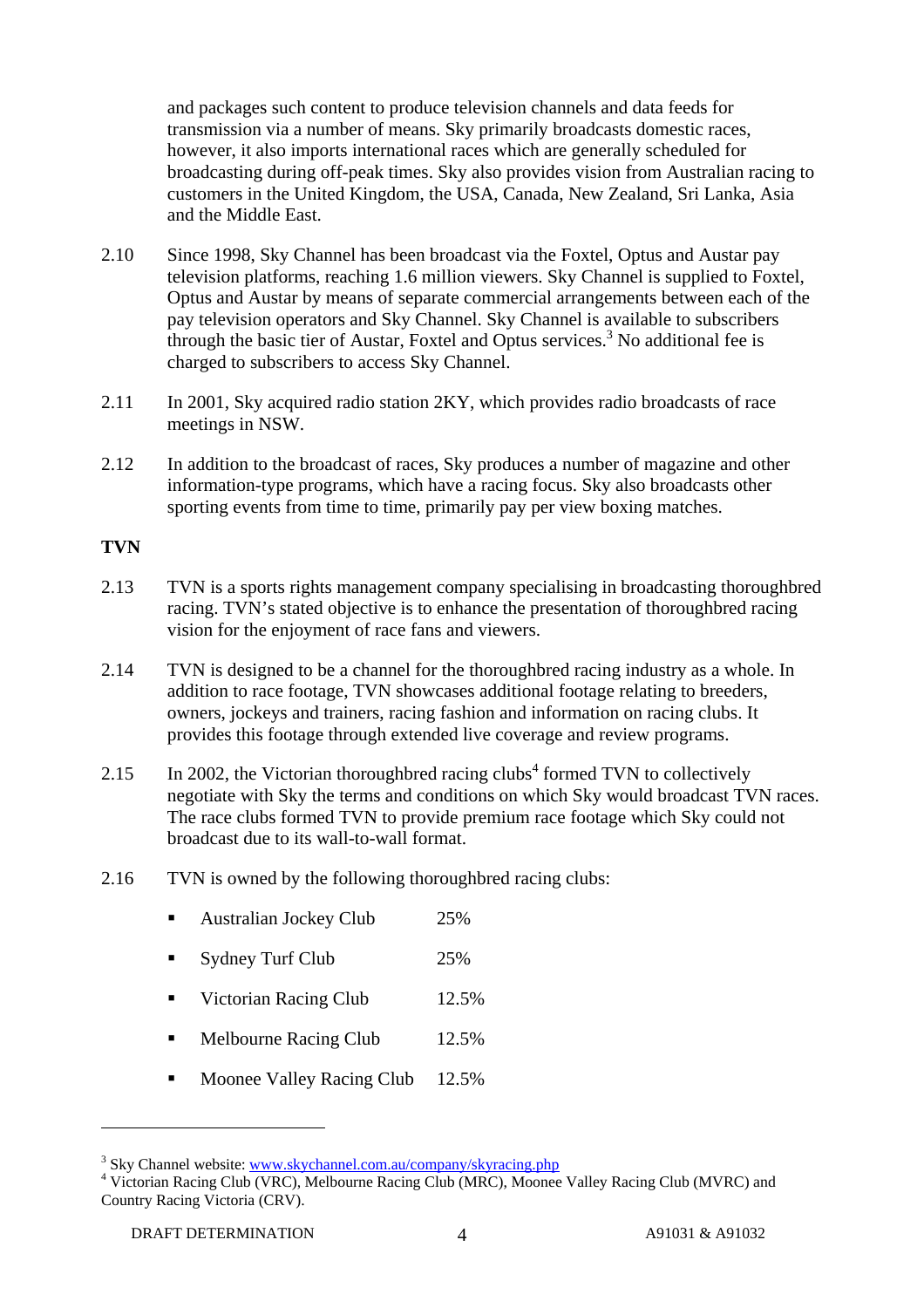- Country Racing Victoria 12.5%
- 2.17 TVN holds the exclusive broadcasting rights for all thoroughbred race meetings held in Victoria and the Northern Territory, and has entered into agreements to act as an agent for the Australian Jockey Club (AJC) and the Sydney Turf Club (STC).
- 2.18 The TVN Channel is available to more than 3200 pubs/clubs and TAB agencies in NSW, Victoria, ACT, Tasmania and some agencies in Queensland, South Australia and Northern Territory.
- 2.19 In February 2007, TVN entered into an agreement with Channel Nine to have 13 race meetings and more than 70 premier races broadcast free-to-air in conjunction with TVN. Channel Nine's racing coverage began on 24 February 2007.<sup>5</sup>
- 2.20 TVN is also available to consumers through Foxtel digital and Austar Digital pay television services.<sup>6</sup> TVN also provides on-demand broadcast of moving and still racing footage to mobile phones and to the internet, broadcasts live and archival racing footage to BigPond broadband subscribers, and sells archival racing footage.

### **Racing, wagering and media**

- 2.21 The racing industry is comprised of three codes thoroughbred, greyhound and harness. The structures of the three codes of racing are broadly similar:
	- **in each code, activities in each State and Territory are governed by statutory** bodies, known as Principal Racing Authorities, which control the regulation, functions and commercial activities of the codes
	- in turn, a national administrative body exercises oversight responsibilities in relation to these statutory bodies. The national bodies are the Australian Racing Board Limited (thoroughbred), Greyhounds Australasia (greyhound) and the Australian Harness Racing Council (harness) and
	- together, these organisations assist in the governance of racing clubs which conduct racing in the respective code, for the benefit of participants and stakeholders in the industry.
- 2.22 There are approximately 379 thoroughbred racing clubs, 126 harness racing clubs and 93 greyhound racing clubs in Australia.
- 2.23 The racing organisations are non-profit. All their income is used to provide racing product, through the provision of race facilities, infrastructure and services, and the payment of prize money, which in turn is used to pay owners, jockeys, trainers, drivers, farriers, and stable hands as well as for investments in training and veterinary services.
- 2.24 The vast majority of funding for the racing industry is provided as a result of wagering on the races staged by the race clubs.

 $^5$  B Cormick, 'Carnival just starting as Nine makes return', *The Australian*, 16 February 2007.

<sup>&</sup>lt;sup>6</sup> TVN website: www.tvn.com.au.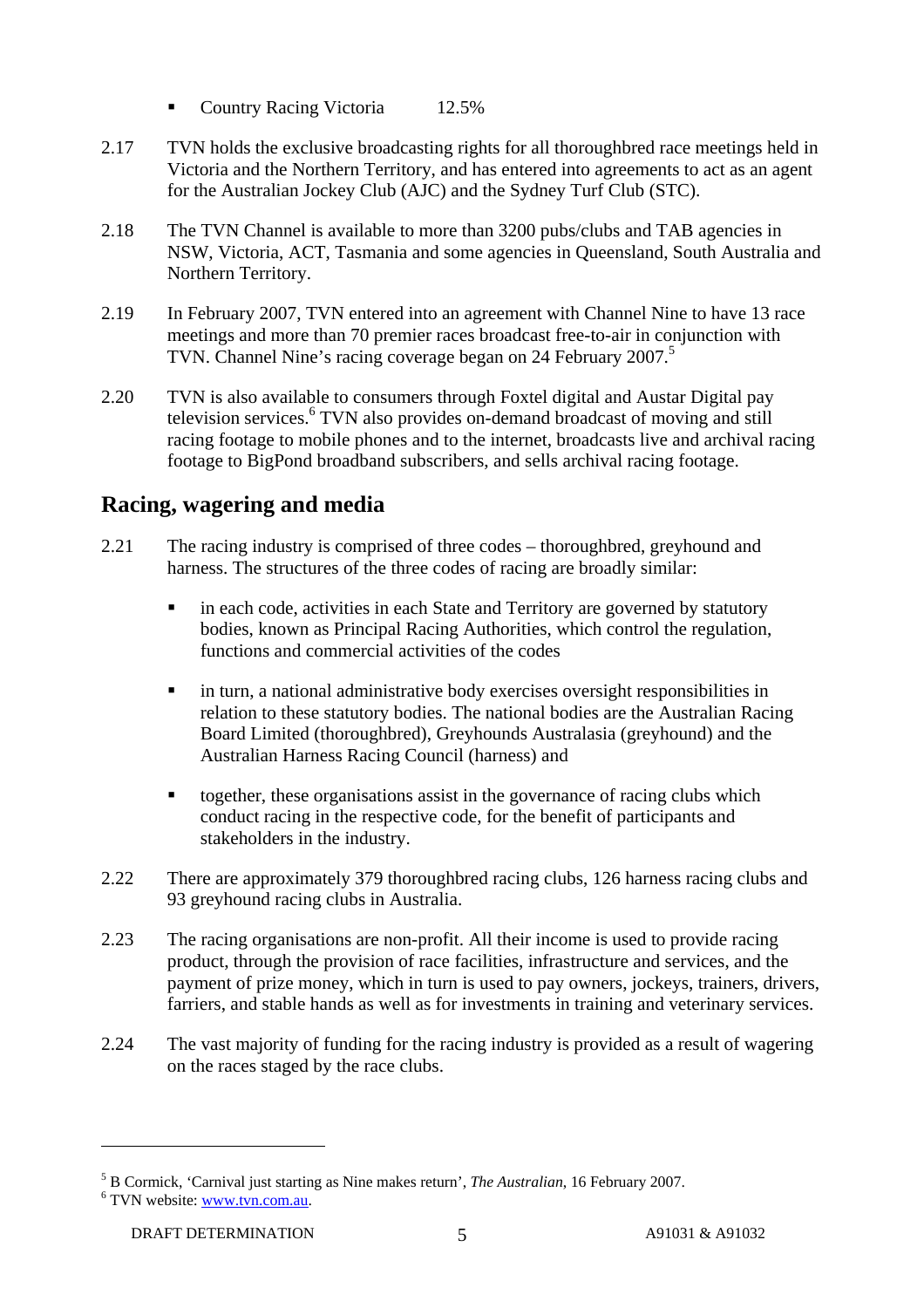- 2.25 Wagering is a form of gambling. It involves betting on the outcome of live events. Wagering in Australia has been traditionally divided into parimutuel and fixed odds wagering.
- 2.26 Totalisators are the main form of wagering in Australia, comprising approximately 78% of wagering turnover in the year ended 30 June 2006. Approximately 94% of totalisator wagering turnover is 'off-course' betting.
- 2.27 In each State or Territory there is one operator licensed to conduct off-course parimutuel wagering. These operators are licensed to conduct parimutuel wagering and, subject to certain restrictions, to conduct fixed-odds wagering on racing. A condition of these exclusive licenses is that a proportion of wagering turnover is returned to the local racing industry. The first license to expire is Tabcorp's Victorian license in 2012. Wagering licenses in other States become non-exclusive between 2013 and 2016.
- 2.28 In addition to totalisators who offer parimutuel wagering services, on-course bookmakers and betting exchanges are licensed to take wagers on sporting events, including racing.
- 2.29 The relationship between the racing industry and the totalisators is inter-dependant. The racing industry supplies the product on which totalisators conduct betting, and the totalisators provide the vast majority of funding for the racing industry.
- 2.30 The applicants submit that the relationship between racing and wagering differs from the relationship between wagering operators and other sporting events. This is largely because other sporting events receive funding through ticket sales, sponsorship, media rights and do not receive funding or product fees from wagering operators who conduct betting on the event.
- 2.31 In respect of the year ended 30 June 2006, Tabcorp paid over \$503.4 million by way of fees to the NSW and Victorian racing industries.<sup>7</sup> Product and program fees paid to Queensland Racing by UNiTAB Limited (UNiTAB) were approximately \$119.4 million for the same year. $8<sup>8</sup>$
- 2.32 Media coverage of racing events information is essential for the operation of a wagering service as it provides customers with access to accurate and timely racing information, and to live audio and visual coverage of races. Media coverage may take several forms including television, radio, newspaper and internet.
- 2.33 Wagering operators rely on customers having access to live coverage of races as customers are more likely to wager on a race that they can watch. Tabcorp estimates that turnover on racing events can be increased by approximately 40-60% if races are televised and are broadcast live in clubs, pubs, TAB agencies and into the home via pay television.
- 2.34 In order to facilitate race coverage through the media, the racing and wagering industries have invested to increase the availability of racing events on which their customers can bet.

<sup>7</sup> Tabcorp Concise Annual Report 2006, pp 7, 9, 12.

<sup>&</sup>lt;sup>8</sup> Queensland Racing Annual report 06, p 34.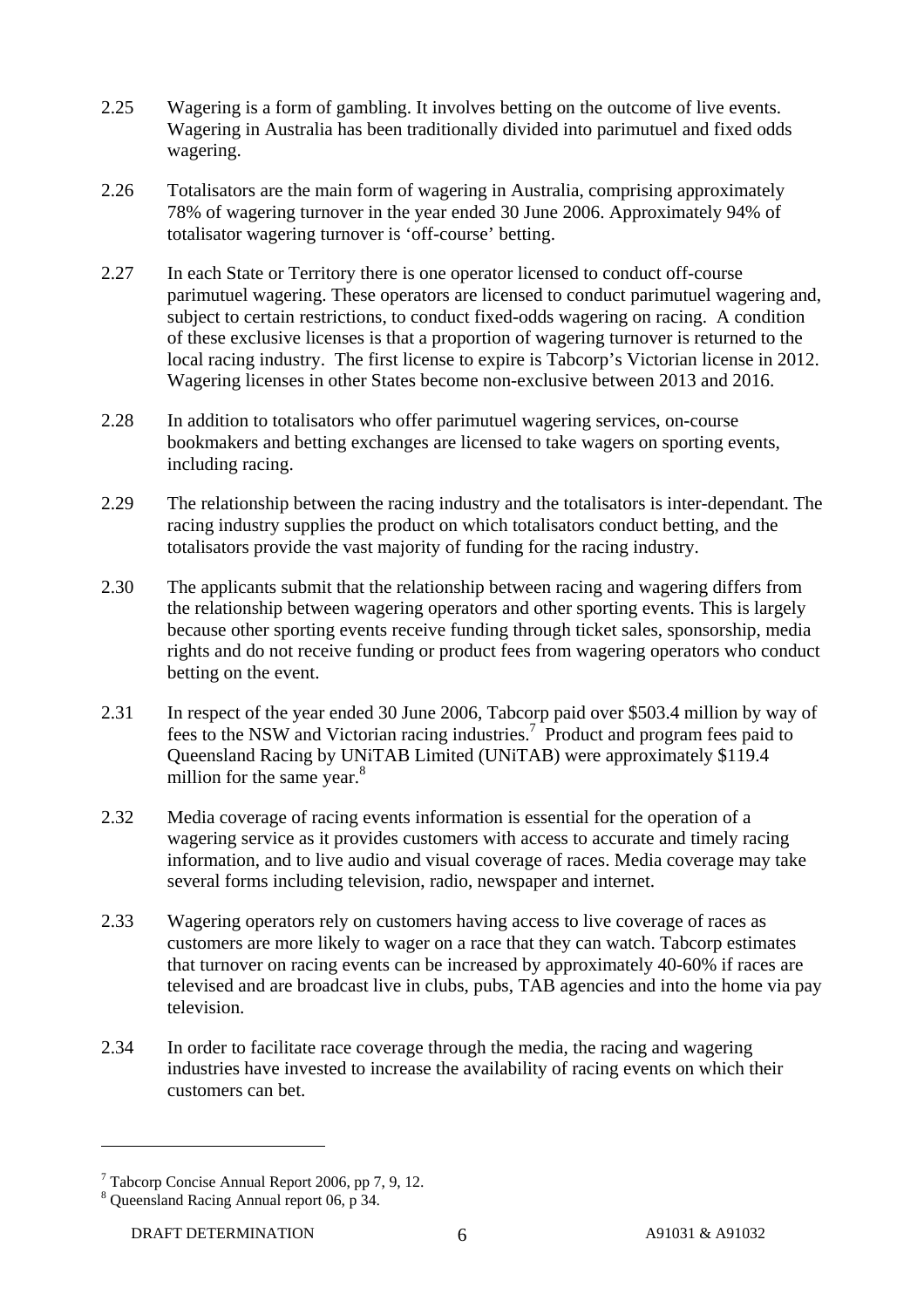2.35 The inter-dependence of racing, media and wagering operators is illustrated in Figure 2.1 in respect of Sky Channel:



**Figure 2.1: Inter-dependence of racing, media and wagering operators** 

Source: Tabcorp, Sky and TVN submission dated 15 February 2007, p 23.

# **The 'split vision' dispute**

- 2.36 Prior to the existence of the TVN Channel, Sky was the principal broadcaster of Australian racing. Sky held rights to practically all thoroughbred racing in Australia (as well as harness and greyhound racing), having negotiated for such rights with the individual race clubs, directly or indirectly.
- 2.37 After the formation of TVN in 2002, TVN acquired the broadcasting rights of the Victorian thoroughbred racing clubs (see paragraph 2.15). From May 2002 until May 2005, Sky broadcast these Victorian races pursuant to an agreement with TVN.
- 2.38 In March 2004, the AJC and the STC each made offers to Sky for the acquisition of their rights. Sky did not accept the offers made by the AJC and STC. Subsequently, TVN entered into an agreement with the AJC and STC to manage the rights of their races.
- 2.39 In 2004 and 2005, Sky and TVN held discussions to jointly develop a thoroughbred only channel to operate in addition to the Sky Channel. However, Sky and TVN could not settle the commercial terms of the arrangements. Following a failure to reach agreement, the TVN clubs created their own thoroughbred channel, which began broadcasting in May 2005. Shortly after, TVN was successful in acquiring the broadcasting rights to Darwin races.
- 2.40 As a result, broadcasting of thoroughbred racing was split between the two channels. TVN began broadcasting AJC, STC, Darwin and Victorian races on the TVN Channel to commercial subscribers, and on Foxtel's digital service to residential subscribers. Sky Channel broadcast all other Australian thoroughbred racing and all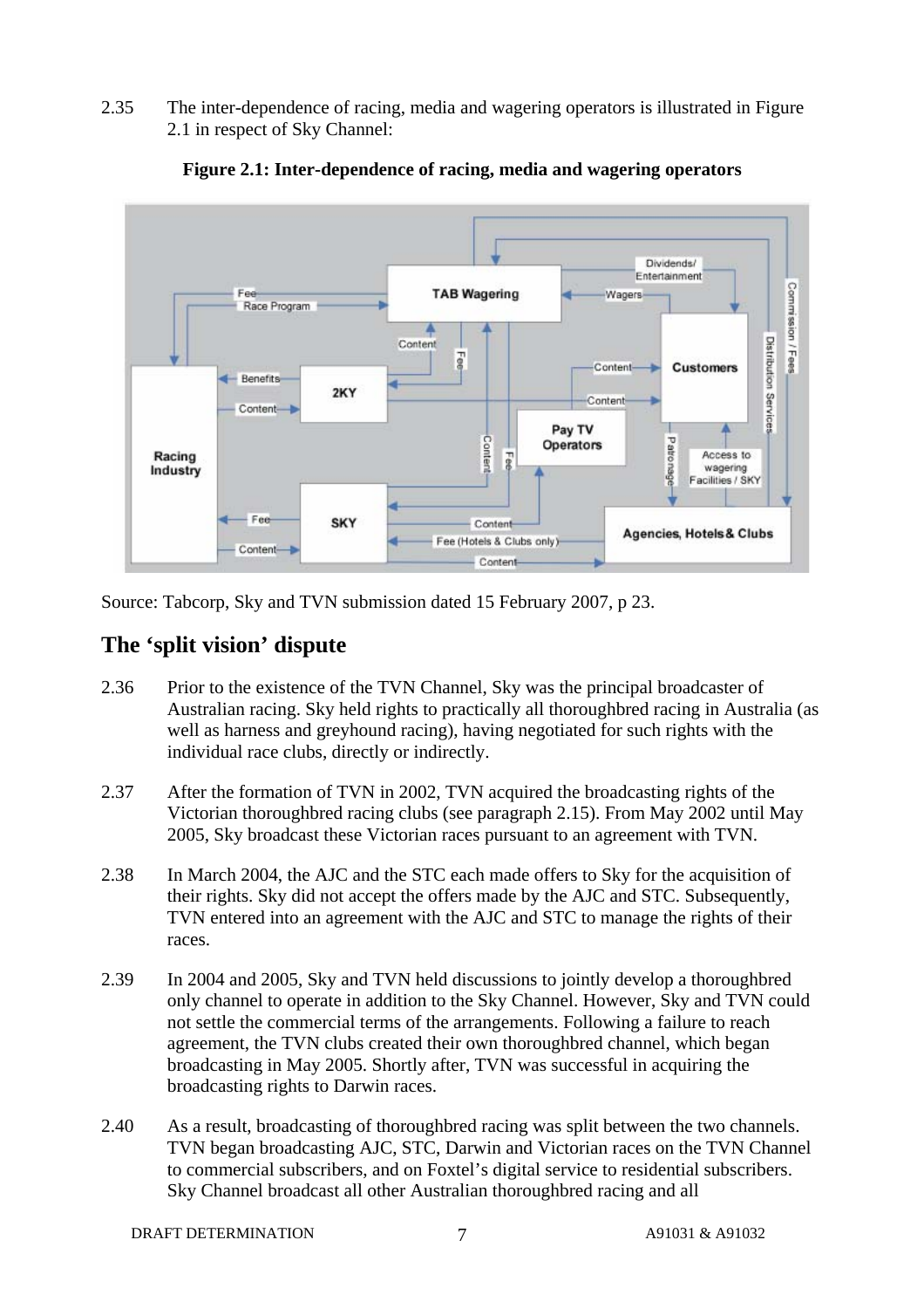non-thoroughbred racing to its commercial subscribers and via the Foxtel, Optus and Austar pay television services to its residential subscribers. This meant that pubs and clubs, and residential subscribers, wanting complete coverage of thoroughbred racing, were required to acquire both the TVN and Sky Channels. This has become known as 'split vision' of thoroughbred racing content.

- 2.41 Against this background, various disputes became the subject of litigation between TVN and Sky. The litigation has been stayed pending the implementation of the MOU.
- 2.42 The applicants submit that the split vision dispute affected wagering revenue, pubs and clubs and the racing industry as a whole. The consequences of the split vision dispute are outlined below.

### **Wagering Revenue**

- 2.43 The applicants submit that the effect of split vision was severe on wagering turnover, with turnover in NSW declining by approximately \$177 million in the 12 months prior to April 2006.
- 2.44 The applicants submit that wagering revenue dropped as a result of punters becoming frustrated with the arrangements for viewing thoroughbred races and consequently led to them betting less. Punters were required to switch between the two channels for different races. The applicants state that this was inconvenient and confusing and it was difficult for punters to monitor when to change channels. It also meant that punters had to rely on their betting venue subscribing to both channels for them to view all thoroughbred races.
- 2.45 The applicants submit that whilst Sky retained over 90% of racing vision content, TVN was the only source of vision for a significant proportion of premium thoroughbred racing vision. Approximately 35% of Tabcorp's wagering turnover comes from TVN races. Sky was also restricted by not being able to broadcast 'at the barrier' shots for races shown on TVN. This more than any other factor prompts last minute bets.

#### **Pubs and Clubs**

- 2.46 The applicants submit that patronage to pubs and clubs was threatened by split vision. Regular punters were confused by split vision and began to spend less time at the pubs and clubs. The applicants state that for those pubs and clubs which were also TAB agencies, split vision threatened commissions.
- 2.47 The applicants also note that costs increased for pubs and clubs. Pubs and clubs were required to enter into contracts with both Sky and TVN if they wished to have coverage of the full range of races for their patrons. Many venues were required to install additional television screens to accommodate for the screening of the second channel.

#### **Racing Industry**

2.48 The applicants submit that as a result of the reduction in wagering turnover, funding to the racing industry decreased. All codes of racing were impacted which affected the ability of the racing bodies to meet their funding requirements. For example, the NSW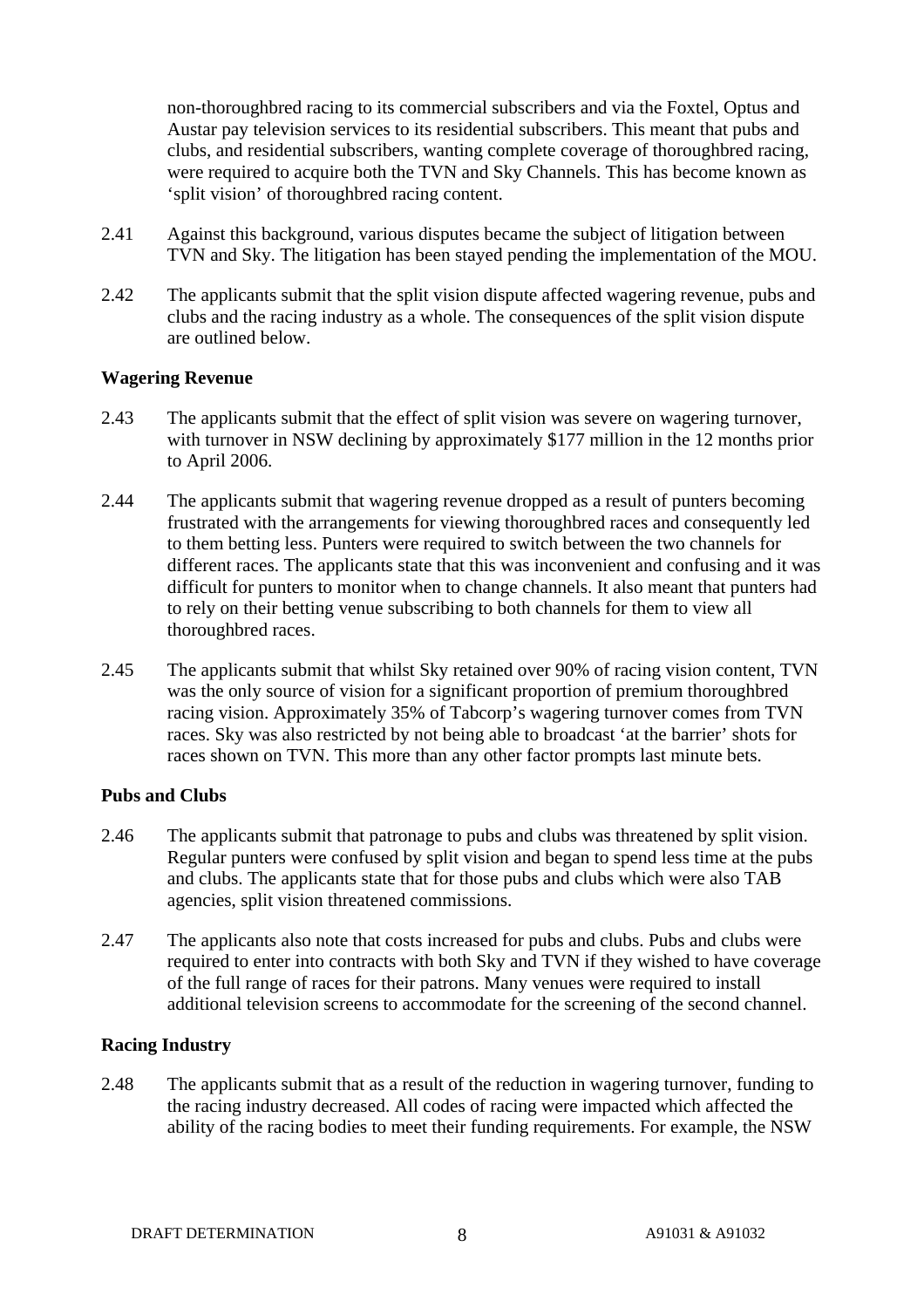thoroughbred racing industry lost over \$6.2 million in product fees.<sup>9</sup> In South Australia, thoroughbred racing lost in excess of \$1.5 million in revenue for the period of the dispute.<sup>10</sup> The applicants submit that total payments by Tabcorp to the racing industry for the financial year ending June 2006 were more than \$30 million less than budgeted.

- 2.49 The applicants submit that country racing was also significantly affected by the split vision dispute. During the dispute, TVN races were not shown on the Austar network and as a result, interest in country racing dropped along with a decrease in wagering turnover and therefore funding for country racing.
- 2.50 The applicants note that harness and greyhound racing also experienced a loss in funding because of the impact the split vision dispute had on wagering revenue. The loss to Harness Racing Victoria (HRV) was estimated as being in excess of \$2 million.<sup>11</sup> Greyhound Racing SA estimated that the decline in turnover as a result of split vision resulted in a loss of approximately  $$324,000$ .<sup>12</sup>

### **Interim arrangements ending the split vision**

- 2.51 On 15 May 2006, Tabcorp, Sky and TVN entered into interim arrangements which resolved the immediate split vision dispute. Under the interim arrangements:
	- TVN, AJC and STC agreed to make coverage of Sydney and Victorian thoroughbred races available to Sky for the broadcast on its existing services to pubs, clubs, TAB outlets, on-course and pay television to residential premises
	- Sky agreed to make coverage of premium non-TVN thoroughbred races available to TVN for broadcast on its existing TVN Channel service (subject to consultation with, and where necessary consent from, the race clubs that have licensed Sky the right to broadcast coverage of their races)
	- Sky agreed to waive its rights to require exclusivity from relevant pay television providers and
	- the applicants agreed to a stay of all litigation between them (and the discontinuance and full release of litigation upon the MOU coming into effect).

# **Request for informal clearance from ACCC**

- 2.52 On 19 June 2006, TVN and Sky lodged a proposed joint venture arrangement with the ACCC seeking informal clearance of the arrangements. The proposed joint venture provided for the sharing of thoroughbred broadcasting rights between Tabcorp, Sky and TVN.
- 2.53 While the proposed joint venture arrangement was similar to the MOU the subject of these applications for authorisation, there are differences. These differences are further discussed under the following sections in the draft determination:

<sup>&</sup>lt;sup>9</sup> RacingNSW Annual report 2006, p 2.

 $10$  Thoroughbred Racing SA Annual Report, pp 1, 4.

<sup>&</sup>lt;sup>11</sup> Harness Racing Victoria Annual Report 2006, pp 3, 12.

<sup>&</sup>lt;sup>12</sup> Greyhound Racing SA Annual Report 2006, pp 9, 16.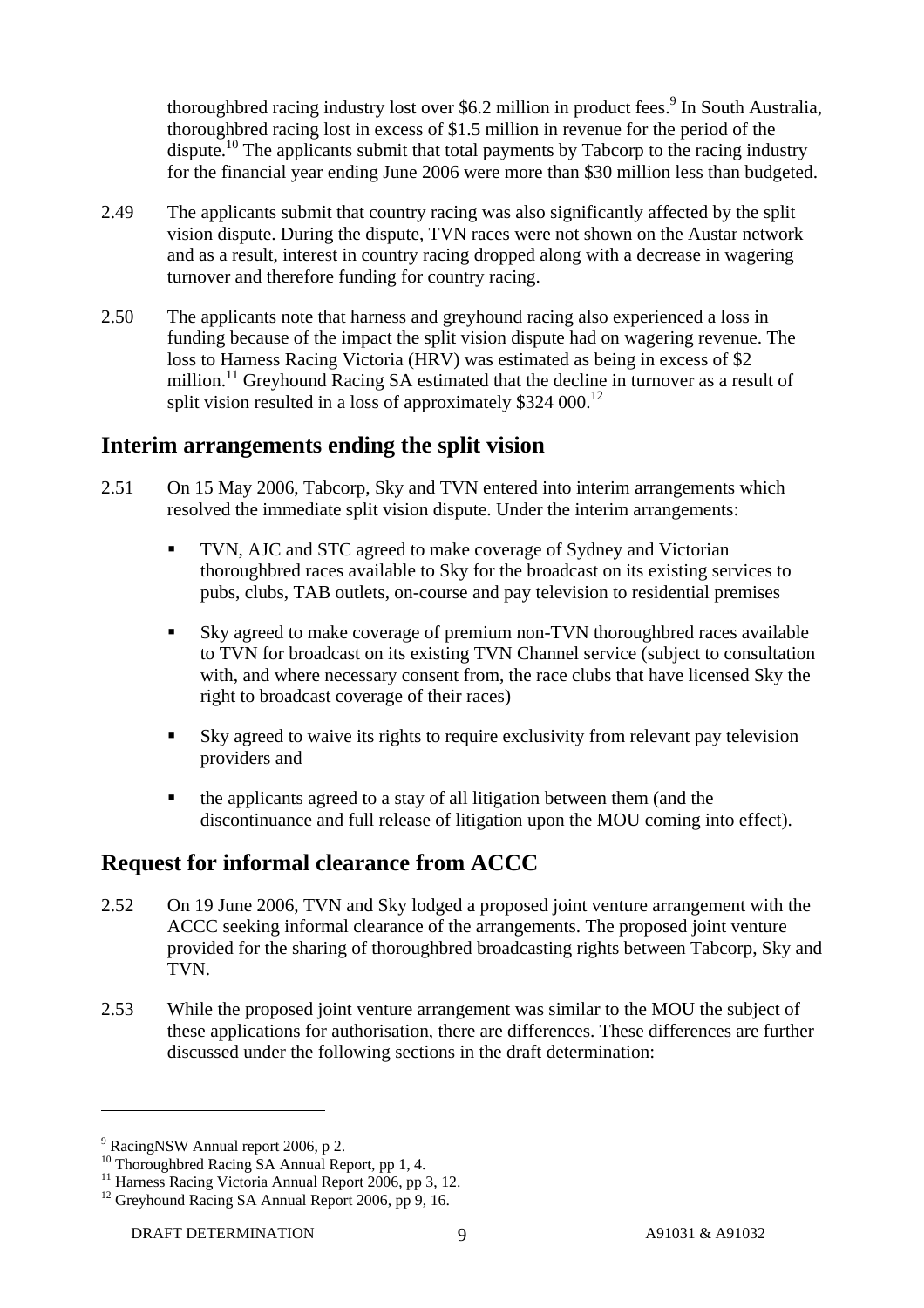- **EXECUTE:** competition between TVN and Sky for the acquisition of broadcasting rights from thoroughbred racing clubs (see paragraphs 6.49-6.51)
- **effect on future wagering licensees in Victoria (see paragraphs 6.87-6.102) and**
- wagering information and content shown on TVN and Sky Channels (see paragraphs 6.110-6.118).
- 2.54 On 15 August 2006, the ACCC announced that it would not provide informal clearance of the joint venture arrangements. The ACCC concluded that the proposed joint venture arrangements would have lessened Sky and TVN's incentives to bid against each other for thoroughbred racing broadcast rights. Given that Sky and TVN were the only two acquirers of such rights in Australia, this was likely to result in a lessening of competition in the relevant market.
- 2.55 The ACCC also noted other competition issues relating to some specific clauses of the arrangements.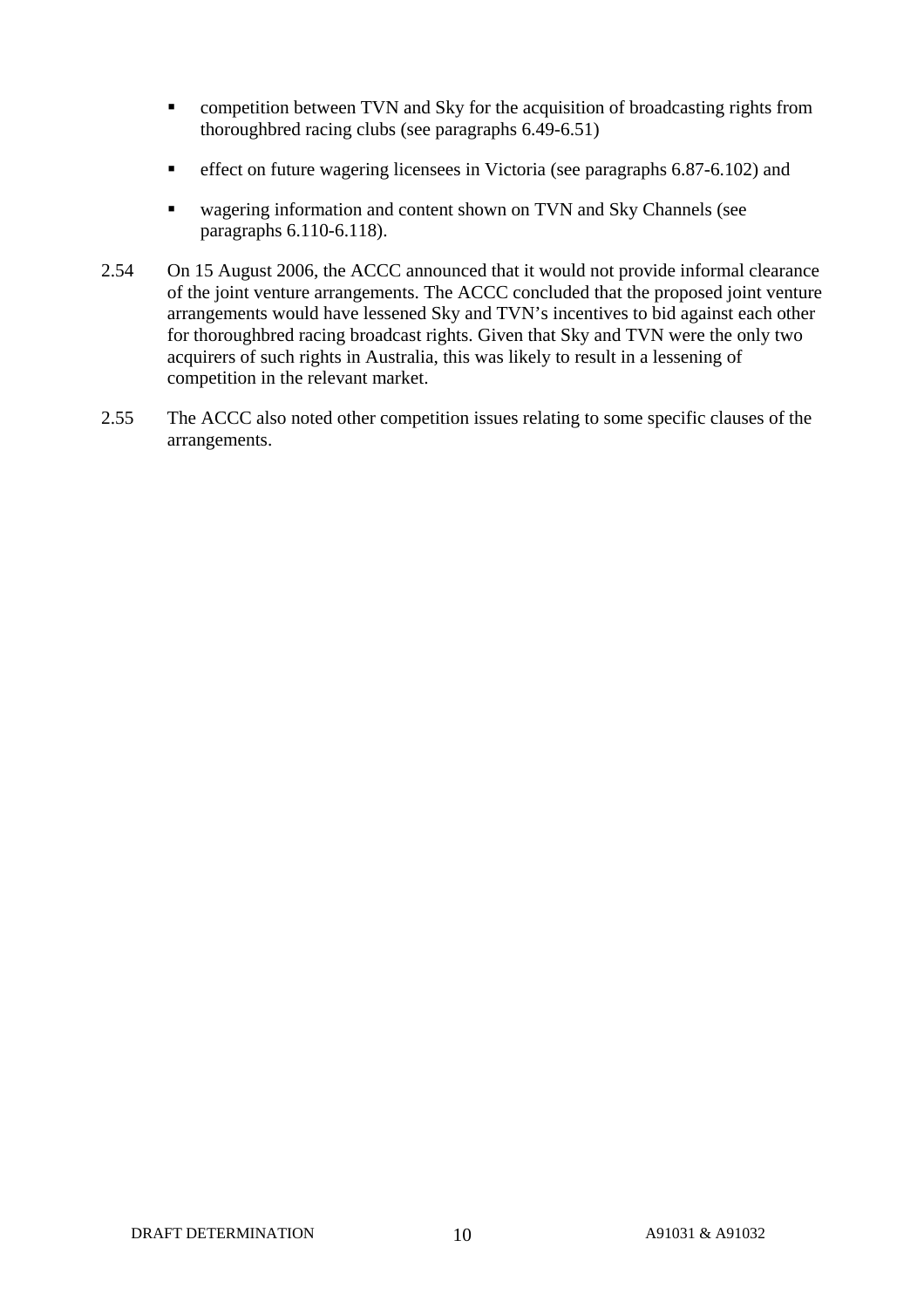# **3. The application for authorisation**

- 3.1 Tabcorp, Sky and TVN seek authorisation for the MOU which broadly sets out the commercial terms between the parties, for sharing thoroughbred racing content. Specifically, authorisation is sought for Schedules 1 to 7 of the MOU and any arrangements made under clause 2.3 of the MOU.
- 3.2 The provisions under the MOU potentially raise concerns under the competition provisions of the Act. Consequently, the applicants have lodged the application for authorisation with the ACCC.
- 3.3 The applicants submit that the rational for entering into the MOU is primarily for the need to have complete racing vision available on each channel. Specifically:
	- from a Tabcorp perspective, the arrangements will restore to Sky the ability to provide 'wall-to-wall' racing from a single source that Tabcorp and the other TABs demand in order to complement wagering
	- for TVN, the arrangements will allow the further development of a premium thoroughbred racing channel designed to promote thoroughbred horse racing and the thoroughbred racing industry as a whole and
	- for both parties, the arrangements will bring an end to expensive and uncertain litigation and ensure that Sky and TVN customers and stakeholders will enjoy the benefits which the applicants submit will arise from the agreement.
- 3.4 The key provisions of the MOU for which authorisation is sought are summarised below.

# **Schedule 1 – Sky Channel to grant a sub-license to TVN**

- 3.5 Under the MOU Sky will grant TVN a non-exclusive license to broadcast on the TVN Channel certain non-TVN shareholder premium thoroughbred race meetings from the rights which Sky holds, subject to Sky's consultation and with, where necessary, the approval of the relevant race clubs.
- 3.6 Sky must use its reasonable endeavours to secure the right to sub-license the audiovisual coverage to TVN.
- 3.7 The license does not permit TVN to broadcast any visual coverage of Sky provided races in conjunction with either TVN or third party generated audio, so long as the audio provided by Sky is of an appropriate quality.
- 3.8 Tabcorp must provide to TVN any wagering information required by TVN for broadcast on the TVN Channel, including wagering information on international races.
- 3.9 Sky acquires the option to place up to two hours of approved content on the TVN Channel per day at certain times of the day. Approved content is:
	- not coverage of harness racing or greyhound racing
	- not content which might offend the sensibilities of viewers and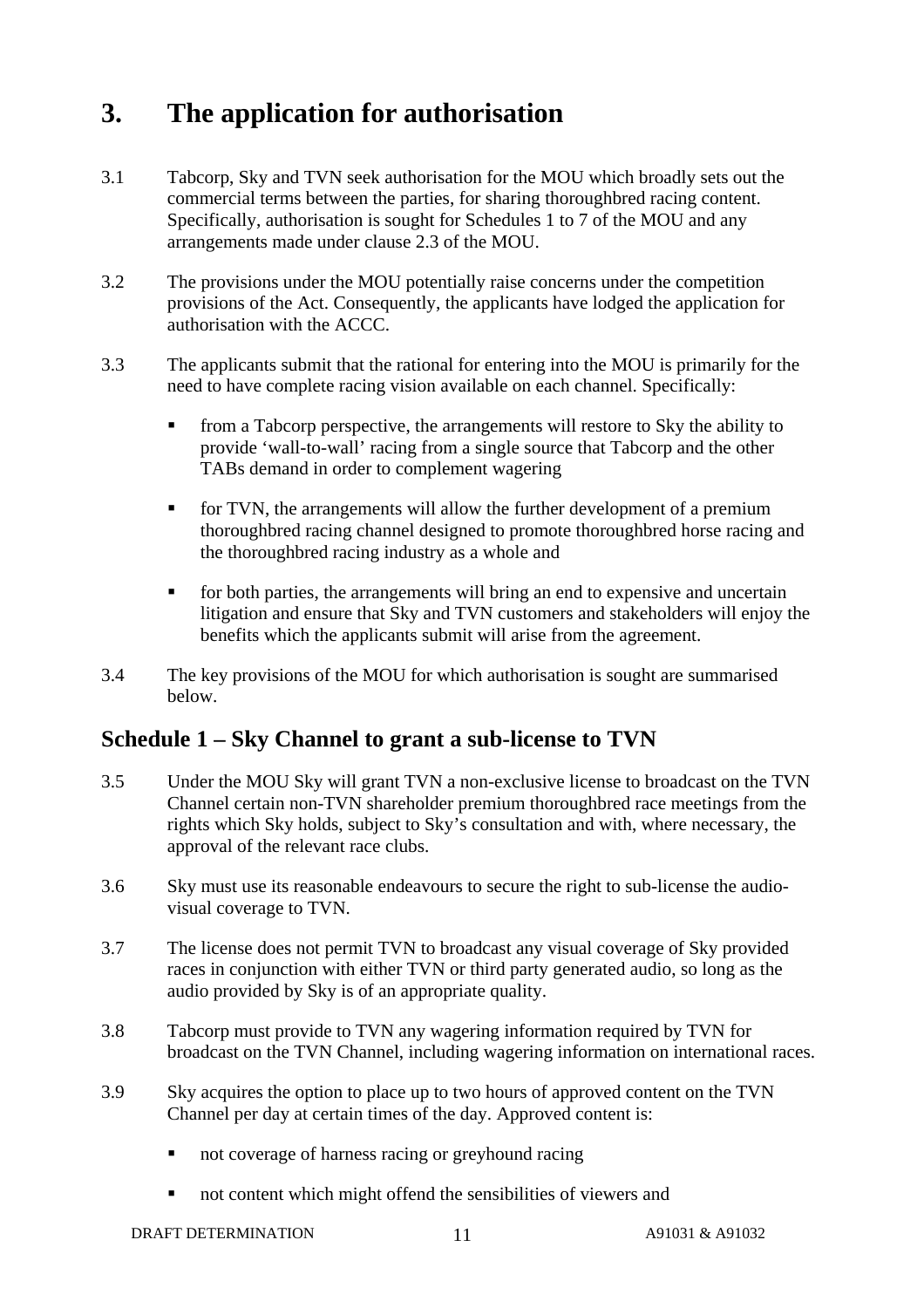- not content which TVN, acting reasonably, considers might adversely impact on a material basis the branding of TVN or thoroughbred racing.
- 3.10 TVN owns the TVN Channel, the TVN brand and TVN shareholder race and non-race footage, and TVN shareholder archival material. Sky owns the intellectual property rights in the Sky magazine shows. TVN does not own non-TVN shareholder archival material.

### **Schedule 2 – TVN to grant a pay television license to Sky**

- 3.11 Without limiting TVN's rights to broadcast the coverage on the TVN Channel, TVN will grant Sky an exclusive license to broadcast and sub-license to pay television operators the audio-visual coverage of TVN shareholder races, Darwin Turf Club and Alice Springs Turf Club races, and any other thoroughbred races to which TVN held rights as at 15 May 2006. Sky will pay rights fees to TVN for the grant of the license.
- 3.12 In order to allow TVN full access to the Foxtel, Optus and Austar pay television platforms, Sky waives its exclusivity in relation to access to those platforms.
- 3.13 TVN and individual race clubs are not restricted from negotiating exclusive deals with free-to-air commercial television stations to broadcast live certain excluded events, and non-exclusive deals for certain other excluded events deals.
- 3.14 The license does not permit Sky to broadcast any visual coverage of TVN races in conjunction with either Sky or third party generated audio, so long as the audio provided by TVN is of a reasonable quality.
- 3.15 TVN may license to Sky on a non-exclusive basis rights acquired by TVN after 16 May 2006 (New Rights). The parties will negotiate a price for the license and upon failure to reach agreement within 21 days, Sky can request the price to be determined by a valuer (Expert) in accordance with the following process:
	- (a) The Expert is to be appointed by agreement between Sky and TVN, or in default of agreement within 15 business days of a request by Sky to have an Expert appointed, Sky may request the President of the Institute of Chartered Accountants in Australia to appoint the Expert
	- (b) Sky and TVN may both make submissions and provide relevant information and material to the Expert
	- (c) In relation to domestic premium thoroughbred racing, the determination of the Expert must be in writing and provided to the parties within 30 business days of the appointment of the Expert, and will be final and binding
	- (d) In relation to international premium thoroughbred racing, the determination of the Expert must be in writing and provided to the parties within 30 business days of the appointment of the Expert. The determination will be final and binding on the parties if Sky confirms it wishes to acquire the New Rights at the fee determined by the Expert
	- (e) TVN must use reasonable efforts to secure the right to sub-license any New Rights to Sky. TVN has no obligation to pay additional license fees or costs unless reimbursed by Sky.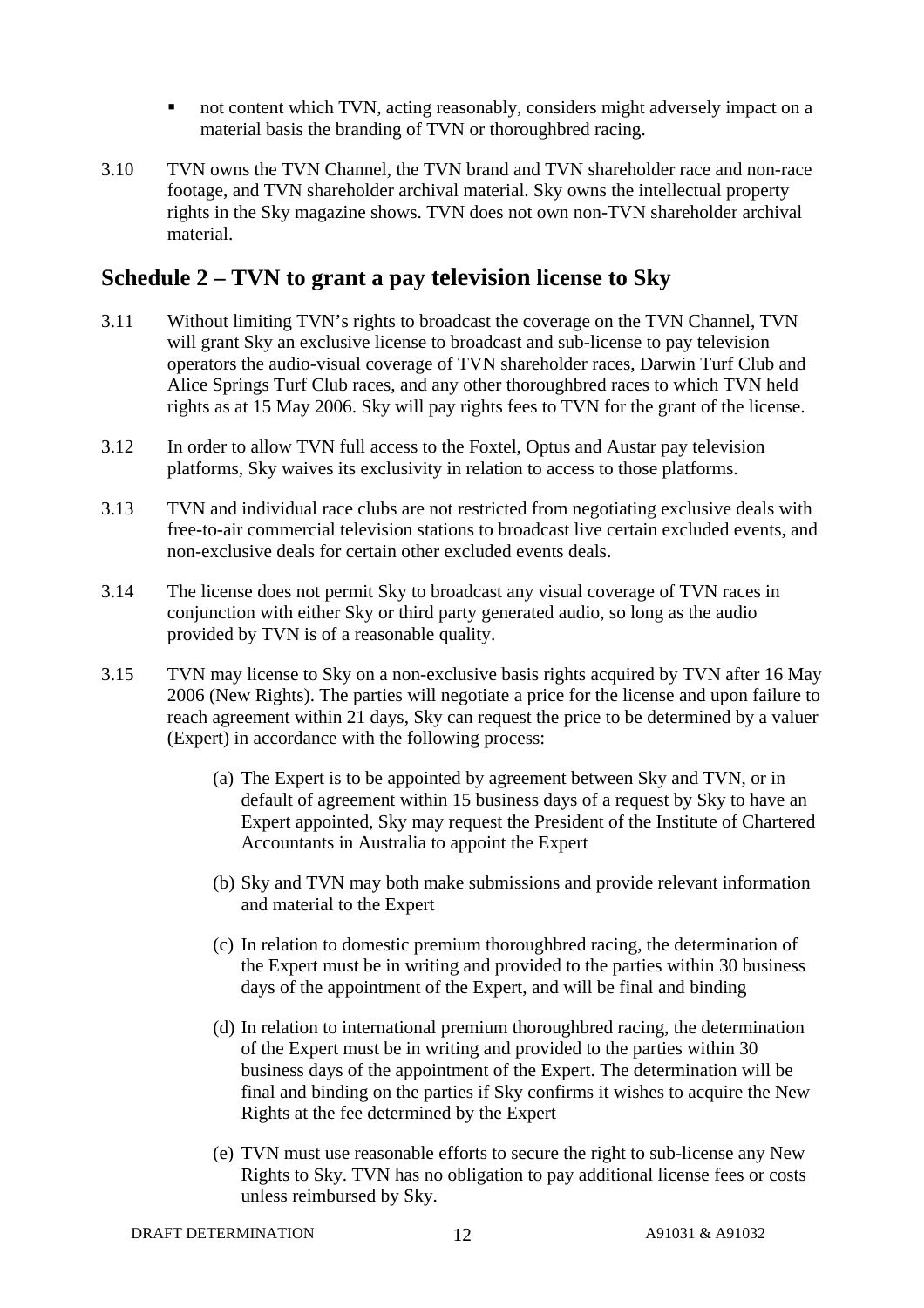3.16 TVN must use its best endeavours to ensure that Sky has the right to broadcast racing information concerning TVN shareholder races and other races included in the coverage licensed to Sky at no cost. TVN must also ensure that each TVN shareholder will provide that Sky is granted non-exclusive race track access rights to its race tracks for quality control purposes.

# **Schedule 3 – TVN to grant a commercial license to Sky**

- 3.17 Without limiting TVN's rights to broadcast on the TVN Channel, TVN will grant Sky an exclusive license to broadcast live on subscription television services into commercial outlets the audio-visual coverage of TVN shareholder races, Darwin Turf Club and Alice Springs Turf Club races and any other thoroughbred races held by TVN as at 15 May 2006.
- 3.18 The terms upon which this exclusive license is granted to Sky are the same as the provisions outlined in Schedule 2 (see paragraphs 3.11-3.16)

# **Schedule 4 – Distribution of the TVN Channel**

- 3.19 Tabcorp will be granted a non-exclusive right to distribute (and to sub-license any other Tabcorp company to distribute) the TVN Channel to certain hotels, clubs, other commercial outlets with a liquor license, other commercial outlets with a wagering facility and racecourses. Tabcorp may retain all associated revenues from distributing the TVN Channel other than advertising revenues. Tabcorp is required to pay distribution rights fees to TVN.
- 3.20 Sky agrees to provide Sky Channel and TVN Channel to the physical betting rings at which totalisators can be accessed and administration offices on TVN shareholder racecourses, other public areas of TVN shareholder racecourses and on-course clubs owned by TVN shareholders.
- 3.21 An fee is payable in relation to the provision of Sky Channel on TVN shareholder racecourses to corporate bookmaker headquarters or betting auditoriums used primarily by wagering operators other than licensed totalisator operators.

# **Schedule 5**

3.22 Schedule 5 of the MOU will not be used by the applicants.

# **Schedule 6 – Production of the TVN Channel**

- 3.23 Sky agrees to produce the TVN Channel for TVN in accordance with agreed production requirements. Sky will provide the facilities, infrastructure and staff for the production of the TVN Channel. Sky will cover the cost of production for the TVN Channel up to a specified amount. TVN is required to cover any additional costs incurred.
- 3.24 TVN is responsible for paying third party service providers and suppliers used to produce and broadcast the TVN Channel for raw race feed coverage. TVN is also responsible for employing and paying for the cost of its talent for the production of the TVN Channel.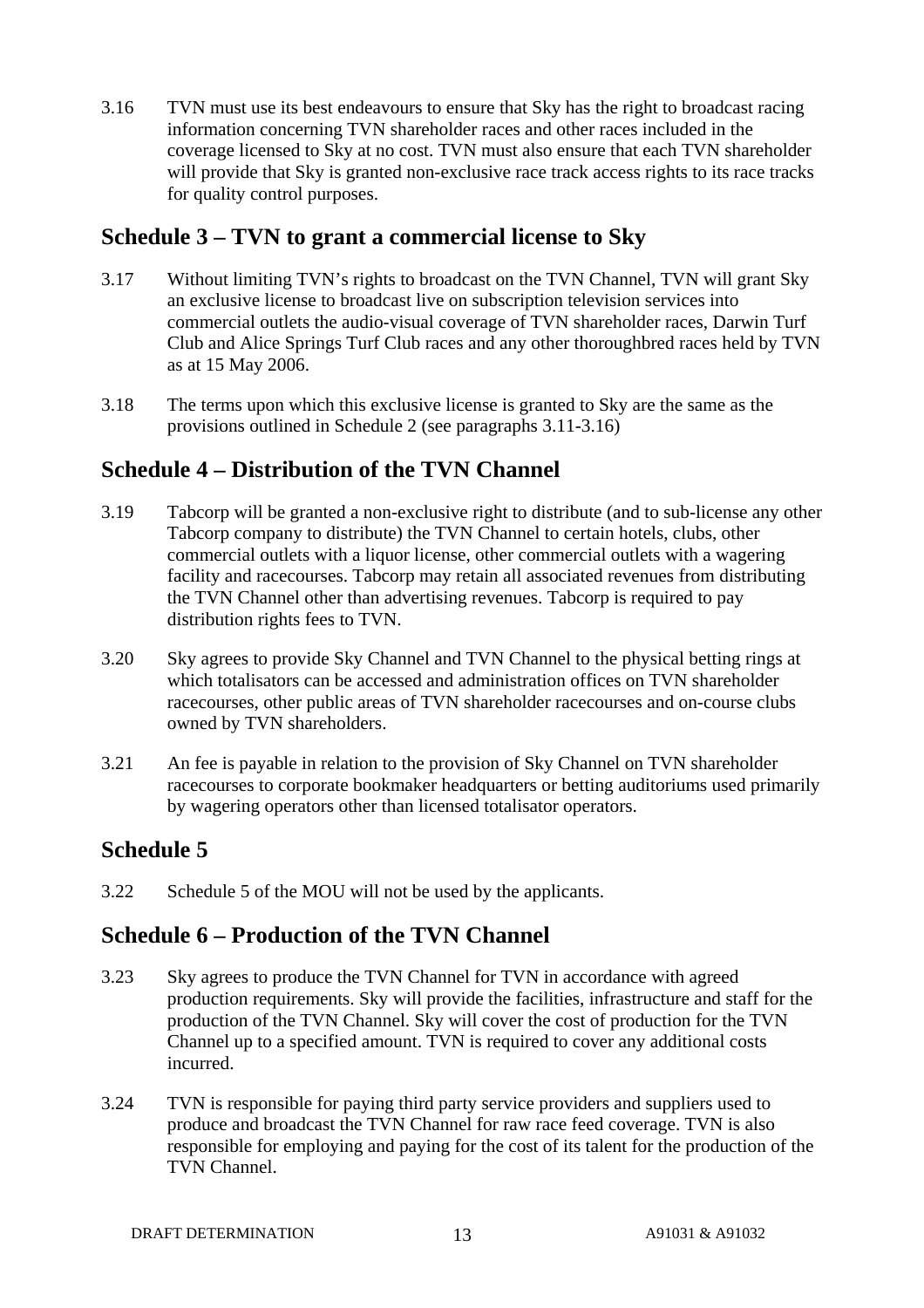- 3.25 TVN's executive producer will determine the content or 'look' of the TVN Channel. TVN is responsible for sourcing all advertising for the TVN Channel and retains associated gross advertising revenues.
- 3.26 Sky will provide facilities for the preparation and production of TVN's existing magazine programs. Production of these programs will be paid for by TVN.

# **Schedule 7 - Free-to-air promotion**

- 3.27 Tabcorp will pay TVN a commission fee for certain additional 'Category 2' races sold to, and screened live by, a main free-to-air television station where those races were not shown on free-to-air television in the 12 months prior to the MOU.
- 3.28 Category 2 races include Australia Cup Day, Ascot Vale Stakes Day, Turnbull Stakes Day, Caulfield Cup Day, Caulfied Guineas Day, Thousand Guineas Day, Blue Diamond Stakes Day, Sandown Classic Day, Cox Plate Date, Golden Slipper Day, AJC Derby Day, AJC Metropolitan Day, AJC Sydney Cup Day, AJC Oaks Day, AJC Doncaster Day, AJC Epsom Day, Manikato Stakes Day, Australia Stakes Day, Rosehill Guineas Day, Coolmore Classic Day and Golden Rose Day.

# **Other relevant provisions of the MOU**

### **Archival Material**

- 3.29 Where Sky has the rights to do so and subject to consultation with the relevant clubs, Sky will grant TVN a license to broadcast non-TVN premium Australian thoroughbred race archival material on the TVN Channel.
- 3.30 In consideration of a once-off license fee paid by Sky to TVN, Sky is granted the right to use TVN shareholder racecourse feed archival material:
	- on pay television, and in connection with any magazine show or advertisement broadcast on pay television and
	- on subscription television services into commercial outlets, and in connection with any magazine show or advertisement broadcast on Sky Channel.

### **Obligation of Sky to third party Victorian wagering licensee**<sup>13</sup>

3.31 Within 30 days of the date on which the Government of Victoria announces the identity of a third party Victorian licensee (that is a licensee who is not Tabcorp or a related entity), Sky must offer to supply the Commercial Channel to the third party Victorian licensee for the period between 16 August 2012 and 31 December 2012 on reasonable commercial terms. The Commercial Channel is the racing and wagering channel distributed by Sky to commercial venues which includes coverage of Victorian and Sydney metropolitan thoroughbred racing.

<sup>&</sup>lt;sup>13</sup> The Victorian Government is currently reviewing Victoria's wagering license structure. Tabcorp's exclusive wagering license expires on 15 August 2012. The term of the MOU extends beyond the date of Tabcorp's exclusive license. The MOU expires on 31 December 2012.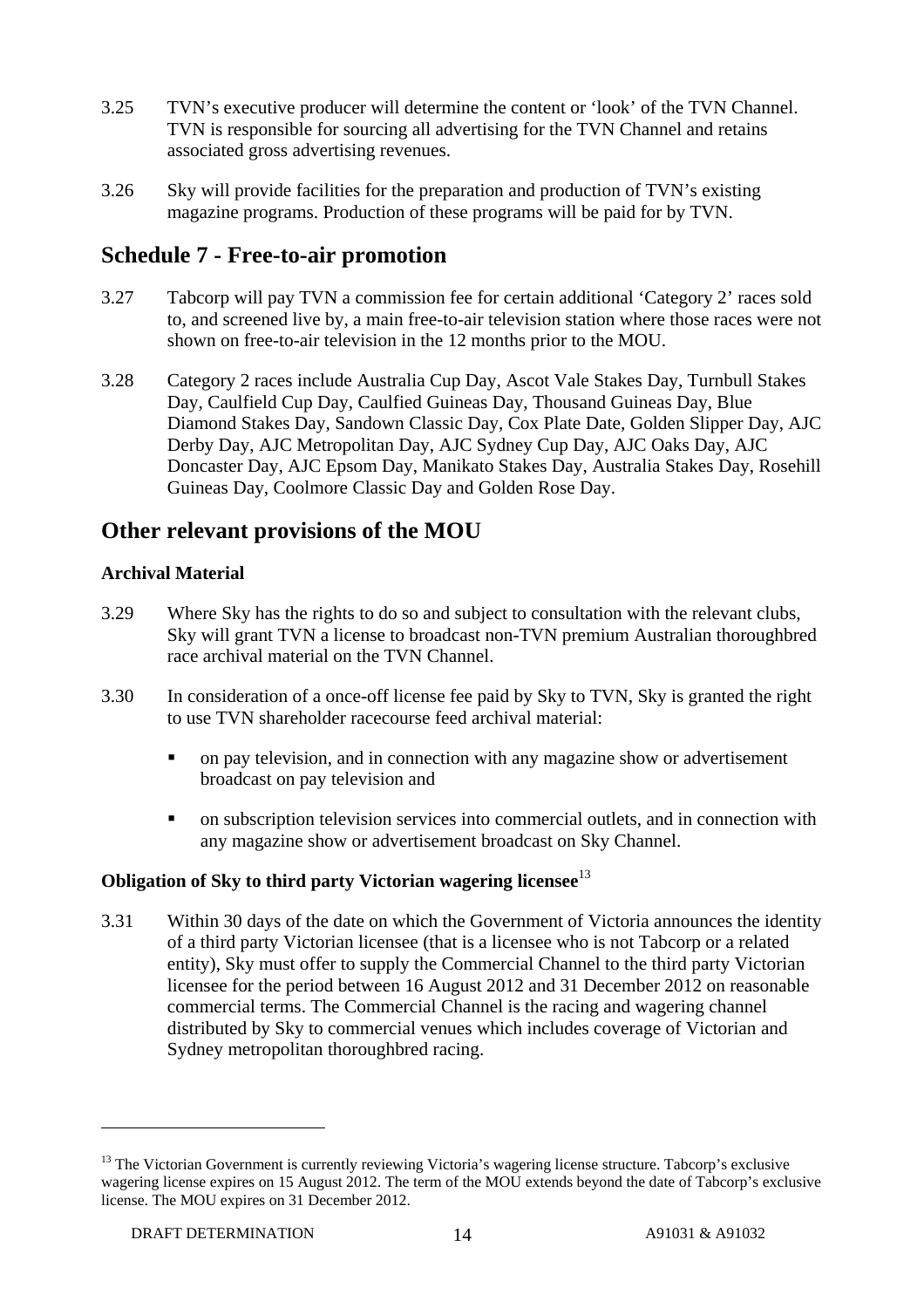- 3.32 If the third party Victorian licensee wishes to enter into an agreement with Sky for the distribution of the Commercial Channel, Sky must negotiate in good faith with the third party to reach agreement on the license fee.
- 3.33 If agreement on the license fee cannot be reached by 1 January 2012, the decision is referred to an independent expert. All costs incurred by an independent expert will be shared equally between Sky and the third party Victorian licensee.
- 3.34 For the period of 16 August 2012 to 31 December 2012, Sky must not refuse to supply the Commercial Channel to any hotels, clubs, other commercial outlets with a liquor license, other commercial outlets with wagering facilities and racecourses within Victoria, for the reason that the operator has entered into an agreement with the third party Victorian licensee.

### **Settlement of proceedings**

3.35 Upon the execution of the MOU, the applicants agreed to a continued stay of all outstanding claims in the proceedings until 31 January 2008 should the ACCC not grant authorisation.<sup>14</sup>

### **Commencement of the MOU**

3.36 The provisions of the MOU are dependent upon the ACCC granting authorisation. Certain aspects of the MOU are effective immediately ('Interim Arrangements') with the remainder of the arrangements becoming binding 30 days after the grant of authorisation by the ACCC, if granted.

<sup>&</sup>lt;sup>14</sup> The applicants are currently parties to Federal Court Proceedings No 1235 of 2005, 545 of 2005 and Victorian Supreme Court Proceedings No 2133 of 2005.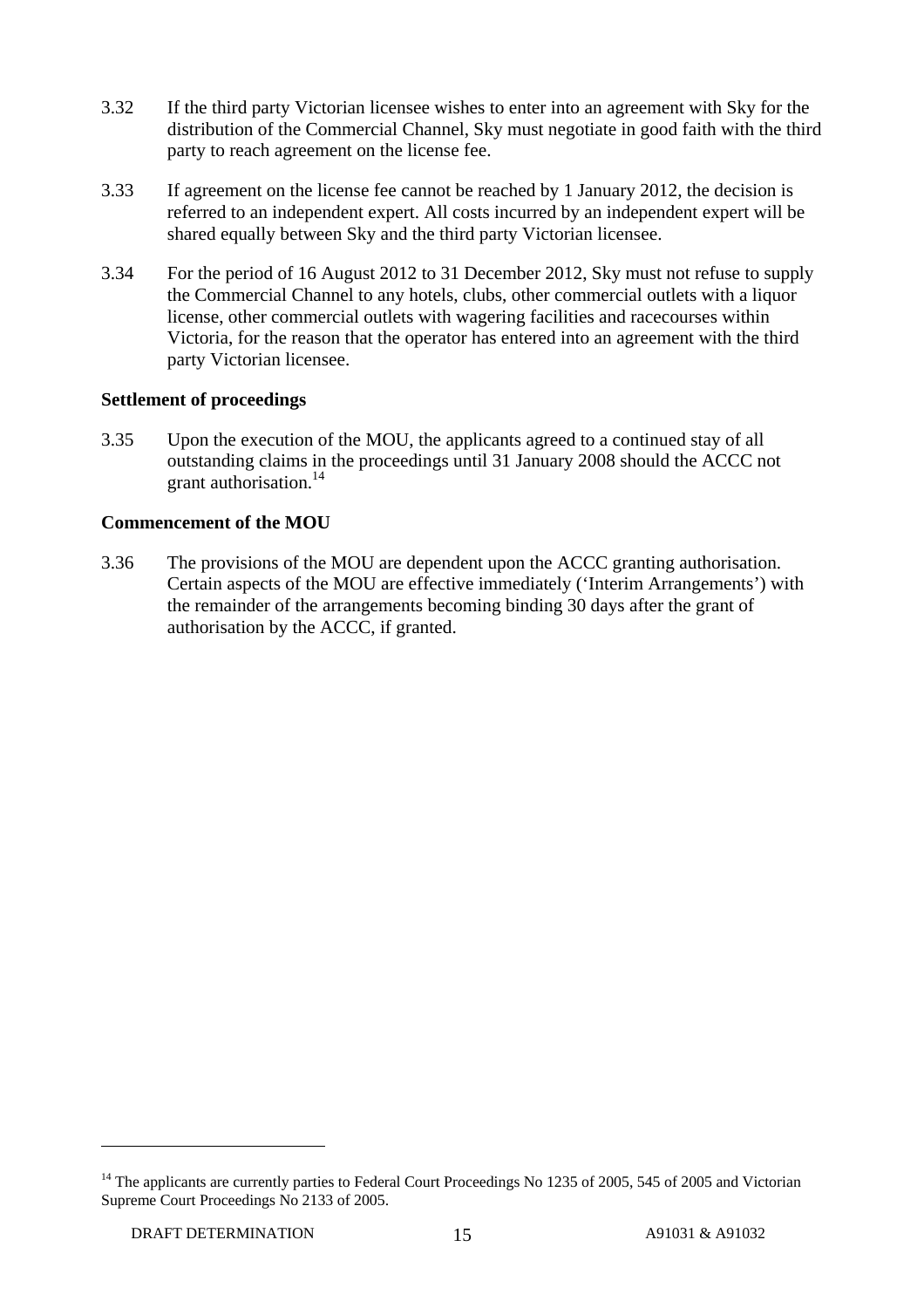# **4. Submissions received by the ACCC**

- 4.1 The applicants provided an initial supporting submission with its application for authorisation and have since provided a number of separate confidential submissions.
- 4.2 The ACCC sought submissions from around 80 interested parties, including various turf clubs and racing clubs, hotels and clubs, wagering associations, betting agencies and government agencies. The ACCC received public submissions from:
	- SingTel Optus Pty Limited
	- **ACTTAB Limited**
	- Oueensland Racing Limited
	- Racing and Wagering Western Australia
	- **UNITAB Limited**
	- Greyhound Racing Victoria
	- Sportscolour Pty Ltd
	- Association of Australian Bookmaking Companies Inc
	- Australian Hotels Association
	- Foxtel
	- Australian Harness Racing Council Inc
	- NSW Office of Liquor, Gaming and Racing
	- Australian Punters' Association
	- Racing Victoria Limited
	- Albion Park Harness Racing Club
	- Queensland Harness Racing
	- Harness Racing Victoria
	- **Betfair Pty Limited**
	- Racing NSW
- 4.3 The views of the applicants and interested parties are outlined in the ACCC's consideration of the MOU in Chapter 6 of this draft determination. Copies of public submissions are available from the ACCC website (www.accc.gov.au) by following the 'Public Registers' and 'Authorisations Public Registers' links.
- 4.4 While concerns were raised by some interested parties, with the exception of Betfair no party objected to the proposed MOU.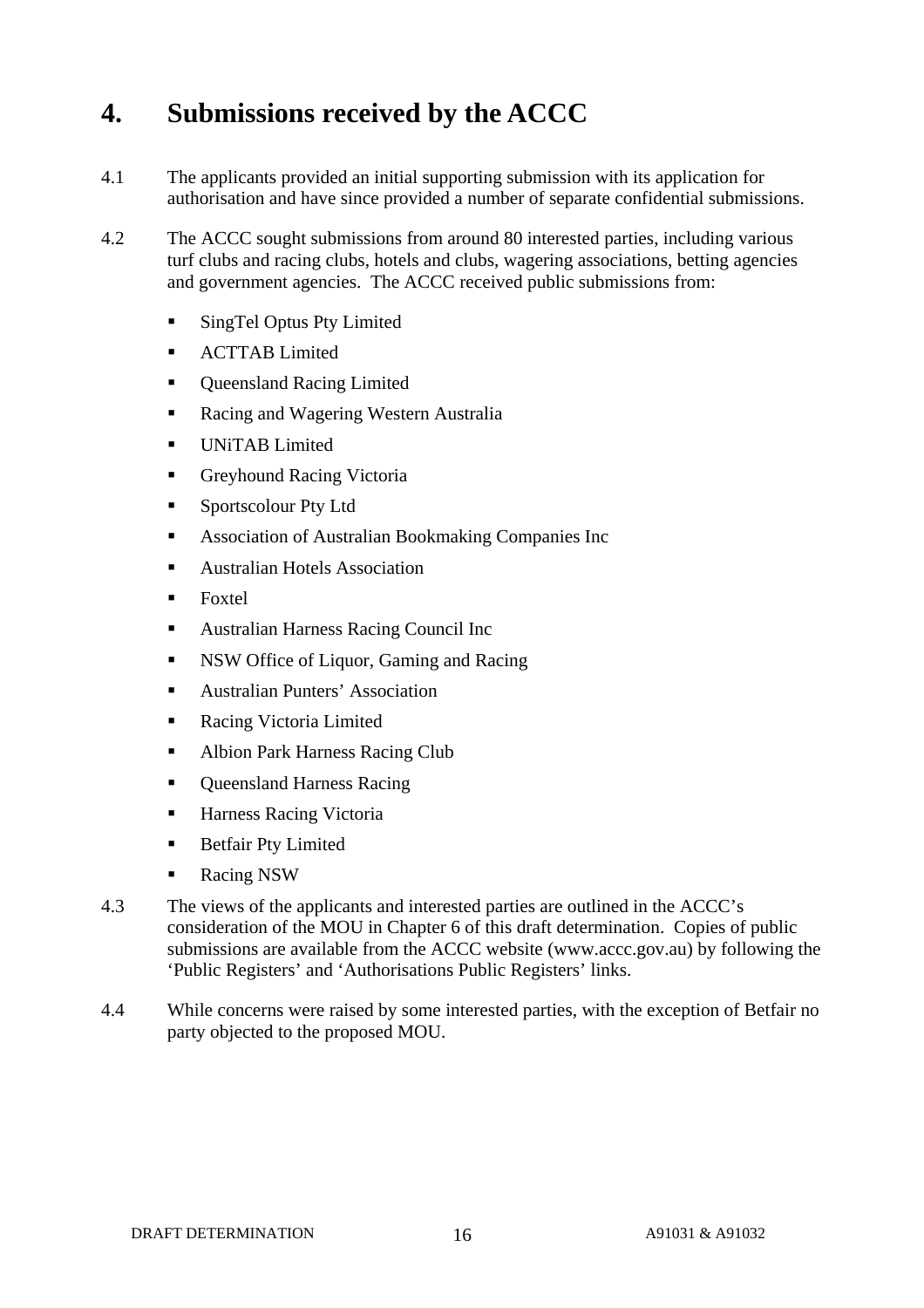# **5. The net public benefit test**

5.1 The ACCC may only grant authorisation where the relevant test in section 90 of the Act is satisfied.

# **Application A91031**

- 5.2 The applicants lodged application for authorisation A91031 under section 88(1) of the Act to make and give effect to a contract or arrangement, or arrive at an understanding, a provision of which would have the purpose, or would have or might have the effect, of substantially lessening competition within the meaning of section 45 of the Act. The relevant tests for this application are found in sections 90(6) and 90(7) of the Act.
- 5.3 In respect of the making of and giving effect to the arrangements, sections 90(6) and 90(7) of the Act state that the ACCC shall not authorise a provision of a proposed contract, arrangement or understanding, other than an exclusionary provision, unless it is satisfied in all the circumstances that:
	- the provision of the proposed contract, arrangement or understanding would result, or be likely to result, in a benefit to the public and
	- this benefit would outweigh the detriment to the public constituted by any lessening of competition that would result, or be likely to result, if the proposed contract or arrangement was made and the provision concerned was given effect to.

# **Application A91032**

- 5.4 The applicants lodged application A91032 under section 88(8) of the Act to engage in conduct that constitutes or may constitute, exclusive dealing. The relevant test for this application is found in section 90(8) of the Act.
- 5.5 Section 90(8) states that the ACCC shall not authorise the proposed exclusive dealing conduct unless it is satisfied in all the circumstances that such conduct would result or be likely to result in such a benefit to the public that the proposed conduct should be authorised.

# **Application of the tests**

- 5.6 There is some variation in the language in the Act, particularly between the tests in sections 90(6) and 90(8).
- 5.7 The Australian Competition Tribunal (the Tribunal) has found that the tests are not precisely the same. The Tribunal has stated that the test under section 90(6) is limited to a consideration of those detriments arising from a lessening of competition but the test under section  $90(8)$  is not so limited.<sup>15</sup>
- 5.8 However, the Tribunal has previously stated that regarding the test under section 90(6):

<sup>&</sup>lt;sup>15</sup> Australian Association of Pathology Practices Incorporated [2004] ACompT 4; 7 April 2004. This view was supported in *VFF Chicken Meat Growers' Boycott Authorisation* [2006] AcompT9 at paragraph 67.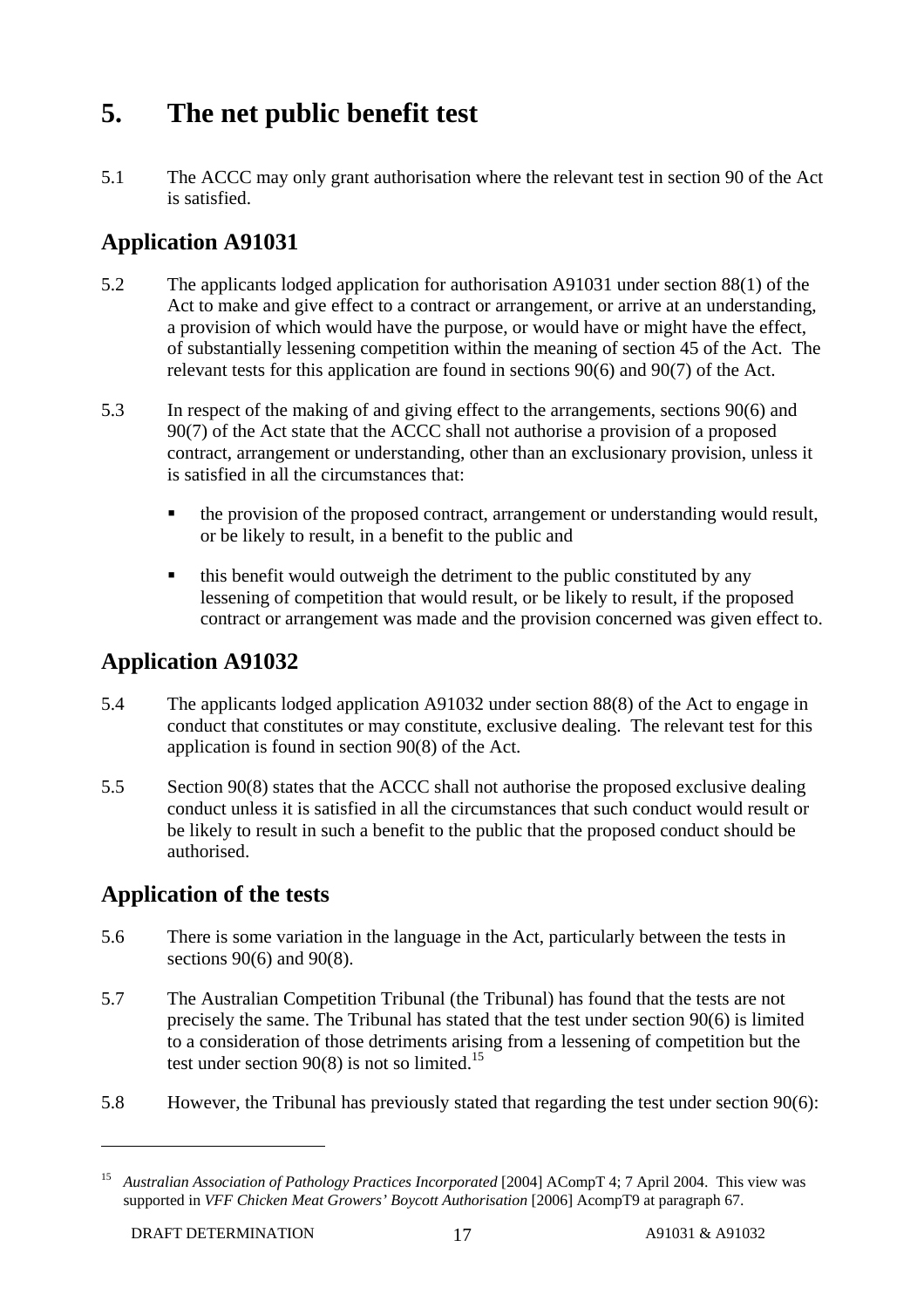[the] fact that the only public detriment to be taken into account is lessening of competition does not mean that other detriments are not to be weighed in the balance when a judgment is being made. Something relied upon as a benefit may have a beneficial, and also a detrimental, effect on society. Such detrimental effect as it has must be considered in order to determine the extent of its beneficial effect.16

- 5.9 Consequently, when applying either test, the ACCC can take most, if not all, public detriments likely to result from the relevant conduct into account either by looking at the detriment side of the equation or when assessing the extent of the benefits.
- 5.10 Given the similarity in wording between sections 90(6) and 90(7), the ACCC considers the approach described above in relation to section 90(6) is also applicable to section 90(7).

# **Definition of public benefit and public detriment**

5.11 Public benefit is not defined in the Act. However, the Tribunal has stated that the term should be given its widest possible meaning. In particular, it includes:

> …anything of value to the community generally, any contribution to the aims pursued by society including as one of its principle elements … the achievement of the economic goals of efficiency and progress. $17$

5.12 Public detriment is also not defined in the Act but the Tribunal has given the concept a wide ambit, including:

> …any impairment to the community generally, any harm or damage to the aims pursued by the society including as one of its principal elements the achievement of the goal of economic efficiency.<sup>18</sup>

### **Future with-and-without test**

- 5.13 The ACCC applies the 'future with-and-without test' established by the Tribunal to identify and weigh the public benefit and public detriment generated by arrangements for which authorisation has been sought.<sup>1</sup>
- 5.14 Under this test, the ACCC compares the public benefit and anti-competitive detriment generated by arrangements in the future if the authorisation is granted with those generated if the authorisation is not granted. This requires the ACCC to predict how the relevant markets will react if authorisation is not granted. This prediction is referred to as the 'counterfactual'.

<sup>16</sup> Re Association of Consulting Engineers, Australia (1981) ATPR 40-2-2 at 42788. See also: *Media Council case* (1978) ATPR 40-058 at 17606; and *Application of Southern Cross Beverages Pty. Ltd., Cadbury* 

*Schweppes Pty Ltd and Amatil Ltd for review* (1981) ATPR 40-200 at 42,763, 42766. 17 Re 7-Eleven Stores (1994) ATPR 41-357 at 42,677. See also Queensland Co-operative Milling Association Ltd

<sup>(1976)</sup> ATPR 40-012 at 17,242.<br><sup>18</sup> Re 7-Eleven Stores (1994) ATPR 41-357 at 42,683.

<sup>19</sup> Australian Performing Rights Association (1999) ATPR 41-701 at 42,936. See also for example: Australian Association of Pathology Practices Incorporated (2004) ATPR 41-985 at 48,556; Re Media Council of Australia (No.2) (1987) ATPR 40-774 at 48,419.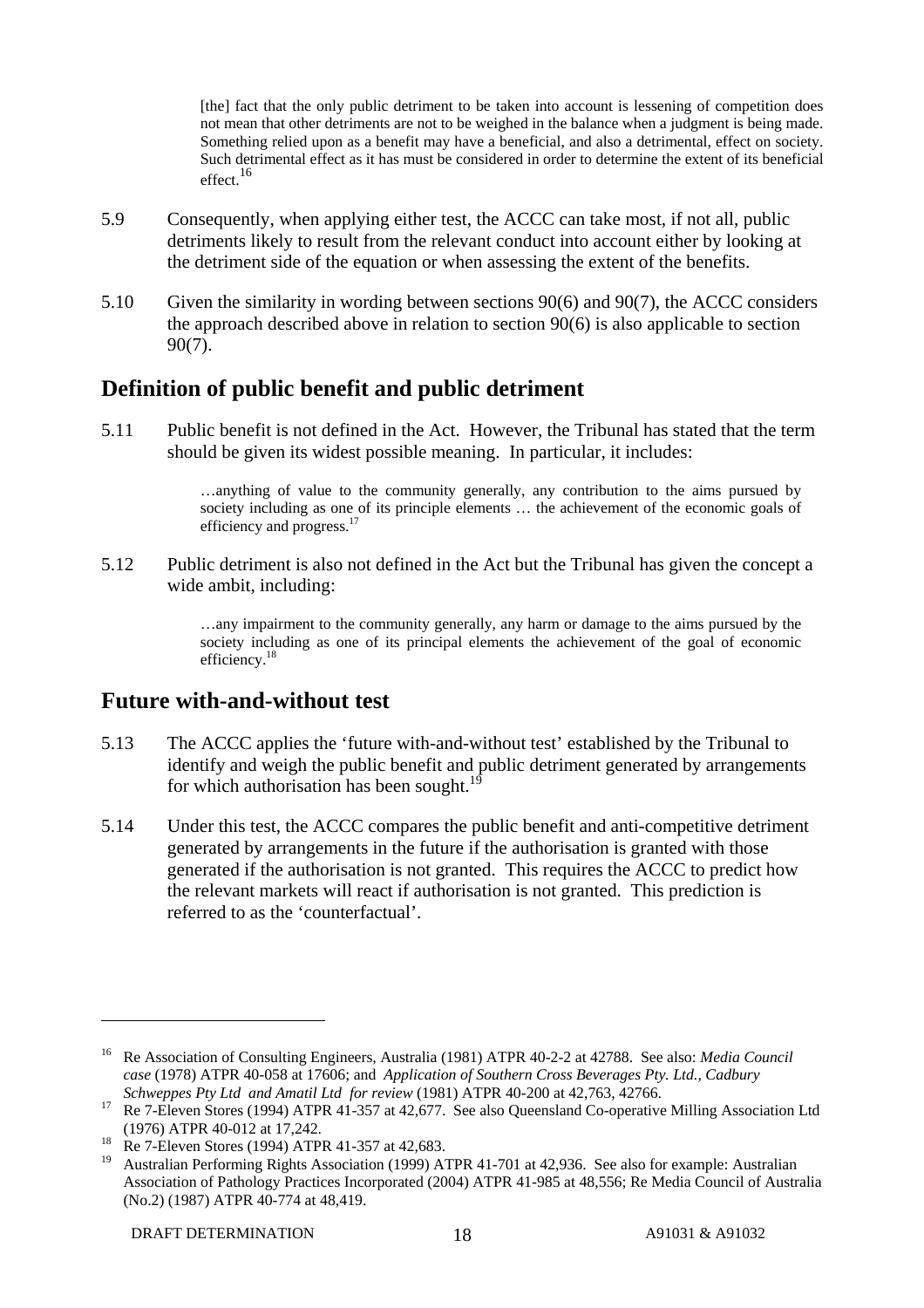# **Length of authorisation**

5.15 The ACCC can grant authorisation for a limited period of time.<sup>20</sup>

# **Conditions**

5.16 The Act also allows the ACCC to grant authorisation subject to conditions which the ACCC considers necessary in order to satisfy the net public benefit test. $^{21}$ 

# **Future and other parties**

- 5.17 Applications to make or give effect to contracts, arrangements or understandings that might substantially lessen competition or constitute exclusionary provisions may be expressed to extend to:
	- **Persons who become party to the contract, arrangement or understanding at some** time in the future<sup>22</sup> and
	- **Persons named in the authorisation as being a party or a proposed party to the** contract, arrangement or understanding.<sup>23</sup>

<sup>&</sup>lt;sup>20</sup> Section 91(1).

<sup>&</sup>lt;sup>21</sup> Section 91(3).

<sup>&</sup>lt;sup>22</sup> Section 88(10).

<sup>&</sup>lt;sup>23</sup> Section 88(6).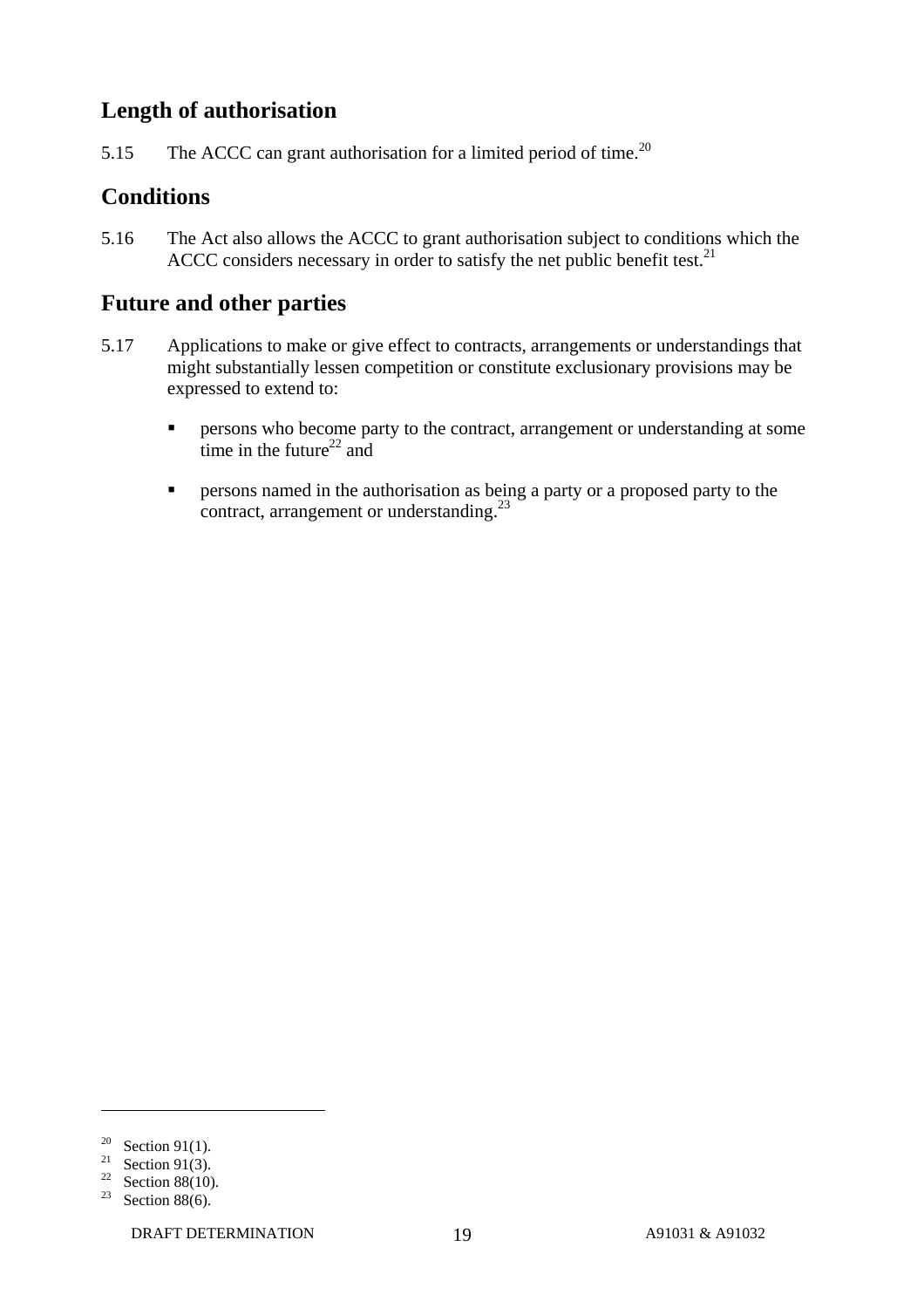# **6. ACCC evaluation**

6.1 The ACCC's evaluation of the MOU is in accordance with the net public benefit test outlined in Chapter 5 of this draft determination. As required by the test, it is necessary for the ACCC to assess the likely public benefits and detriments flowing from the MOU.

# **The market**

- 6.2 The first step in assessing the effect of the conduct for which authorisation is sought is to consider the relevant market(s) affected by that conduct.
- 6.3 The applicants submit that it is not necessary for the assessment of the MOU that the ACCC comprehensively defines the relevant markets. Further, the applicants submit that market definition is relevant to litigation which is currently stayed pending the ACCC's decision on the authorisation applications. Therefore the applicants advise that they do not propose to advance specific definitions of the market as to do so might prejudice their respective positions in the litigation proceedings should they resume. The parties, however, identified a number of possible upstream and downstream markets which might be considered, namely:
	- sports rights
	- racing rights
	- thoroughbred racing rights
	- sports channels
	- racing channels
	- **residential pay television**
	- **u** wagering and
	- pubs/clubs services.
- 6.4 The applicants consider that within any range of arguable product markets, the assessment of benefits and detriments arising from the MOU will not be affected.
- 6.5 In assessing the specific provisions of the MOU for which authorisation is sought, the ACCC agrees with the applicants that it is not necessary in this matter to fully define the market, save for identifying the features that are likely to be relevant to its assessment. In assessing the MOU the ACCC has identified the following areas of competition as being relevant to its assessment:
	- the acquisition of broadcasting rights from thoroughbred racing clubs
	- the supply of thoroughbred race broadcasting services and
	- $\blacksquare$  the provision of wagering services.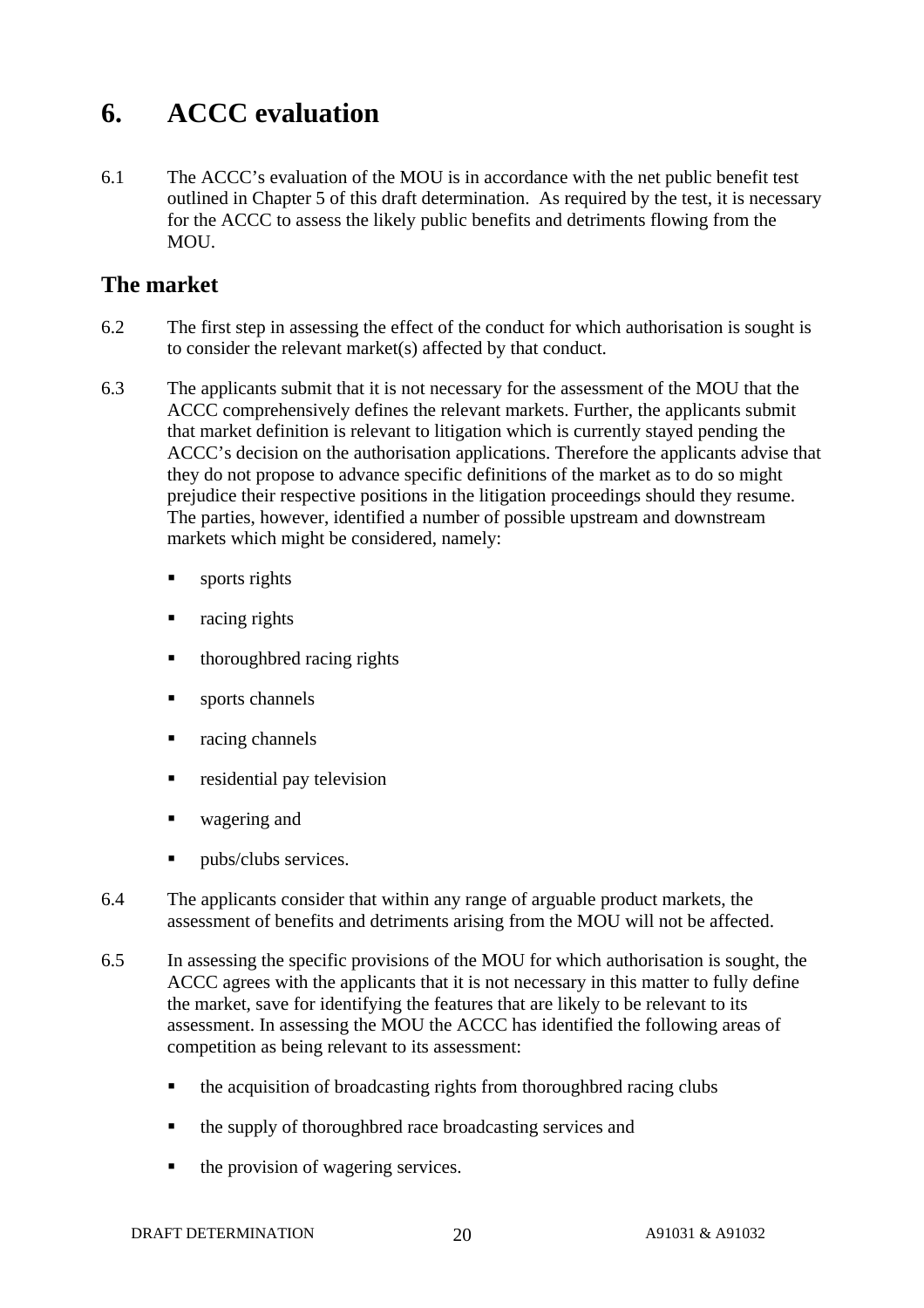### *The acquisition of broadcasting rights from thoroughbred racing clubs*

- 6.6 Sky and TVN are acquirers or potential acquirers of broadcasting rights from racing clubs in Australia. While Sky acquires content from harness and greyhound racing clubs in addition to thoroughbred racing clubs, TVN is owned by thoroughbred racing clubs, and was created specifically to screen and promote thoroughbred racing only. The ACCC considers that TVN is therefore unlikely to seek to acquire broadcasting rights from non-thoroughbred racing clubs.
- 6.7 The ACCC notes that the MOU only relates to the sharing of thoroughbred broadcasting rights between TVN and Sky.
- 6.8 The ACCC considers that while some substitutability may exist between demand for broadcast rights of thoroughbred racing and other racing rights, they are not perfect substitutes.
- 6.9 For the purpose of assessing the MOU, the ACCC therefore considers that the relevant area of competition likely to be affected by the MOU is the acquisition of broadcasting rights from thoroughbred racing clubs.
- 6.10 Sky and TVN pay license fees to thoroughbred racing clubs in exchange for the exclusive license to broadcast a club's races over a specified number of years.
- 6.11 TVN, through its shareholder racing clubs, has the broadcasting rights to the Victorian and Sydney metropolitan races. TVN also has the broadcasting rights to all Northern Territory race meetings.
- 6.12 Sky currently has broadcasting rights to all Australian thoroughbred racing except for those rights owned by TVN. Sky also has broadcasting rights for some international racing shown in the United Kingdom, Hong Kong, South Africa, Japan and New Zealand.
- 6.13 There are a number of different broadcasting rights which thoroughbred racing clubs can license. These include:
	- **Traditional rights this includes the right to exploit thoroughbred vision on** television services. Television services include subscription television services provided to commercial outlets such as pubs and clubs and television services provided by pay television operators.
	- New media rights this is the right to exploit thoroughbred racing vision on new media such as third generation (3G) mobile networks and the internet.<sup>24</sup>
	- International rights this is the right to exploit vision of domestic races by selling it to international customers. 25
- 6.14 The ACCC understands that thoroughbred racing clubs have tended to sell broadcasting rights for their racing content in a single integrated bundle.<sup>26</sup>

<sup>&</sup>lt;sup>24</sup> Submission provided by Thoroughvision Pty Ltd, Tabcorp Holdings Limited and Sky Channel Pty Ltd dated 15 February 2007, p 33.

 $25$  Ibid at p 34.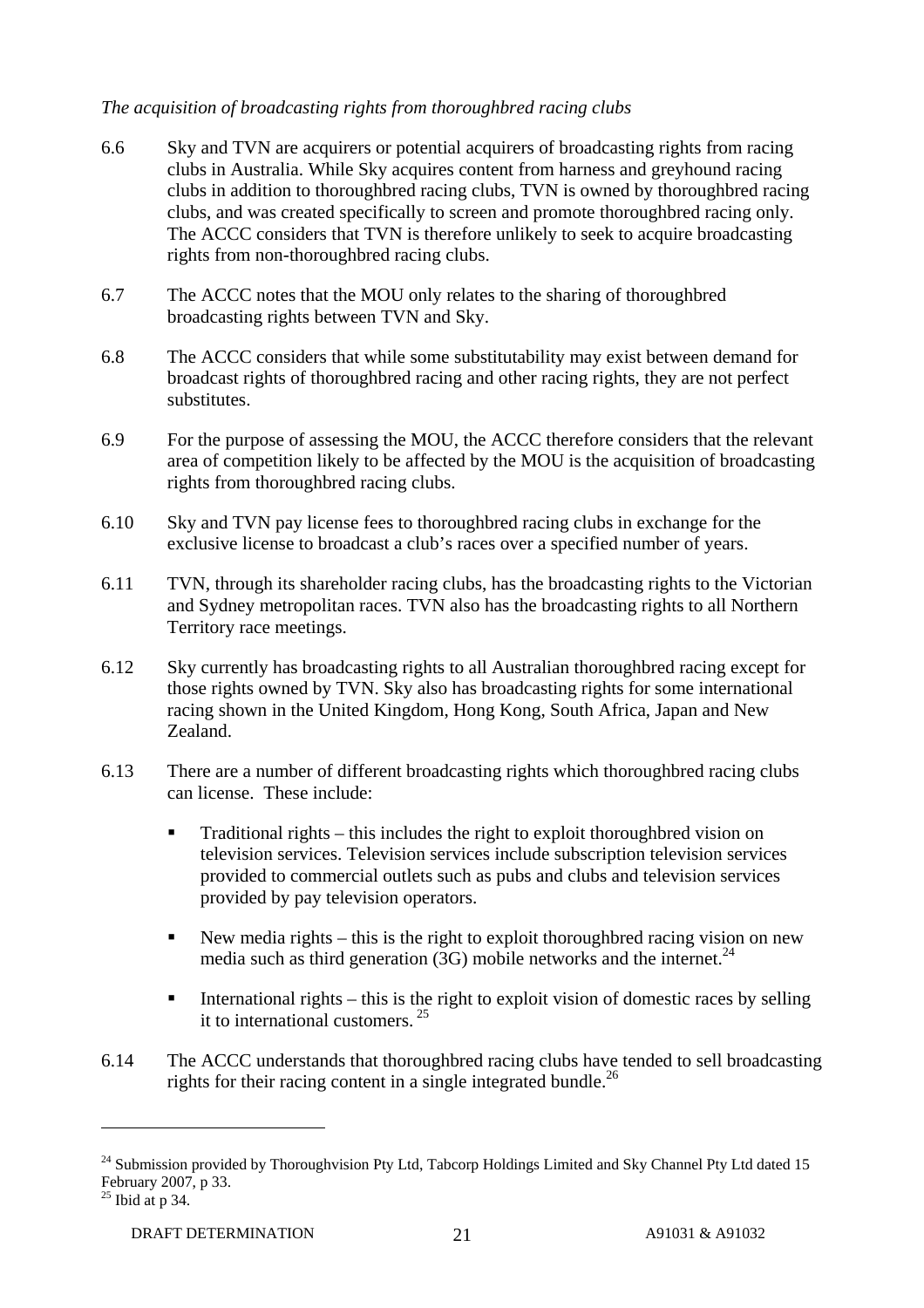- 6.15 The ACCC notes that the MOU only relates to traditional rights acquired by TVN and Sky. That is, new media rights and international rights are specifically excluded.<sup>27</sup>
- 6.16 The ACCC notes that there is also limited coverage of thoroughbred racing on free-toair television. For example, Channel 7 and Channel 9 currently have rights to show a small number of major race meetings, in conjunction with TVN and Sky. However, the extent to which free-to-air broadcasters compete with TVN and Sky for the acquisition of rights from thoroughbred racing clubs is questionable. Except for a limited period, thoroughbred racing is not a regular or significant part of general sporting entertainment covered by free-to-air networks.

#### *The supply of race broadcasting services*

- 6.17 Sky and TVN both provide race broadcasting services to hotels, clubs, TABs and pay television providers. The ability to supply race broadcasting services results from the license agreements Sky and TVN have entered into with the individual racing clubs. As noted above, while free-to-air television providers obtain non-exclusive rights to a limited number of major race meetings per year they are not regular providers of race broadcasting services.
- 6.18 Both the TVN and Sky Channels show race meetings and thoroughbred magazine shows designed to provide information to punters and racing enthusiasts on a daily basis. As noted, the TVN Channel only depicts thoroughbred racing while Sky Channel provides content covering the three codes – thoroughbred racing, harness racing and greyhound racing.
- 6.19 Pubs, clubs and TABs make up a substantial segment of consumers of race broadcasting services. Such venues traditionally offer wagering facilities, and it is generally accepted that access to live racing vision together with wagering opportunities stimulates the demand for wagering services (see paragraphs 2.33-2.35).
- 6.20 Tabcorp supplies TAB kiosks or Easy Bet Terminals on condition that the agent venue will acquire broadcasting services from Sky.<sup>28</sup> Therefore, pubs/clubs or other commercial venues which acquire wagering facilities from Tabcorp are also required to obtain Sky Channel.
- 6.21 Prior to the Interim Arrangements implemented by the applicants in May 2006 (ie during the split vision dispute), pubs and clubs entered into agreements with both Sky and TVN if they wanted access to an Australian-wide suite of thoroughbred races.
- 6.22 The other significant group of customers who acquire broadcasting services from Sky and TVN are pay television providers and, in turn, pay television subscribers.
- 6.23 In regards to pay television, Foxtel submit that the relevant market to assess the MOU in is the television entertainment market. Foxtel states that this market includes a range of competitors who acquire and supply content including other subscription television operators, commercial and national television broadcasters and providers of video and

1

<sup>&</sup>lt;sup>26</sup> Submission provided by Thoroughvision Pty Ltd, Tabcorp Holdings Limited and Sky Channel Pty Ltd dated 15 February 2007, p 34.<br> $^{27}$  However, the MOU does relate to the import of international thoroughbred races.

<sup>&</sup>lt;sup>28</sup> Tabcorp Manager Pty Ltd lodged the exclusive dealing notification N90786 on 2 May 2000.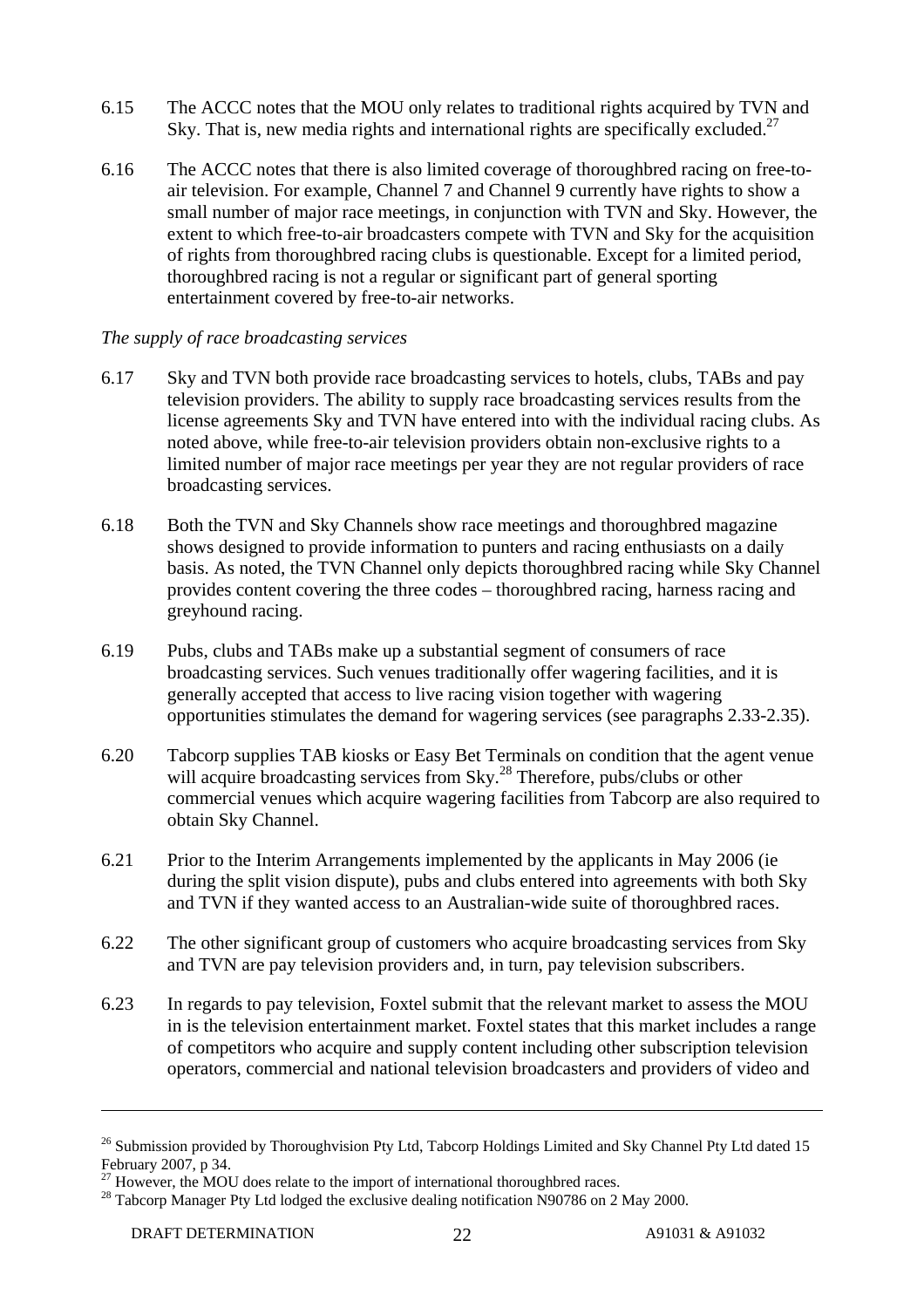DVD retail sales and rentals. For the purposes of this application, the ACCC has focused its assessment on the provision of thoroughbred racing broadcast services. Given the inter-relationship with wagering and the MOU's focus on thoroughbred racing, the extent to which other racing content, let alone other types of broadcasting content, will constrain the impact of the MOU is highly questionable.

- 6.24 Sky Channel is available on the basic package provided by Foxtel, Optus and Austar at no additional cost.
- 6.25 Prior to the applicants entering into the MOU, TVN was only available on the Foxtel digital pay television network. Subscribers to Foxtel digital wanting to access the TVN Channel were required to contact TVN directly and were charged an additional fee of \$12 per year.
- 6.26 Under the MOU, Sky will release Foxtel and Optus from its exclusivity obligations. As a result the TVN Channel has recently become available to all Foxtel subscribers who subscribe to the My Sports tier channel at no additional charge.<sup>29</sup> The \$12 annual subscription fee no longer applies. Foxtel advised that the TVN Channel will also be incorporated into the Optus package, as Foxtel will supply Optus with the channel under the terms of the Foxtel Optus Content Supply Agreement.<sup>30</sup> The arrangements that TVN has entered into with Foxtel are subject to the ACCC granting authorisation to the MOU.
- 6.27 TVN is available on the Austar digital network. Subscribers to Austar wanting to access the TVN Channel contact Austar directly. The TVN Channel is available for an additional fee of \$1 per month.<sup>31</sup>

#### *The provision of wagering services*

- 6.28 TVN and Sky do not provide wagering services. However, the ACCC notes that given the vertical integration of Tabcorp and Sky, there is potential for Tabcorp to use its ownership of the Sky Channel to affect the ability of wagering service providers that compete with Tabcorp.
- 6.29 Betfair Pty Limited (Betfair) considers that the MOU should be assessed in the national wagering market in which totalisators, bookmakers and betting exchanges compete to supply wagering services.
- 6.30 The ACCC has previously considered the issue of market definition in respect of wagering services in its assessment of the proposed acquisition of UNiTAB by Tabcorp in 2006. As part of that assessment the ACCC recognised that bookmakers, particularly corporate bookmakers offering online wagering services, are likely to compete with totalisators for punters.<sup>32</sup> The ACCC also noted that betting exchanges potentially may become more significant players in wagering.

 $29$  TVN/Foxtel Media Release dated 13 March 2007. TVN became available at no additional charge from 15 March 2007 to subscribers of the My Sports Tier, and to subscribers who received the pre-May 2006 basic package. 30 Foxtel submission dated 14 March 2007.

<sup>31</sup> Austar website, http://www.austar.com.au/experience/options.asp

<sup>&</sup>lt;sup>32</sup> Proposed acquisition of UNiTAB Limited by Tabcorp Holdings Limited, Public Competition Assessment, 16 November 2006.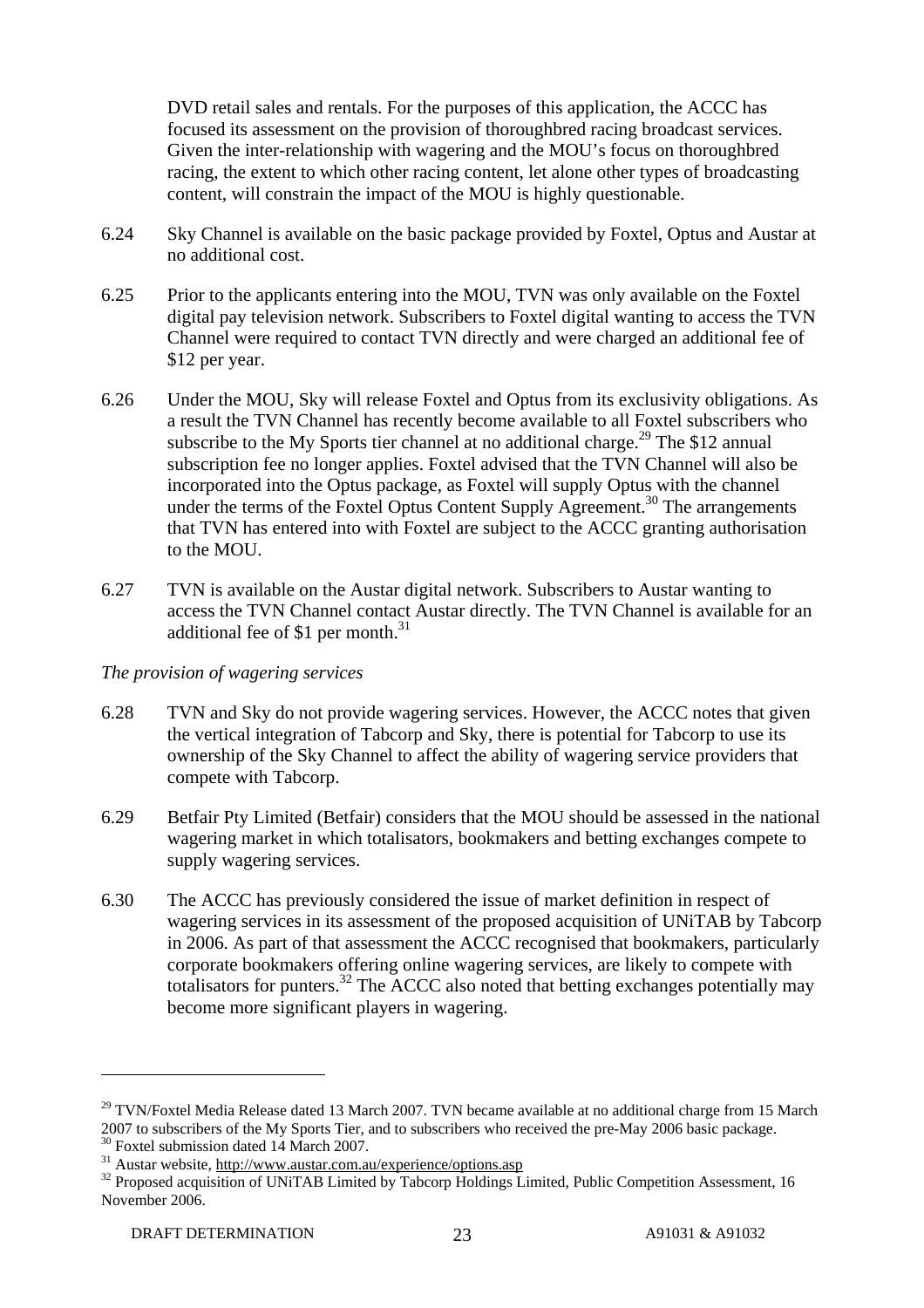# **The counterfactual**

- 6.31 As noted in Chapter 5, in order to identify and measure the public benefit and public detriment generated by the conduct, the ACCC applies the 'future with-and-without test'.
- 6.32 The applicants submit that the counterfactual involves a return to litigation and, necessarily, split vision which will have direct consequences for wagering and funding to the racing industry. The consequences of split vision are outlined in paragraphs 2.43- 2.50. The applicants state that the ongoing litigation would be costly and take considerable time to complete. The applicants also note that the outcome of the litigation is uncertain.
- 6.33 TVN and Tabcorp/Sky also provided separate confidential submissions regarding the counterfactual that provides further information to support these claims.
- 6.34 Given that the applicants have sought authorisation in respect of the MOU to cover conduct that would otherwise breach the Act – exclusive dealing and arrangements that substantially lessen competition – the ACCC considers the applicants would be unlikely to give effect to the MOU in the absence of authorisation. In this regard, the ACCC notes the long term arrangements under the MOU are subject to a condition precedent that the ACCC grants authorisation.
- 6.35 Submissions received from interested parties generally agree that the future without authorisation of the MOU is likely to see a return to split vision with the negative consequences on turnover and revenue streams for all racing codes. See for example submissions by Racing and Wagering Western Australia (RWWA), Sportscolour Pty Ltd (Sportscolour), Australian Harness Racing Council Inc (AHRC), Harness Racing Victoria (HRV), Queensland Harness Racing and Albion Park Harness Racing Club (APHRC).
- 6.36 AHRC further submit a repeat of split vision could lead to greater punter and commercial venue disillusionment.
- 6.37 The ACCC accepts the views of the applicants and interested parties that without authorisation it is likely that there would be a return to split vision and the litigation between Tabcorp/Sky and TVN would continue.
- 6.38 The ACCC notes the submission by Betfair that a future without authorisation will still see the Sky and TVN Channels offering live racing broadcasts which appeal to punters. Betfair submit that a key difference in the future without authorisation is that it would be more likely that competitive wagering service providers would be able to negotiate access to thoroughbred broadcasting with TVN, for example to include content about their services, than if they were forced to seek access from Tabcorp/Sky.
- 6.39 The ACCC considers that one possibility if authorisation is not granted, is that TVN may find it difficult to continue to operate, particularly in the face of the significant costs and uncertainty of litigation.
- 6.40 Accordingly, the ACCC considers the situation without authorisation is:
	- at best, the return to split vision or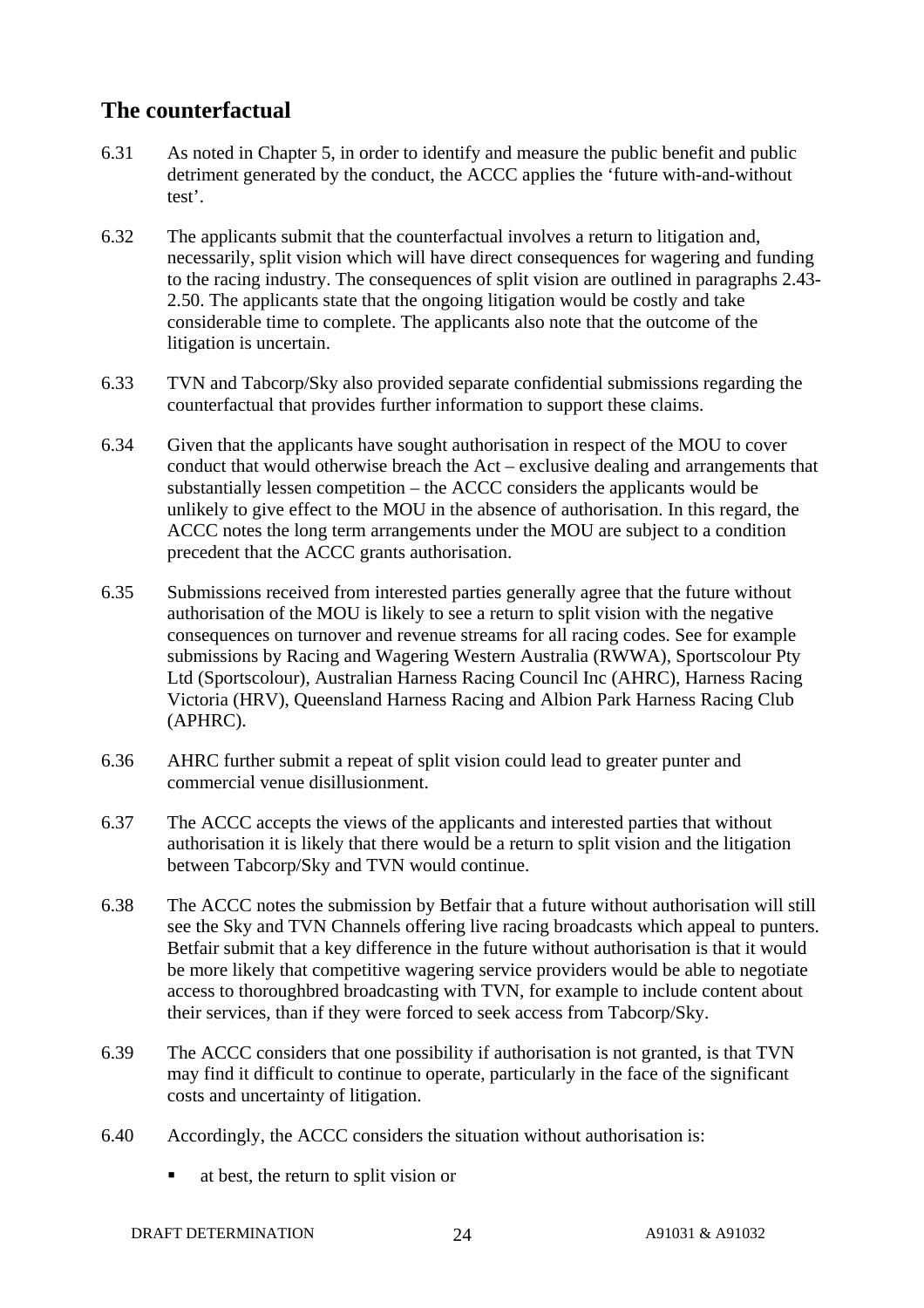at worst, the possibility that TVN may find it difficult to continue to operate.

# **Public detriment**

- 6.41 The applicants submit that the MOU will generate minimal or no anti-competitive detriment as:
	- TVN and Sky will compete for the acquisition of future thoroughbred rights
	- while TVN is providing an exclusive license to Sky to broadcast live on pay television and subscription services, TVN vision will continue to be available through the TVN Channel
	- the distribution arrangements under the MOU are non-exclusive and no conditions are imposed on Tabcorp in respect of the distribution of the TVN Channel
	- the term of the MOU ensures that content is shared through the Melbourne Spring Racing Carnival in 2012 and should a second Victorian licensee be announced, Sky will offer to supply a racing and wagering channel (not being the TVN Channel) to that licensee.
- 6.42 An assessment of the public detriment generated by the MOU follows.

### **Competition between TVN and Sky for the acquisition of broadcasting rights from thoroughbred racing clubs**

- 6.43 The MOU provides that Sky will grant TVN a non-exclusive license to broadcast on the TVN Channel certain non-TVN shareholder thoroughbred race meetings from the rights which Sky holds (including rights Sky acquires during the term of the MOU). TVN will pay rights fees to Sky for the grant of this license.
- 6.44 TVN will grant Sky an exclusive license to broadcast on pay television and subscription television services into commercial outlets the audio-visual coverage of TVN shareholder races, Darwin Turf Club races, Alice Springs Turf Club races and any other thoroughbred races to which TVN held the rights as at 15 May 2006. Sky also pays rights fees to TVN for the grant of these licenses.
- 6.45 The MOU also provides for TVN to license to Sky, on a non-exclusive basis, rights acquired by TVN after 15 May 2006. If Sky and TVN fail to reach agreement on the license fee, a valuer will be appointed to determine the value of the license (see paragraph 3.15).
- 6.46 The ACCC has considered whether the agreements to license rights to each other under the MOU would lessen the incentives for TVN or Sky to compete for future broadcasting rights. That is, would TVN or Sky have incentives to bid for future thoroughbred broadcasting rights when they can obtain such rights through the sublicense agreements under the MOU.
- 6.47 The applicants submit that the MOU will not decrease the incentives for TVN or Sky to compete for the acquisition of future broadcasting rights which come up for renewal during the term of the MOU. The applicants submit that TVN and Sky have significant incentives to acquire these rights directly as head licensee, rather than relying on sub-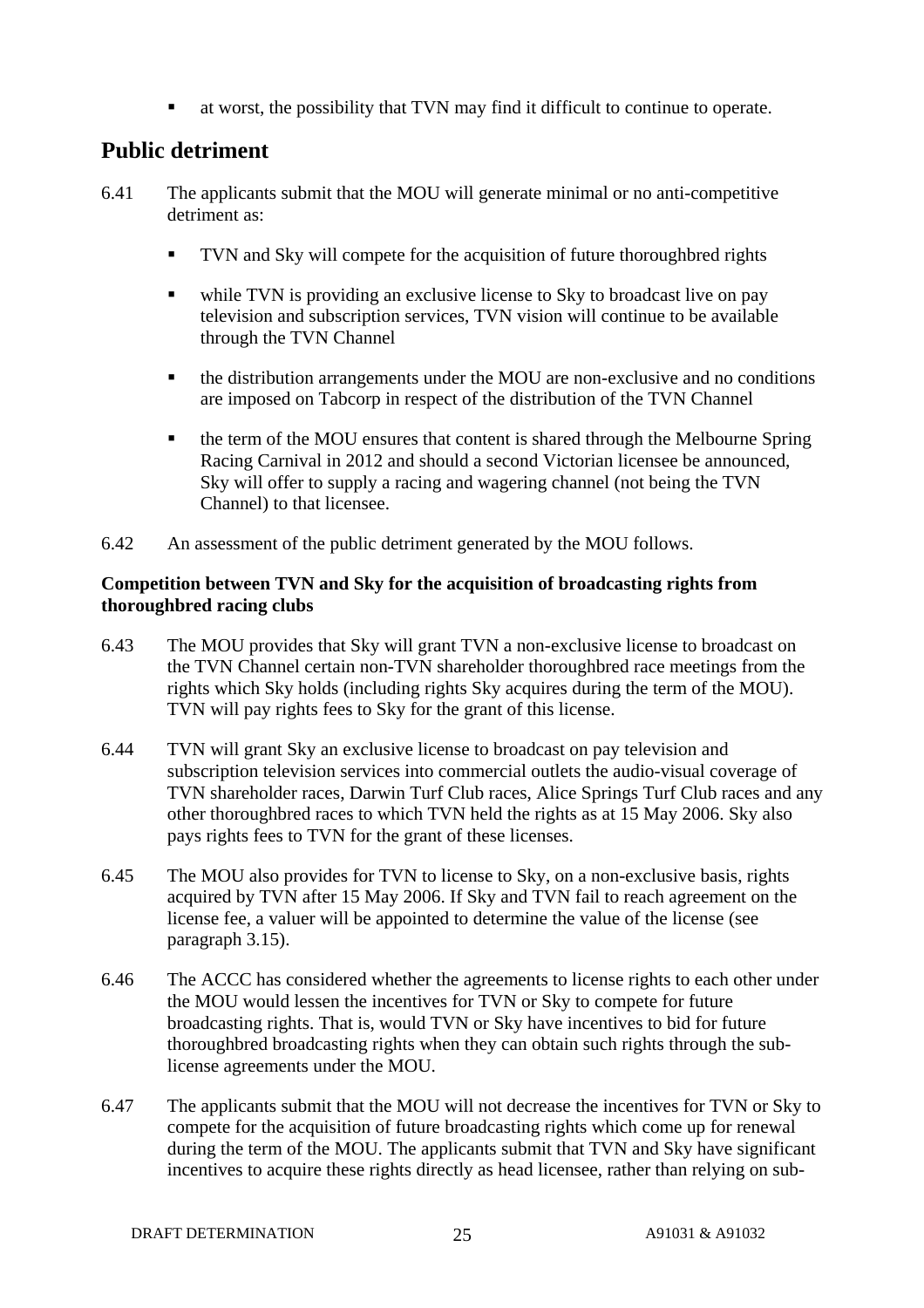licensing rights under the MOU. Submissions by the applicants indicate that the incentives to bid for future rights arise from:

 Commercial benefits from being the head licensee – During the term of the MOU there are a range of commercial benefits which accrue to the head licensee which are not available to the sub-licensee. In particular, the rights by way of a sublicense are limited for use on the TVN Channel and Sky Channel and cannot be used more broadly. For example sub-licenses do not include new media rights and international rights.

 The applicants submit that holding the rights to exploit thoroughbred racing vision on new media and international platforms will be important in the future.

 The applicants noted that there is a concerted attempt in the Australian wagering industry to export wagering on Australian thoroughbred racing to overseas jurisdictions. The vision of these races is a necessary component of this export. Australian wagering operators also seek to import coverage of foreign races for wagering by Australian customers. The applicants note that it is a feature of license arrangements with overseas jurisdictions that there be a reciprocal license of Australian vision.

 The applicants also note that there are economies of scope in holding traditional, new media and international rights as a result of being able to utilise a single production process for the delivery of vision over all platforms. If these rights were held separately, each owner would need to incur costs of producing the vision.

 Further, Sky advises that the retention and acquisition of racing rights is an important ongoing component of its business. Sky states that this not only includes the acquisition of media rights, but a broader relationship with the race clubs which maximises the exposure of racing vision. Sky states that its rights retention strategy is a key business objective for 2007 and beyond.

 Need to secure rights post 2012 – The applicants submit that all of the broadcasting rights for thoroughbred racing which become available during the term of the MOU will be subject to contracts which expire after the termination of the MOU in December 2012. Therefore only the head licensee will be able to broadcast the relevant races after that date.

TVN advised that its objective is to acquire thoroughbred racing rights as they come up for renewal. TVN submits that being the owner of thoroughbred racing rights after December 2012 would allow TVN to move towards being a stand alone thoroughbred racing channel with an attractive range of races to offer customers.

Tabcorp/Sky submit that post 2012, being the owner of thoroughbred racing rights will minimise the extent of the split vision re-occurring. This incentive is significant given the negative impact experienced by Tabcorp on wagering turnover during the split vision dispute.

6.48 The ACCC understands that not all thoroughbred broadcasting rights come up for renewal during the term of the MOU. The applicants submit that the thoroughbred broadcasting rights which come up for renewal during the term of the MOU include South Australia and Queensland.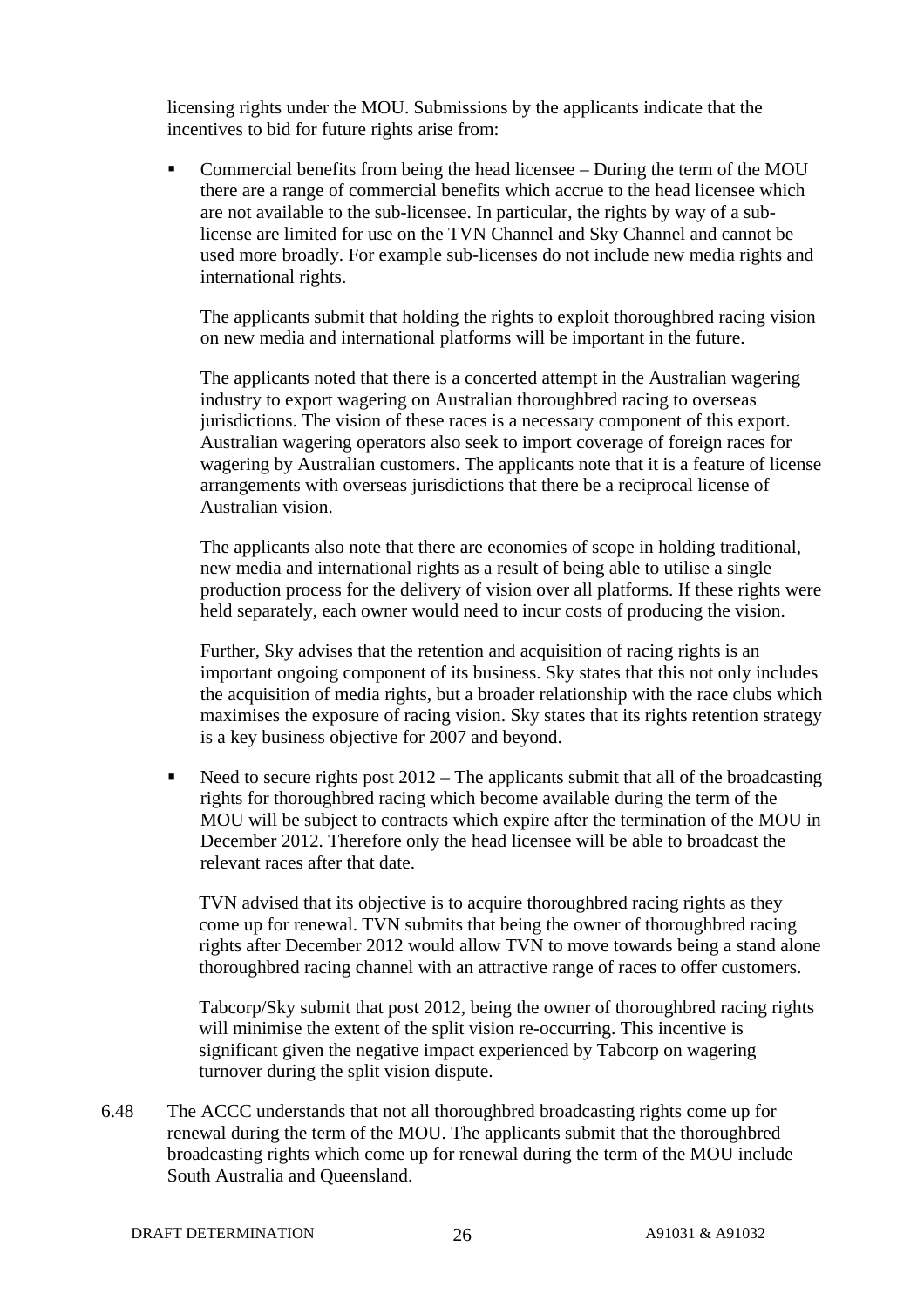- 6.49 The ACCC has previously considered whether the proposed joint venture arrangement between Sky and TVN would lessen competition for the acquisition of broadcasting rights from thoroughbred racing clubs (see paragraphs 2.52-2.55). The ACCC concluded that the proposed joint venture arrangement would have lessened Sky's and TVN's incentives to bid against each other for the thoroughbred racing broadcast rights and did not give an informal clearance for the arrangement through the ACCC's informal clearance process.
- 6.50 It is relevant to note that under the proposed joint venture arrangement previously considered by the ACCC, if TVN acquired any rights previously held by Sky, then TVN had to make those rights available to Sky on a non-exclusive basis. TVN was required to charge Sky a license fee for these rights which did not exceed the fee currently paid by Sky for those rights. This clause significantly reduced any incentive Sky and TVN had to acquire new thoroughbred racing rights.
- 6.51 The MOU for which authorisation is now sought does not include this clause and accordingly reduces the ACCC's concerns.
- 6.52 The ACCC considers that there will still be a competitive impact on the incentives to bid for future broadcasting rights from thoroughbred racing clubs. This is because the MOU provides that the unsuccessful bidder will still be able to access audio-visual content of those races under a sub-license and therefore may not bid as aggressively.
- 6.53 That being said the ACCC notes that commercial incentives will remain to be the primary license holder.
- 6.54 The ACCC notes that after 31 December 2012, only the primary licensee will be able to broadcast the relevant races. Once the MOU expires, there will be no obligation on Sky or TVN to share the thoroughbred racing rights they own (indeed such an agreement may raise issues under the Trade Practices Act which is why the applicants have sought authorisation). The ACCC notes that both TVN and Tabcorp/Sky have stated that their objective is to acquire future thoroughbred racing rights as they come up for renewal and that acquiring these rights is important for their respective businesses. The parties have separately provided confidential information that demonstrates the commercial incentives.
- 6.55 The ACCC also accepts that holding the rights to exploit new media and/or international rights would allow Sky and TVN to expand their respective businesses. In particular, the ACCC notes that the applicants state that the acquisition of new media rights is important for expanding the uptake of the TVN and Sky Channels on new technology platforms such as mobile phones and the internet. TVN also noted that the use of new technology is important in attracting the interest of younger adults in horse racing. The exclusion of new media rights and international rights from the scope of the sub-licenses under the MOU creates an incentive for Sky and TVN to bid as the primary license holder of broadcasting rights from thoroughbred racing clubs.
- 6.56 While the ACCC considers that these commercial incentives remain for TVN and Sky to compete for future rights in respect of certain racing clubs, the ACCC notes that TVN's incentive may not be equal between all racing clubs. The ACCC notes that the format and structure of TVN is such that its focus is on promoting premium thoroughbred racing and as a consequence it may not wish to acquire rights from all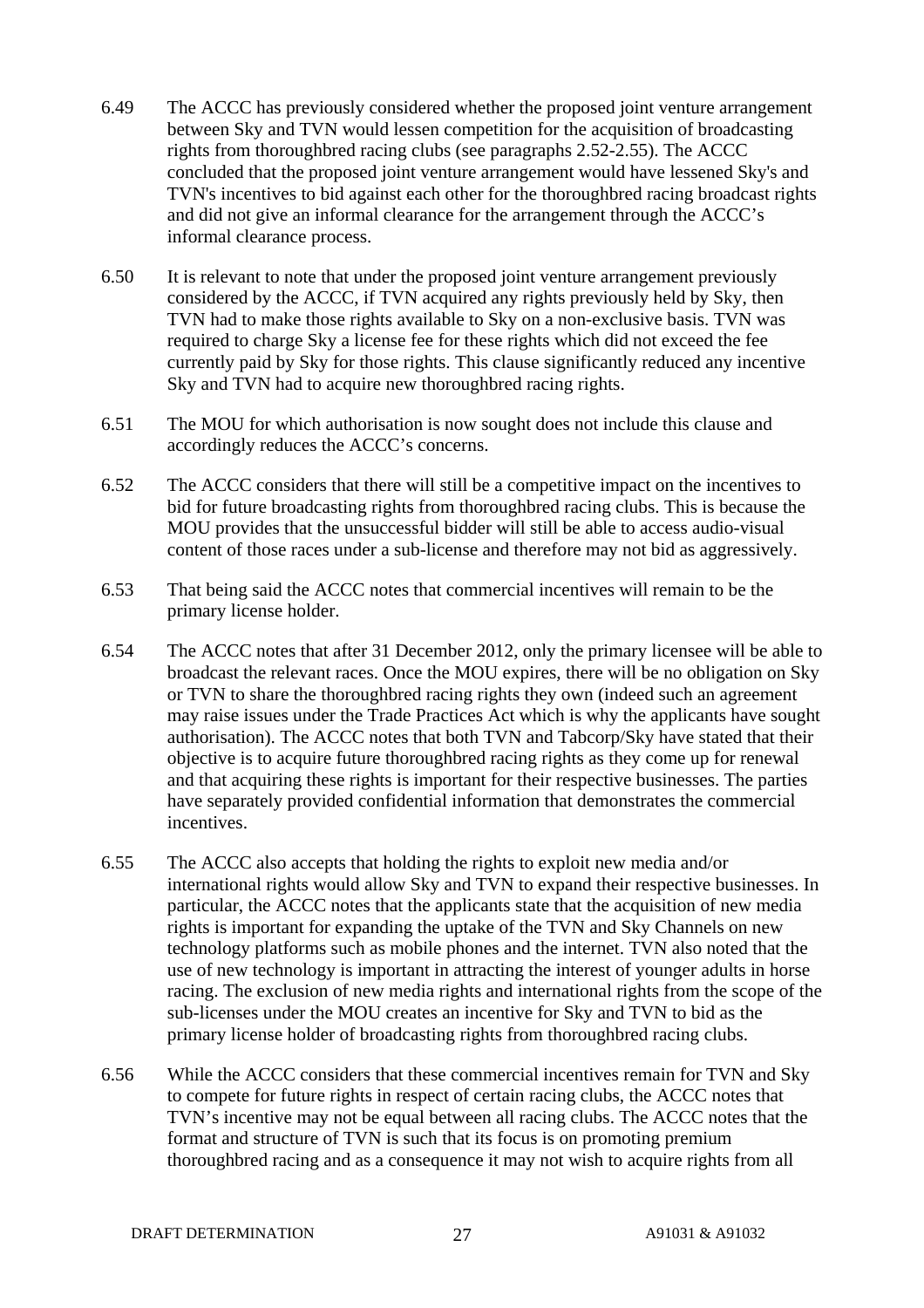thoroughbred racing clubs in Australia. However, TVN's incentives remain the same with or without the MOU.

- 6.57 For the reasons identified above, the ACCC considers that the provisions providing for the sharing of content between the two principal acquirers of thoroughbred racing rights will lessen incentives to compete for future rights. However, this lessening of competition will be mitigated by the ongoing incentives to acquire rights for new media and international broadcasting and for acquiring broadcasting rights beyond the term of the MOU.
- 6.58 Further, having regard to the alternate counterfactual of a market where TVN may find it difficult to operate, the ACCC considers that the retained competition with the MOU is greater than if TVN did not operate.

### **Supply of race broadcasting services**

### *Distribution of the TVN and Sky Channels*

- 6.59 Under the MOU, Tabcorp is granted a non-exclusive right to distribute the TVN Channel to certain hotels, clubs, other commercial outlets with a liquor license or other commercial outlets with a wagering facility and racecourses. Tabcorp will retain all associated revenues from distributing the TVN Channel (other than advertising revenues). Tabcorp pays distribution rights fees to TVN.
- 6.60 The applicants submit that these distribution arrangements will not result in any anticompetitive detriment because the:
	- distribution rights are non-exclusive. TVN is able to distribute the TVN Channel and has the right to appoint another distributor of the TVN Channel and
	- MOU does not impose any conditions on Tabcorp in respect of the distribution of the TVN Channel.

#### *Distribution to commercial venues with a liquor license (Pubs and Clubs)*

- 6.61 During the split vision dispute, pubs and clubs that wished to provide their patrons with access to audio-visual coverage of the complete range of thoroughbred racing acquired both the TVN and Sky Channels. Due to the sharing of content provided by the MOU pubs and clubs are able to acquire Sky Channel from Tabcorp to access the complete range of thoroughbred races in the wall-to-wall racing format. Alternatively or in addition, pubs and clubs may acquire the TVN Channel from TVN, Tabcorp, or another distributor appointed by TVN, to provide patrons with the extended thoroughbred race coverage format (albeit of more limited racing events than on Sky Channel).
- 6.62 Venues with wagering facilities receive commissions based on how much is wagered at their venue. Given the relationship between wagering turnover and live broadcasting of race events it could be expected that pubs and clubs will decide whether to acquire either one or both channels, and from whom, based on such factors as whether the venue provides wagering facilities, the nature of the patrons it attracts and price.
- 6.63 A number of harness racing clubs (APHRC, Queensland Harness Racing, HRV and AHRC) have raised concerns that the pricing of Sky Channel must remain reasonable. The harness clubs submit that if there is upward pressure on the pricing of Sky Channel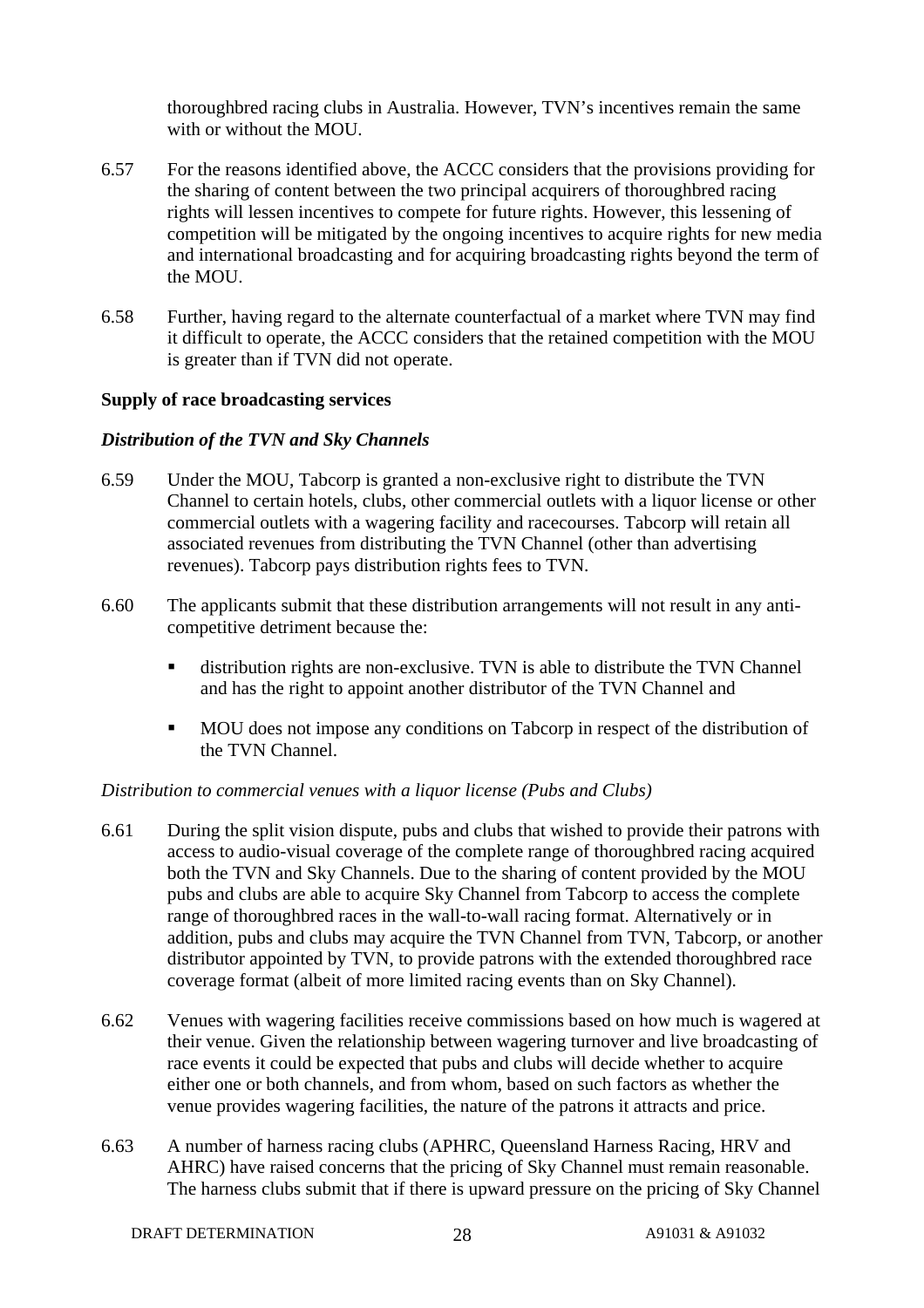to pubs and clubs, it could possibly lead to pubs and clubs limiting the opening hours of their TAB facility or even cancelling the service in their venue. Such a decision would have financial implications to the racing industry including harness racing.

- 6.64 The MOU does not specify the price at which the Sky and TVN Channels are to be distributed to pubs and clubs, and it does not outline how the price of the channels should be determined by the applicants. In particular, the ACCC notes the price at which Tabcorp sets for its distribution of the Sky and TVN Channels will be determined independently of TVN.
- 6.65 The ACCC also notes that TVN has stated publicly that pubs and clubs with wagering facilities will pay no more than what they currently pay for Sky Channel, should pubs and clubs wish to show both Sky and TVN Channels.<sup>33</sup>
- 6.66 During split vision, Sky reduced the price of Sky Channel to pubs and clubs by 18% because it was unable to broadcast the AJC, STC and Victorian thoroughbred race meetings.34
- 6.67 Under split vision (or for that matter the first mentioned counterfactual), Sky appeared constrained in its pricing decisions to some extent by the alternative offered by TVN. This constraint should continue to exist under the MOU. In contrast, under the alternative counterfactual, this competitive constraint would be removed should TVN find it difficult to continue to operate.
- 6.68 The exception to this assessment is the increased capacity for Sky to leverage off its channels together with the provision of wagering facilities to force the supply of the TVN Channel through Sky.
- 6.69 For example, should Sky supply the Sky Channel to commercial venues with wagering facilities on condition that the venue also acquire the TVN Channel from it, this may significantly increase costs to such venues. It also has the ability to lessen competition between Sky and TVN for the distribution of the TVN Channel.
- 6.70 This concern is heightened having regard to Tabcorp's current requirement that venues with Tab Kiosks and Easy Bet Terminals acquire Sky Channel. Any additional requirement that these wagering outlets also acquire TVN through Sky would be of great concern.
- 6.71 The ACCC notes that a decision by Tabcorp/Sky to bundle the TVN and Sky Channels, but to also offer at least the Sky Channel separately would allow pubs and clubs to choose, on the normal commercial basis of service, quality and price, which broadcasting services to acquire and from whom according to their needs and preferences of their patrons.
- 6.72 Consequently, the ACCC considers that significant public detriment could flow should Tabcorp only supply the Sky and TVN Channels as a bundled package to commercial venues with wagering facilities, without also providing the option for the Sky Channel to be purchased separately.

<sup>&</sup>lt;sup>33</sup> ACCC file note of meeting between ACCC and TVN representatives on 8 March 2007.<br><sup>34</sup> Tabcorp media release 10 May 2005 - http://www.tabcorp.com.au/news\_mediarel\_detail.aspx?view=159.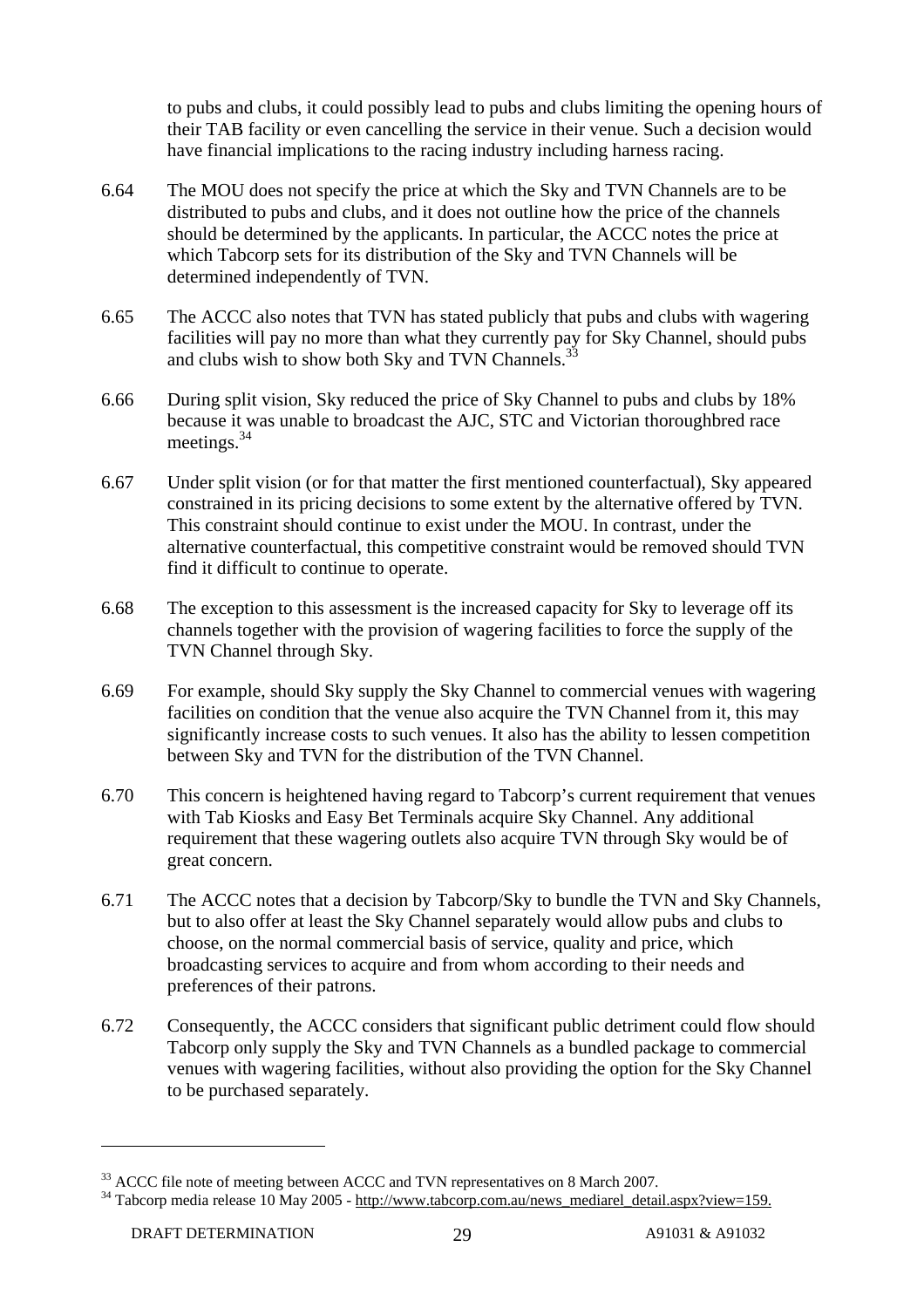### *Distribution of race broadcasting channels to television providers*

#### *Pay television*

- 6.73 The MOU provides that Sky will release Foxtel and Optus from their exclusivity obligations to Sky so that TVN has access to these platforms. The MOU also enables the TVN Channel to be broadcast on the Austar network.
- 6.74 The MOU therefore provides TVN with access to the major pay television providers of Foxtel, Optus and Austar and their respective subscription audiences. Previously, TVN was only available on Foxtel digital for an additional \$1 per month purchased directly from TVN (see paragraph 6.25).
- 6.75 The applicants state that by allowing TVN to access the Foxtel, Optus and Austar pay television networks the TVN Channel, and therefore thoroughbred racing, is exposed to a wider audience. For example, Foxtel advise that it has access to over 1.29 million homes (more than 70% of Australian homes) either directly or by services provided on a wholesale basis by other providers such as Optus. A benefit to TVN of being able to access a wider audience is that it is better able to compete for advertising dollars. Under the MOU responsibility for advertising and the revenues it generates is not shared or agreed between the applicants.
- 6.76 The Australian Punters' Association notes that the MOU does not provide for exclusivity arrangements to be waived for future pay television providers which may enter the market.
- 6.77 The ACCC notes that in addition to the major pay television providers there are a number of niche pay television providers such as Selectv, Neighbourhood Cable and TransACT. The ACCC notes that of these, currently only Sky Channel is available on Neighbourhood Cable. The ACCC notes that the terms of the MOU do not prevent or limit TVN or Sky from reaching content supply agreements with future or current niche pay television providers.
- 6.78 The ACCC considers that any exclusive agreement which Sky has or decides to enter into in the future with a niche pay television provider is unlikely to:
	- preclude residential customers from gaining access to either the Sky or TVN Channels, given that the MOU will enable both channels to be available on the major pay television networks and
	- significantly impact TVN's ability to promote the TVN Channel to domestic pay television subscribers, given that the TVN Channel will be available on the major pay television networks.
- 6.79 As a result, the ACCC considers that the exclusion of niche or future pay television providers from the provisions of the MOU are unlikely to raise significant competition concerns in the distribution of race broadcasting services to pay television providers.

#### *Free-to-air*

6.80 Under the MOU, TVN and individual race clubs are able to negotiate exclusive deals with free-to-air commercial television stations to broadcast live certain excluded events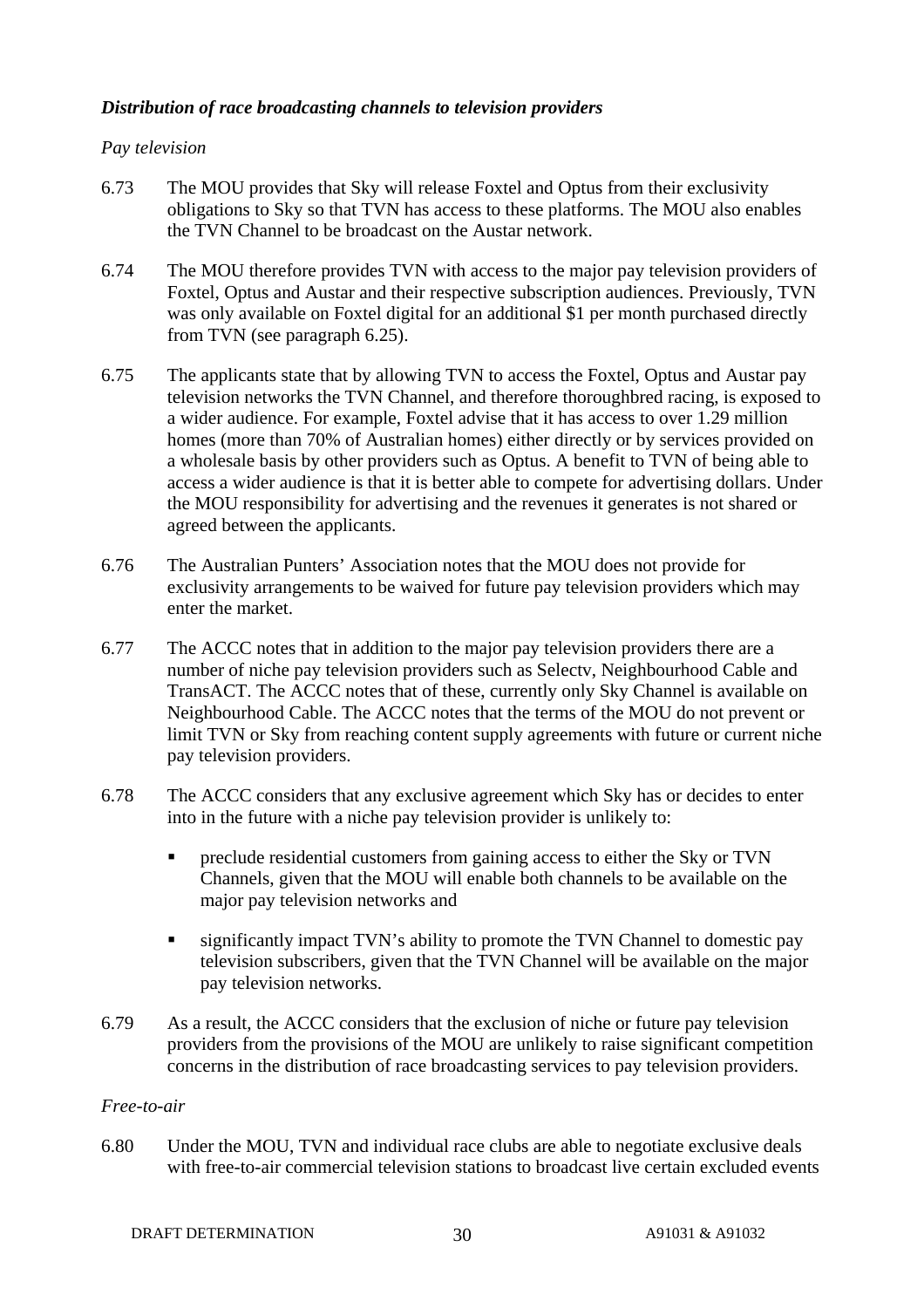and non-exclusive deals with free-to-air commercial television stations to broadcast live certain other excluded events.

- 6.81 RacingNSW is concerned that the exclusive deals negotiated by TVN with free-to-air providers would have the effect of precluding TVN and Sky from also broadcasting the event live. RacingNSW submit that restricting the event to a live free-to-air broadcast is likely to reduce the level of wagering investment in racing and for the industry.
- 6.82 In response to RacingNSW concerns, the applicants advised that there are only a small number of racing days for which TVN may seek to negotiate exclusive arrangements with free-to-air providers. The applicants note that Sky is able to broadcast live these events on the Sky Channel it provides to commercial venues – that is pubs and clubs. The applicants also note that the majority of TVN shareholder races will be available on Sky Channel to both domestic pay television and commercial subscribers.
- 6.83 The ACCC notes that without authorisation, Sky would not be able to broadcast TVN races on Sky Channel. The ACCC also notes that under the MOU there are only a small number of races which TVN may seek to negotiate exclusive arrangements with freeto-air providers and that all of TVN's races will be available on the Sky Channel provided to pubs and clubs and that the majority of races will be on the Sky Channel provided to pay television subscribers. As a result, the ACCC considers that the provisions of the MOU which allow TVN and individual race clubs to negotiate exclusive deals with free-to-air providers are unlikely to result in any public detriment.
- 6.84 Betfair submit that resolving the split vision dispute does not require that the licenses TVN grant to Sky to be exclusive. Betfair submit that the applicants' claim that the exclusive nature of the licenses will not result in any anti-competitive detriment ignores the fact that the proposed arrangements lock out free-to-air providers from broadcasting TVN races other than defined excluded racing events.
- 6.85 The ACCC notes that the aim of Tabcorp is to maximise wagering on thoroughbred racing and TVN's aim is to promote interest in thoroughbred racing. Therefore, both parties have an incentive to ensure that thoroughbred racing is promoted to its maximum potential.
- 6.86 The MOU provides that racing clubs and TVN are able to negotiate deals with free-toair providers to show certain thoroughbred racing events. The ACCC notes that free-toair providers are not major acquirers of broadcasting rights for thoroughbred racing events, because they generally only show the major thoroughbred racing events at limited times during the year, for example the Melbourne Cup. Consequently, the ACCC does not consider that the MOU will affect the ability of free-to-air providers to distribute thoroughbred racing content.

#### **The provision of wagering services**

#### *Effect on future wagering licensee(s) in Victoria*

- 6.87 The MOU imposes an obligation on Sky to provide a third party Victorian wagering licensee (if relevant) with access to racing vision (see paragraphs 3.31-3.34).
- 6.88 Tabcorp currently holds an exclusive license to conduct wagering in Victoria. This license expires in August 2012. The MOU expires on 31 December 2012.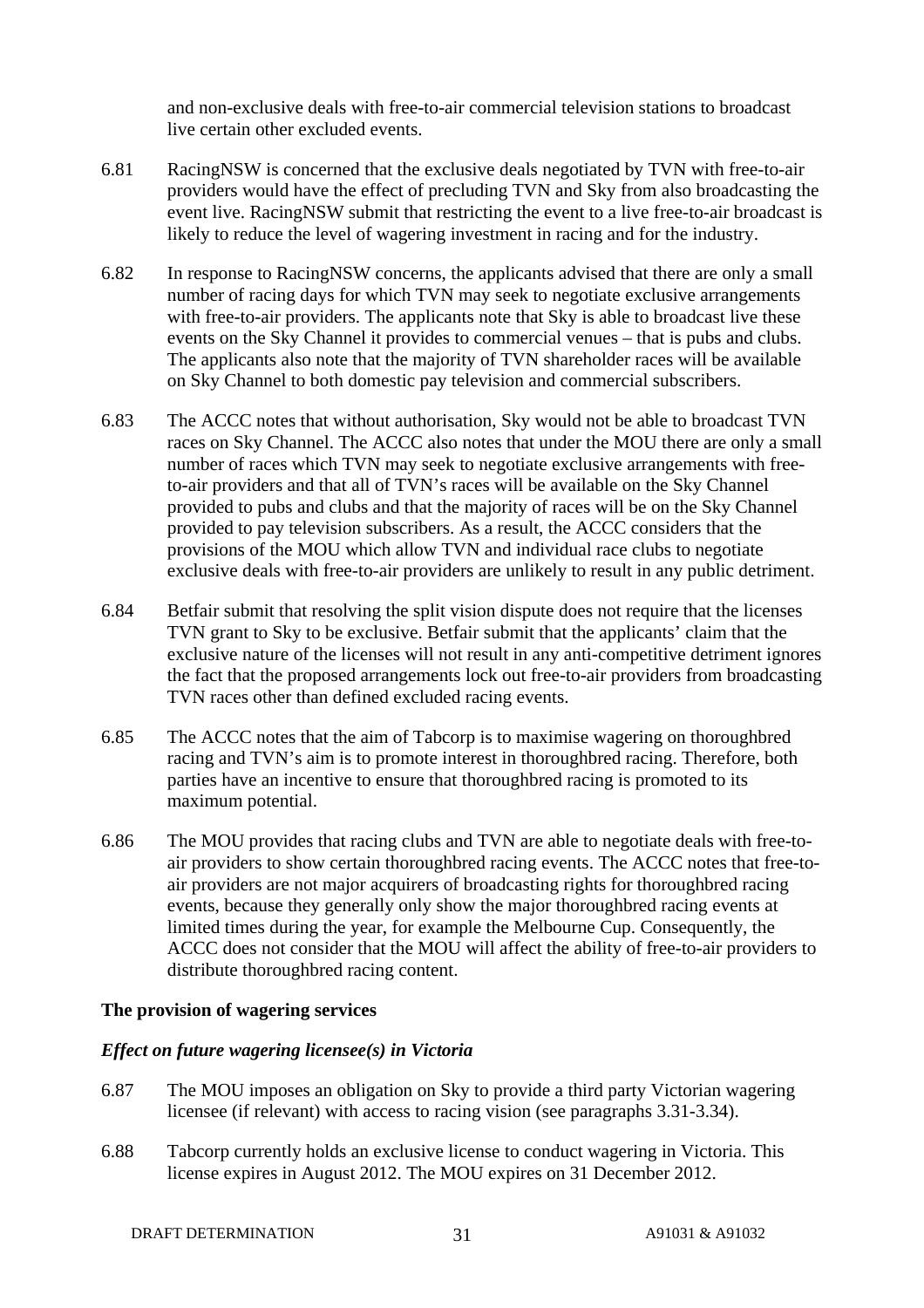- 6.89 The applicants state that the commercial reason for the MOU expiring in December is so that Tabcorp and Sky can ensure that they have access to the Melbourne Spring Racing Carnival in 2012. Tabcorp and Sky note that this assumes that Tabcorp's license is renewed either on an exclusive or non-exclusive basis. The applicants submit that no anti-competitive detriment arises from the term of the MOU.
- 6.90 The ACCC notes that the Victorian Government is currently undertaking a review of Victorian wagering license arrangements. It is expected that an announcement will be made in 2007 as to what the post-2012 wagering license structure will be, including whether there will be a second wagering licensee in Victoria. Following this announcement it is expected that the Victorian Government will undertake a tender process to award the new license(s). The ACCC expects that the process of awarding the wagering license(s) and the announcement of who will hold the license(s) will occur well before Tabcorp's license expires in August 2012. In particular, the ACCC considers that an announcement is likely to be made well before August 2012 to give any new wagering licensee(s) the ability to establish its business arrangements and work through any transitional issues.
- 6.91 In order to address the ACCC's concern (expressed during the informal clearance process, see paragraphs 2.52-2.55), the applicants advised that the MOU provides that any replacement or co-existing wagering licensee that may enter the market in August 2012 is not denied access to thoroughbred racing vision.
- 6.92 The ACCC notes that under the MOU, Sky must offer to supply the racing and wagering channel (not being the TVN Channel) to any new wagering licensee within 30 days of the date on which the Victorian Government announces the identity of the licensee.
- 6.93 RVL is concerned that the term of the MOU does not provide a level playing field at the time the Victorian wagering license is to be re-tendered. RVL submits that the potential third party Victorian licensee is faced with having to negotiate an agreement for the supply of racing vision with their competitor, that is Tabcorp.
- 6.94 RVL further submits that the provisions in the MOU which place an obligation on Sky to provide the wagering channel to a new Victorian licensee are not enforceable and do not provide satisfactory assurance that should a second Victorian licensee be announced it will have access to the racing channel for the period between 16 August 2012 and 31 December 2012. The Australian Punters' Association expressed a similar concern as to whether Tabcorp would comply with the provisions outlined in the MOU should a third party Victorian licensee be announced.
- 6.95 RVL submits that:
	- the term of the MOU should be made to be simultaneous with the expiry date of Tabcorp's current exclusive license to conduct wagering in Victoria or
	- in the alternative, that the provisions in the MOU relating to a third party Victorian licensee are provided as enforceable undertakings to the ACCC under section 87B of the Act.
- 6.96 As noted the ACCC considers that a possible counterfactual is one where TVN may find it difficult to operate. If this was the case, Sky would again become the sole holder of all thoroughbred broadcasting racing rights.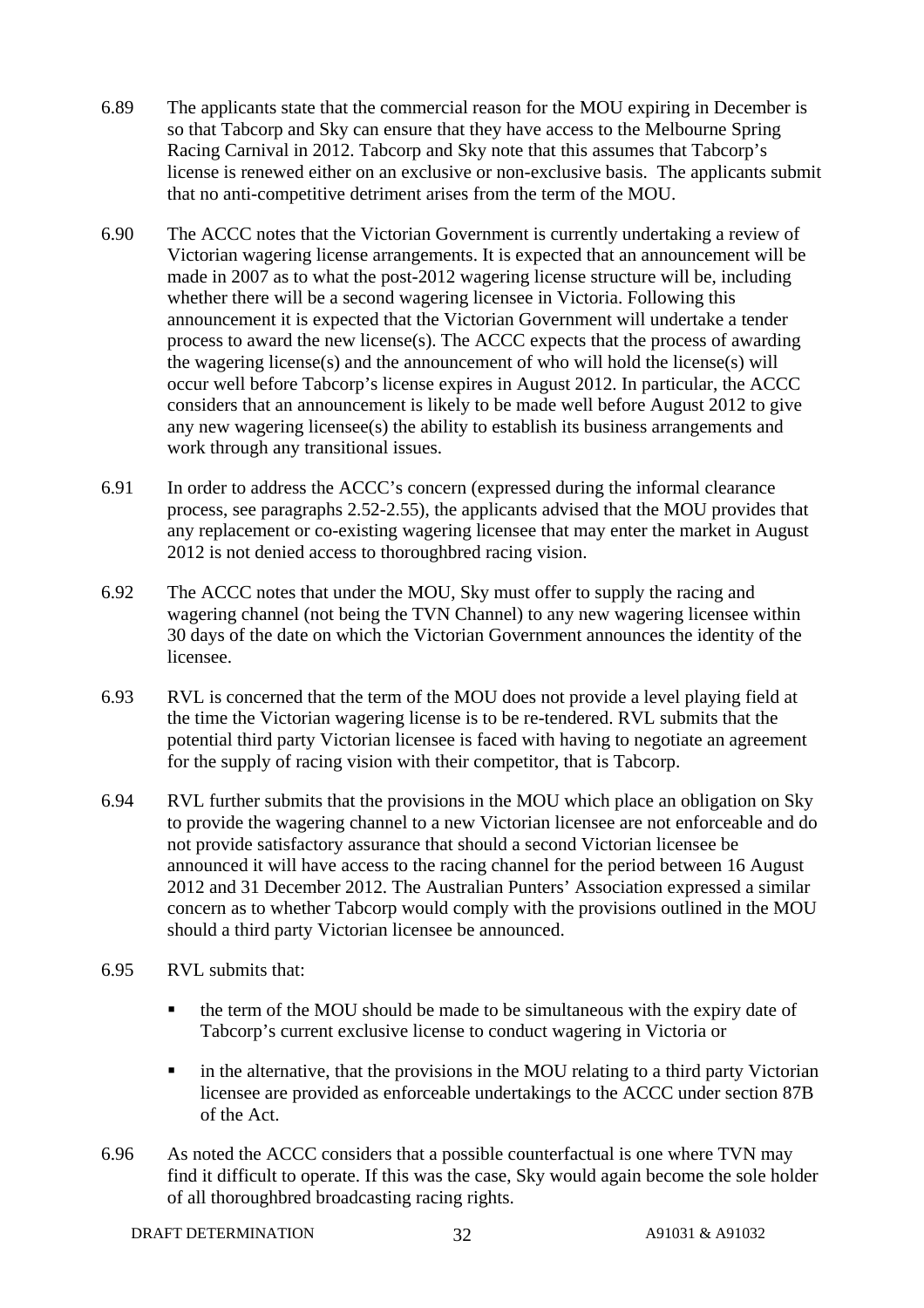- 6.97 Under this counterfactual, Tabcorp, through Sky, would be in a strong position to influence a new licensee's access to racing coverage. Under the MOU, any new licensee may take comfort from Sky's commitment to commence supply of the racing vision, along with the continued presence of TVN as an ongoing (although not perfect) alternative.
- 6.98 Under a split vision counterfactual, a new entrant would still need to obtain racing vision from Sky and TVN as it would under the MOU. However, unlike the situation under the MOU, it could not take comfort from the commitment made by Sky to supply racing vision.
- 6.99 The ACCC notes the concerns raised by RVL about the enforceability of these provisions of the MOU by a new Victorian wagering licensee. The ACCC considers that given Sky has made a public commitment to provide a racing and wagering channel to a new third party Victorian wagering licensee it intends to do so.
- 6.100 If, however, there were concerns that Tabcorp or Sky has not complied with these terms of the MOU they are likely to arise well before August 2012. The ACCC notes that if such concerns did arise it would provide grounds for the ACCC to review and/or revoke the authorisation under section 91B or 91C of the Act.
- 6.101 The ACCC notes that the provisions of the MOU do not oblige Sky to display on the Sky Channel the wagering odds of any new Victorian wagering licensee. However, as noted previously, any new Victorian wagering licensee would need to negotiate with Sky about the placement of its odds on the Sky Channel with or without the MOU.
- 6.102 At least with the MOU, both Sky and TVN would exist to provide both the Sky and TVN Channels. Consequently, any new Victorian licensee would presumably be able to negotiate with TVN for the placement of its odds on the TVN Channel without the vertical integration issues.

### *The provision of Sky and TVN Channels to non-totalisator wagering operators*

- 6.103 Under the MOU Sky is to provide the Sky and TVN Channels to the physical betting rings at which totalisators can be accessed and to certain other on-course areas on TVN shareholder racecourses. A fee is payable by corporate bookmaker headquarters or betting auditoriums used primarily by wagering operators other than licensed totalisators for the provision of Sky Channel on TVN shareholder racecourses.
- 6.104 The Association of Australian Bookmaking Companies Inc (AABC) stated that there is no justification for the imposition of the fee. The AABC submit that Sky is taking the opportunity to advance the commercial wagering interests of Tabcorp.
- 6.105 The ACCC understands that betting auditoriums usually offer bookmaker and totalisator wagering services on non-race days from a site located on a licensed racecourse. Most States and Territories allow betting auditoriums to be conducted on race courses.
- 6.106 Tabcorp/Sky advised that the reference to corporate bookmaker headquarters in the MOU refers to on-course bookmakers who establish their administrative office on a race course. The fee is not relevant to on-course bookmakers who take bets on racing events being held at TVN race courses on a race day. In these circumstances on-course bookmakers do not need access to thoroughbred racing vision to facilitate wagering as: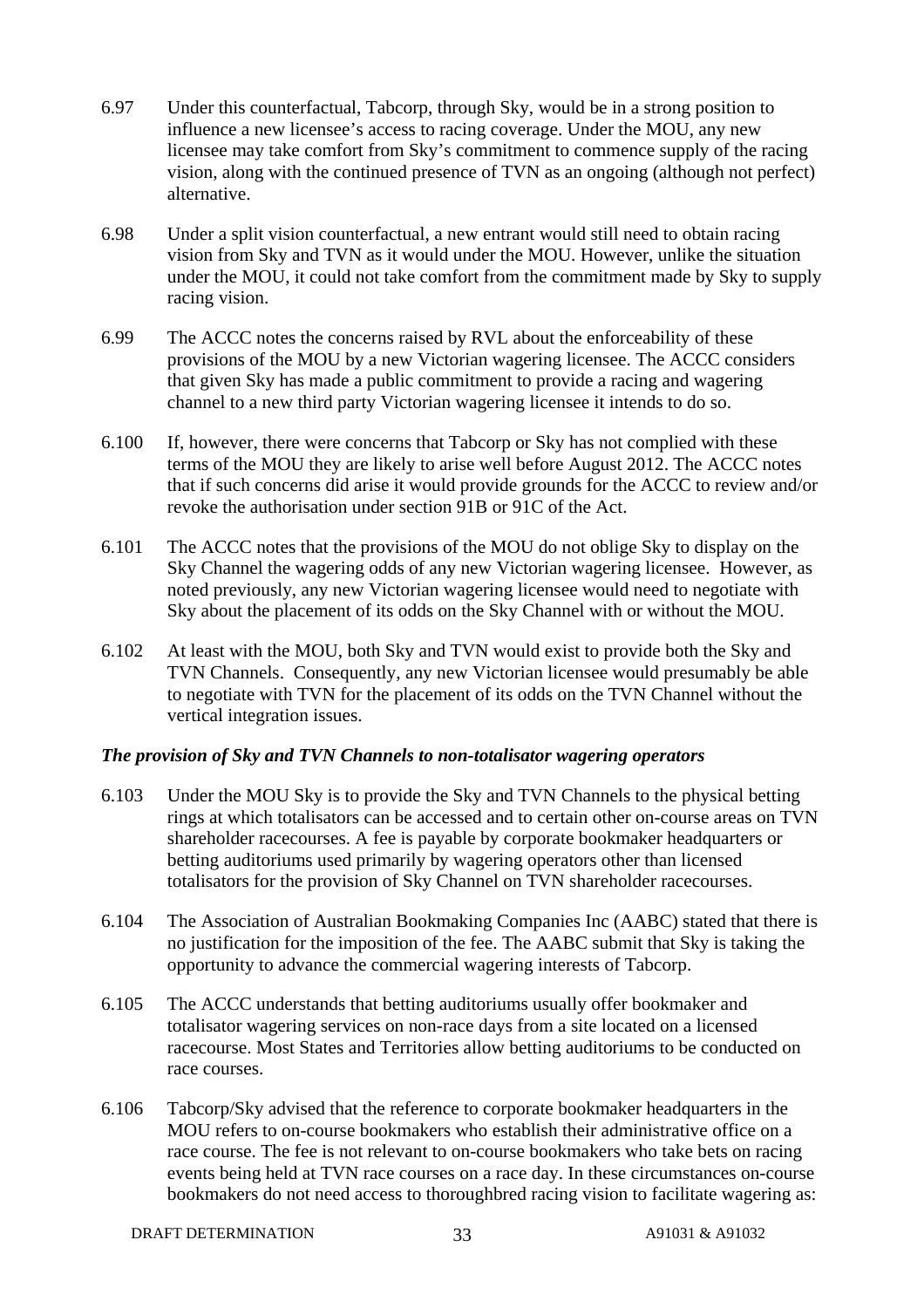- punters are at the course to see the racing event or
- on-course bookmakers are taking bets in public areas of the race course where the Sky and TVN Channels are already provided.
- 6.107 Further, large corporate bookmakers (such as Centrebet and Sportsbet) are not affected by these provisions in the MOU as they are not licensed to provide on-course wagering facilities. Such operators conduct wagering off-course via telephone and internet betting.
- 6.108 The ACCC accepts that these provisions of the MOU may facilitate the ability of Sky to advance the commercial wagering interest of Tabcorp. However, the ACCC considers that there are only a small number of bookmakers who are likely to be affected by these provisions – that is those bookmakers who provide wagering services at a betting auditorium or at headquarters located at a TVN shareholder race course.
- 6.109 Further, the ACCC notes that Sky will supply the Sky Channel (for a fee) to these bookmakers. The ACCC has no information to suggest that the fees which will be charged by Sky to other wagering service providers to access the Sky Channel will be prohibitive.

### *Wagering information and content shown on TVN and Sky Channels*

- 6.110 The MOU provides that wagering operators controlled by Tabcorp must provide to TVN any Tabcorp group wagering information required by TVN for broadcast on the TVN Channel. Tabcorp is also required to provide to TVN certain wagering information relating to international races.
- 6.111 The AABC note that the MOU continues the advertising advantages enjoyed by totalisators, by requiring that wagering operators controlled by Tabcorp must provide wagering information to TVN.
- 6.112 Betfair notes that under the proposed joint venture arrangements previously considered by the ACCC, TVN was prevented from displaying (on any media on which TVN shareholder races are shown) wagering information other than national TAB odds or Australian Price Network fluctuations. Betfair notes that this proposed provision would have had significant implications for wagering service providers, other than totalisators, disseminating their wagering information for thoroughbred races. Betfair submits that the MOU should provide that TVN is not precluded from broadcasting wagering information from competing wagering service providers.
- 6.113 Betfair submit that depending on the definition of 'wagering information' in the MOU the term could extend to the visual display of bookmakers or betting exchange odds with race broadcasts, description of bookmaker or betting exchange odds on audio accompanying race broadcasts, or even incidental display of advertising of competing wagering service providers on hoardings at a TVN shareholder race course.
- 6.114 The Australian Punters' Association also expressed concern that the MOU would allow Tabcorp to determine what content is shown on TVN. This may result in Tabcorp placing content on TVN which is not of showcase racing quality, but will be more aimed at increasing revenue for Tabcorp.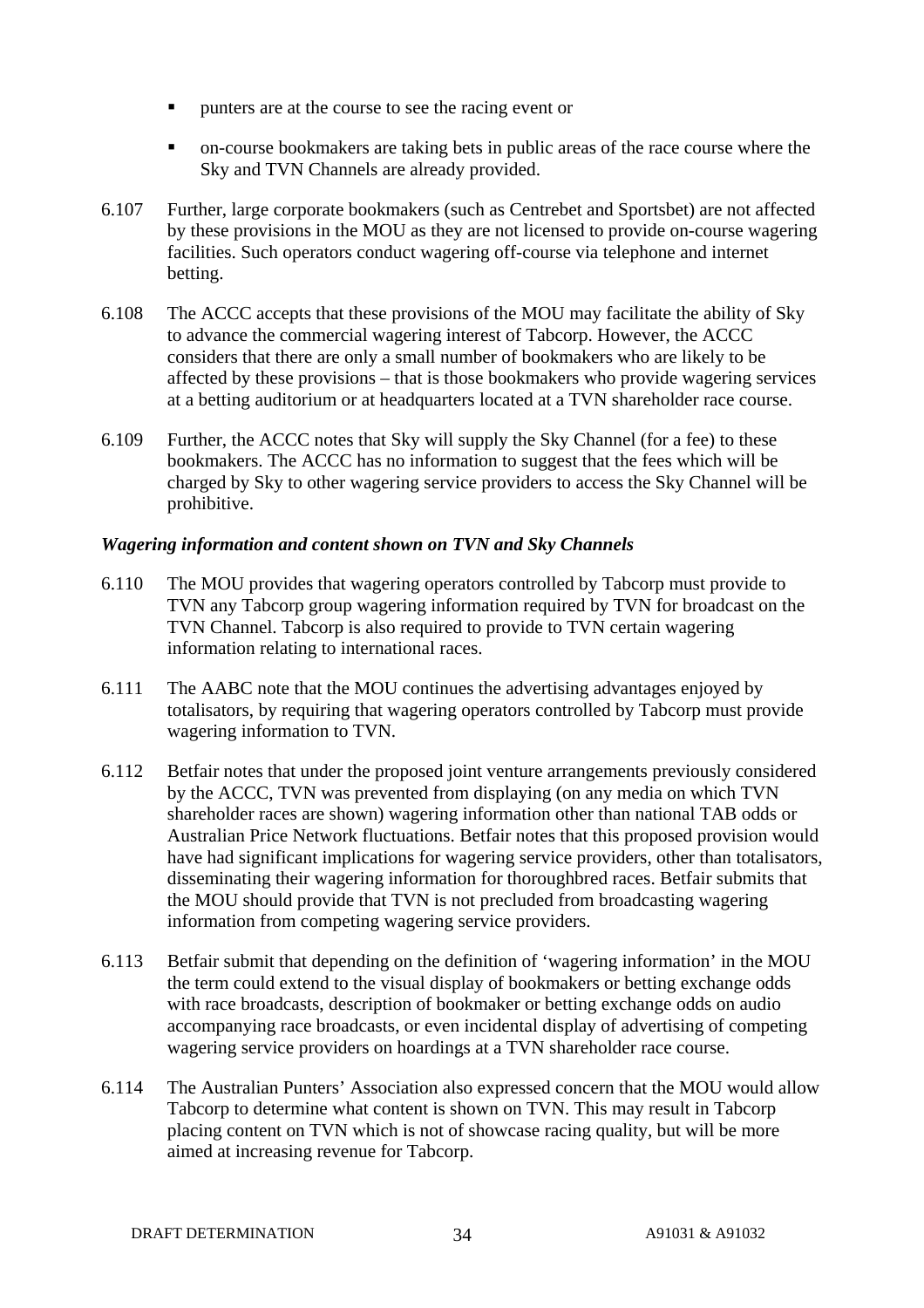- 6.115 RacingNSW also noted that the MOU should not affect the scope and content of prerace vision and information and should not constrain either TVN or Sky from presenting relevant information direct from the race track.
- 6.116 The ACCC notes that unlike the proposed joint venture arrangement considered by the ACCC as part of its informal clearance process, there are no provisions in the MOU which prevent TVN from displaying wagering odds from other wagering operators. The ACCC also notes that TVN retains responsibility for sourcing all advertising for the TVN Channel. Should such restrictions be imposed, the ACCC may review the authorisation.
- 6.117 The ACCC also notes that while Sky will produce the TVN Channel, TVN will still have control over the content and look of the TVN Channel and that no changes can be made without prior approval of TVN. In addition Sky may only place Approved Content on TVN (see paragraph 3.9). There are no provisions in the MOU which restrict the racing content which Sky and TVN can broadcast on their respective channels.
- 6.118 However, as noted by the applicants there are state-based legislative restrictions which limit Betfair from advertising on the Sky and TVN Channels. Most States and Territories prohibit the promotion of wagering services by wagering operators that have not been licensed in that State or Territory. These prohibitions extend to physical advertising and also to the publication of advertisements over the internet or through other electronic means. Any restrictions on what TVN can accept as advertisements on its channel arise from the existing legislative restrictions and not the MOU.

### *Third party audio*

- 6.119 The non-exclusive license granted by Sky to TVN to broadcast non-TVN races provides that TVN is not permitted to broadcast any visual coverage of non-TVN races in conjunction with either TVN or third party generated audio, provided that the visual coverage is made available to TVN in conjunction with audio of an appropriate quality.
- 6.120 Similarly, the exclusive licenses granted by TVN to Sky do not permit Sky to broadcast any visual coverage of TVN races in conjunction with either Sky or third party audio, provided that visual coverage is made available to Sky in conjunction with audio of appropriate quality.
- 6.121 The applicants submit that these provisions ensure that the integrity of the vision and audio product which are being licensed from Sky to TVN, and from TVN to Sky, is maintained.
- 6.122 Betfair submits that the third party audio provisions prevent TVN from acquiring (or generating itself) audio to accompany race visual broadcasts provided by Sky. Betfair submit that it could be anticipated that the audio provided by Sky accompanying the visual race broadcasts, would contain only wagering content relating to Tabcorp and its related entities and would exclude any editorial or other content about other wagering providers.
- 6.123 Betfair state that the MOU between Tabcorp and TVN should provide that TVN is not precluded from generating its own audio or acquiring third party audio for broadcast with visual races acquired from Sky.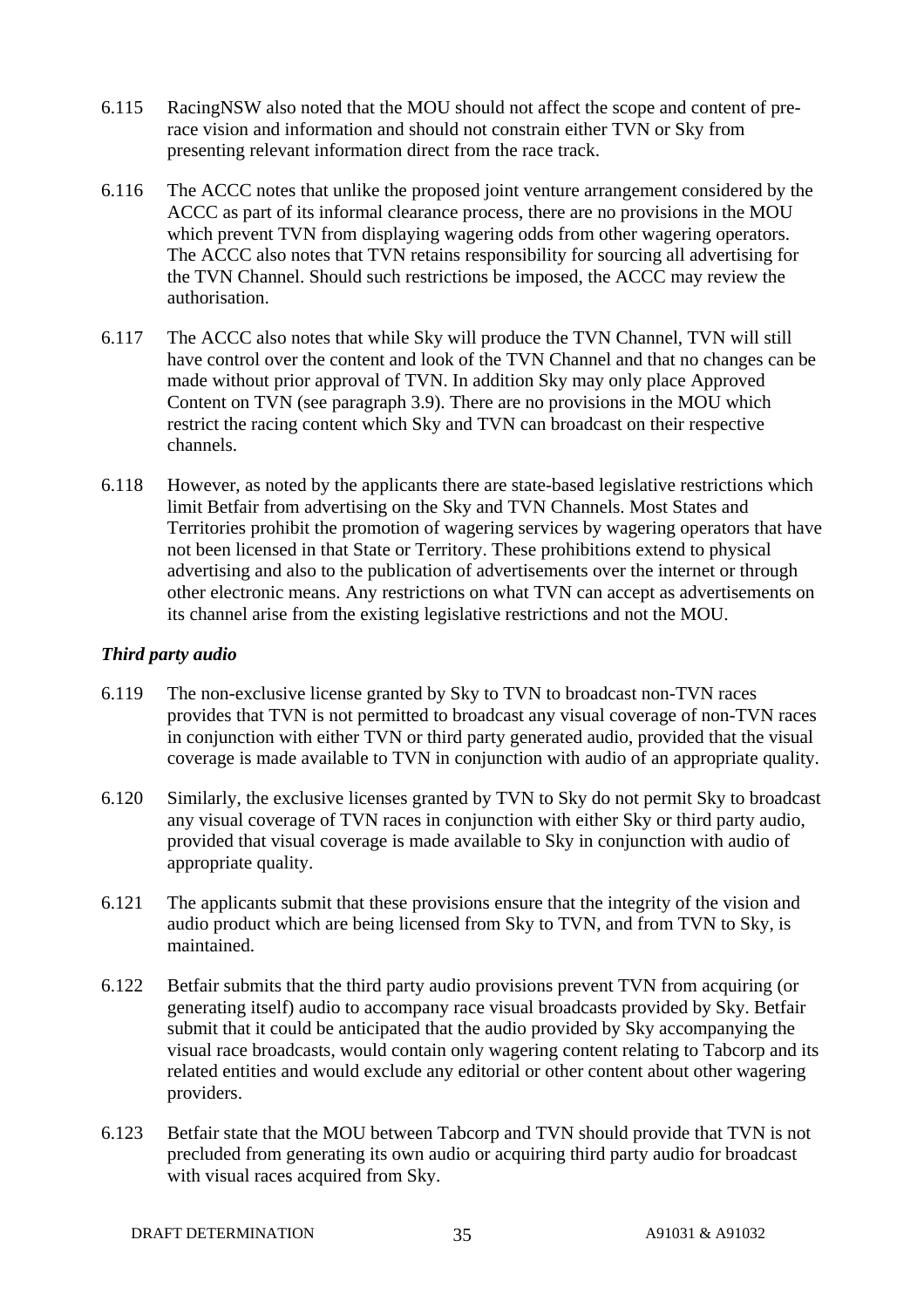- 6.124 The ACCC notes that the provisions under the MOU which relate to third party audio apply to both TVN and Sky. That is, for TVN races provided by TVN to Sky, Sky is not permitted to use third party audio and similarly, for non-TVN races provided by Sky, TVN is not permitted to use third party audio.
- 6.125 The ACCC considers that it is a commercial decision for Sky and TVN to decide what audio should accompany the thoroughbred races they broadcast and what information should be included in the audio. The ACCC considers that it is not unreasonable for each channel to want to use their own audio on the races in which they hold the license for broadcasting rights.
- 6.126 The ACCC also notes that the MOU does not place restrictions on what type of information either TVN or Sky can include in the audio to accompany the races they broadcast. Further, as noted previously, the MOU provides that TVN will retain control over the content and look of the TVN Channel and no changes are to be made without prior approval of TVN.
- 6.127 The ACCC considers that the provisions in the MOU which relate to the audio to accompany the thoroughbred races Sky and TVN hold rights to, are unlikely to raise significant competition concerns.

# **Public benefit**

- 6.128 The applicants submit the MOU will deliver numerous public benefits, including:
	- $\blacksquare$  the end of split vision
	- production efficiencies leading to a more efficient allocation of resources
	- **EXECUTE:** increased output, improved quality of services and innovation and
	- reduction in transaction costs
- 6.129 The ACCC's assessment of the public benefits claimed by the applicants and interested parties follows.

### **End of split vision**

- 6.130 The applicants submit that the MOU will bring an to end to split vision and the negative effects it had on wagering revenue, the disruption it caused to pubs and clubs, the confusion and inconvenience experienced by punters and the detrimental effect it had on the racing industry as a whole (see paragraphs 2.43-2.50).
- 6.131 The majority of interested parties<sup>35</sup> agreed that split vision had a negative impact on the racing industry, wagering revenue and punters, and as a result support the MOU

<sup>&</sup>lt;sup>35</sup> ACTTAB Limited submission dated 22 February 2007, RWWA submission dated 9 March 2007, Sportscolour submission dated 13 March 2007, AABC submission dated 13 March 2007, Foxtel submission dated 14 March 2007, AHRC submission dated 13 March 2007, NSW Liquor, Gaming and Racing submission dated 16 March 2007, AHA submission dated 13 March 2007, Queensland Harness Racing submission dated 14 March 2007, APHRC submission dated 19 March 2007, RVL submission dated 13 March 2007, HRV submission dated 19 March 2007 and RacingNSW submission dated 12 March 2007.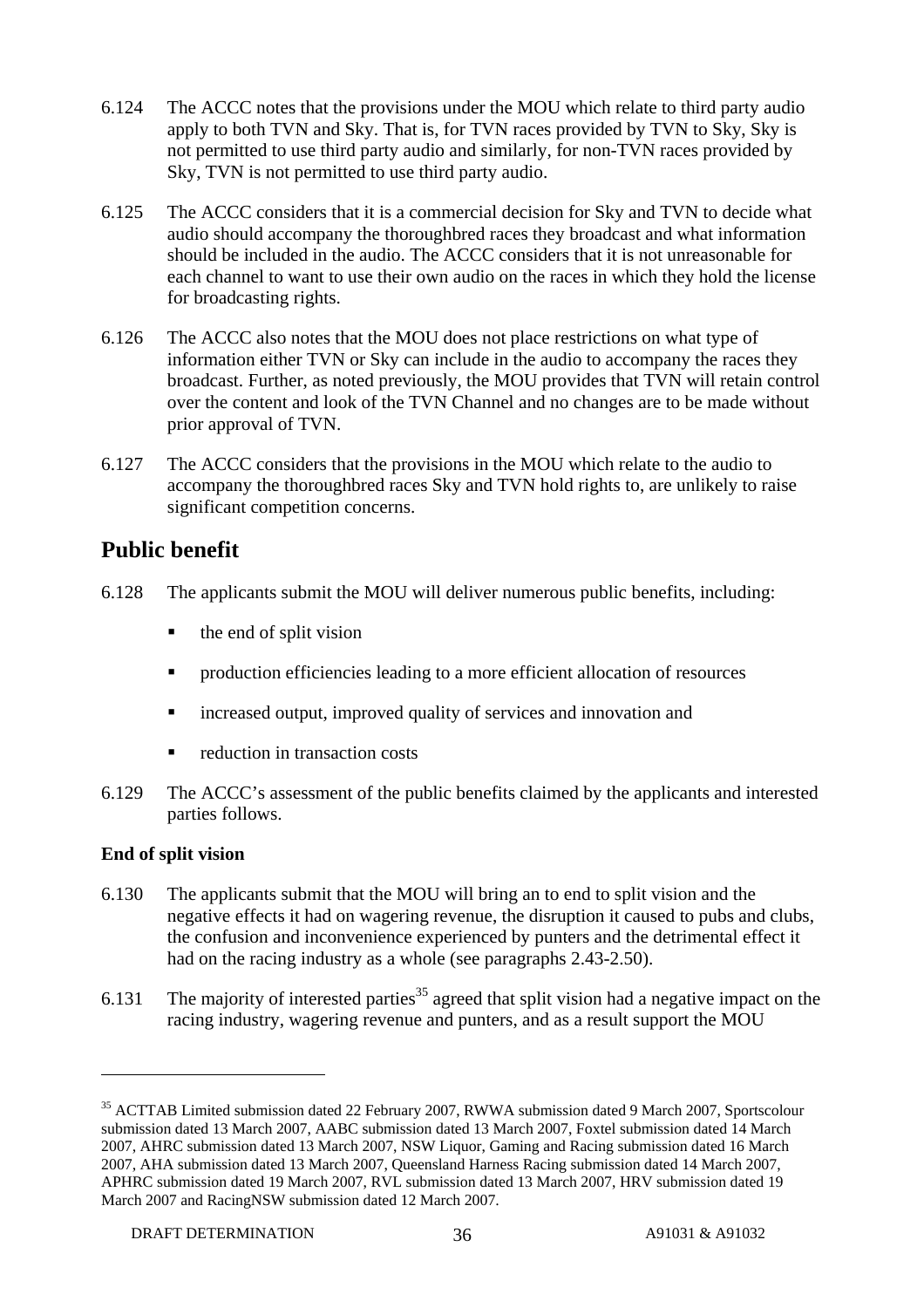because it will bring an end to split vision. In particular, interested parties stated that split vision resulted in:

- a decline in wagering revenues for the three codes of racing and a decline in attendance at race meetings $36$
- **Pubs, clubs, and pay television customers, requiring subscriptions to both the Sky** and TVN Channels in order to access a complete racing line  $\mathrm{u}v^{37}$  and
- a decline in punter support of thoroughbred racing and creation of punter disillusionment.38
- 6.132 Alternatively, Betfair submit that the negative effects of split vision were not as severe as stated by the applicants. Betfair submit that part of the downfall in wagering revenue can be attributed to the smoking bans in pubs and clubs imposed in certain jurisdictions. Betfair submits that the smoking bans, rather than split vision, caused more of the downfall in wagering than the applicants acknowledge.
- 6.133 The ACCC accepts that split vision had a negative effect on the racing industry and accepts that a number of groups were affected, as noted by the applicants and interested parties.
- 6.134 The ACCC considers that the implementation of the MOU will bring a resolution to the split vision dispute which will have positive effects in the following areas:
	- there will be improved funding to all three codes of racing due to avoiding reduction in wagering which is likely to result from sharing content
	- punters will be more satisfied and their interest in the sport will be better maintained
	- pubs and clubs will no longer be required to subscribe to the two channels to access all thoroughbred racing vision, and will have the option to acquire one or both of the channels and
	- funding will be restored to all three codes of racing.
- 6.135 The ACCC therefore considers that the implementation of the MOU is likely to result in a public benefit.

### **Production efficiencies leading to a more efficient allocation of resources**

6.136 The applicants submit that the MOU will generate production efficiencies for Tabcorp/Sky and TVN by providing for the outsourcing of the production of the TVN Channel to Sky. The applicants state that the outsourcing of production to Sky will enable both Sky and TVN to reallocate resources in order to reduce the net cost of both channels while improving the quality and range of products they offer.

<sup>&</sup>lt;sup>36</sup> AHRC submission dated 13 March 2007.

<sup>&</sup>lt;sup>37</sup> Foxtel submission dated 14 March 2007.

<sup>38</sup> AHRC submission dated 13 March 2007.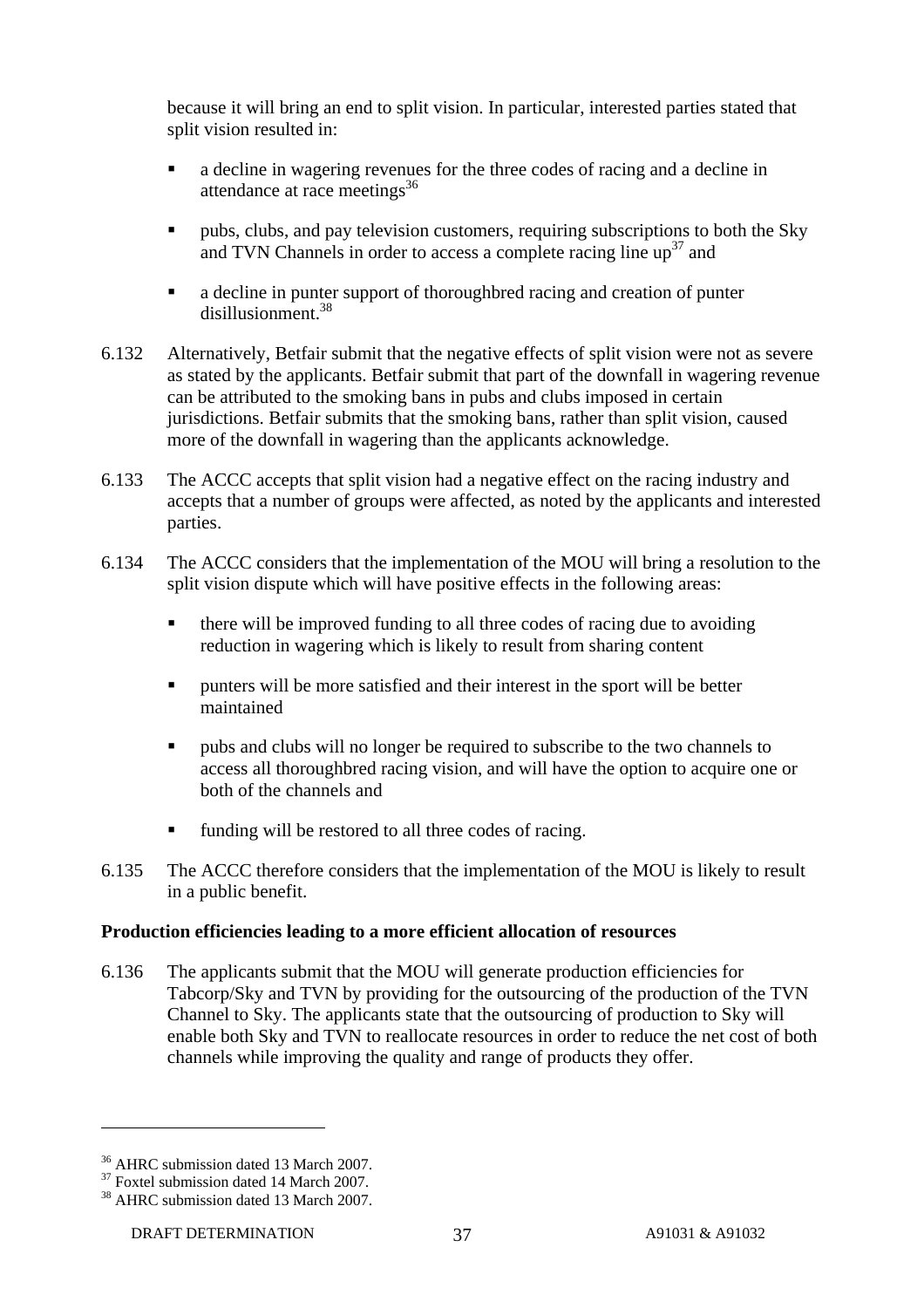- 6.137 TVN and Sky currently operate separate production facilities in respect of their channels. The ACCC understands that Sportscolour, a television production firm, captures and generates the vision at race events for both TVN and Sky. Depending on the relevant license agreements, the vision from Sportscolour's outside broadcast vans is distributed on-course to the racing club's closed circuit television system; to either Sky Channel or TVN for inclusion into their programming; to free-to-air television networks when required; and to Betfair outlets.
- 6.138 Once the vision is received in their respective studios, TVN and Sky add interviews, odds, data etc which is then separately distributed to the various pay television providers, TAB outlets, pubs and clubs and international venues.
- 6.139 The MOU provides that:
	- Sky will absorb the TVN Channel production costs up to a predetermined amount with TVN paying costs beyond this amount
	- Sky will provide its facilities, resources and staff for use in the production of the TVN Channel
	- TVN will pay for certain third party service providers and suppliers
	- TVN will maintain control over the content and look of the TVN Channel
	- service standards must, at a minimum, be equivalent to those employed by Sky in the production of the Sky Channel and
	- TVN may terminate by providing six months written notice to Sky.
- 6.140 The applicants advise that a significant proportion of Sky's assets (both in terms of production equipment and staff) are presently under-utilised. The MOU will result in Sky producing more without any corresponding increase in its own costs as it will be able to cover a portion of the cost of the production of the TVN Channel using its existing building, equipment and staff.
- 6.141 The applicants also advise that as Sky is currently a more efficient producer of the TVN Channel, TVN will achieve significant cost savings.<sup>39</sup>
- 6.142 RVL and RWWA generally supported the efficiency claims made by the applicants. For example, RWWA submit that the MOU will result in a reduction in operating costs through production efficiencies for vision suppliers and also a reduction in inefficient activities. RVL was of the view that the outsourcing of the TVN Channel to Sky may allow for increased range and quality across a number of products that may be offered by TVN and Sky.
- 6.143 The ACCC accepts that as a result of outsourcing the production of the TVN Channel to Sky, TVN will experience significant cost savings. The ACCC also accepts that the MOU will result in production efficiencies as Tabcorp/Sky will be able to produce the TVN Channel using under-utilised resources.

 $39$  The applicants provided confidential information detailing the amount of cost savings likely to result.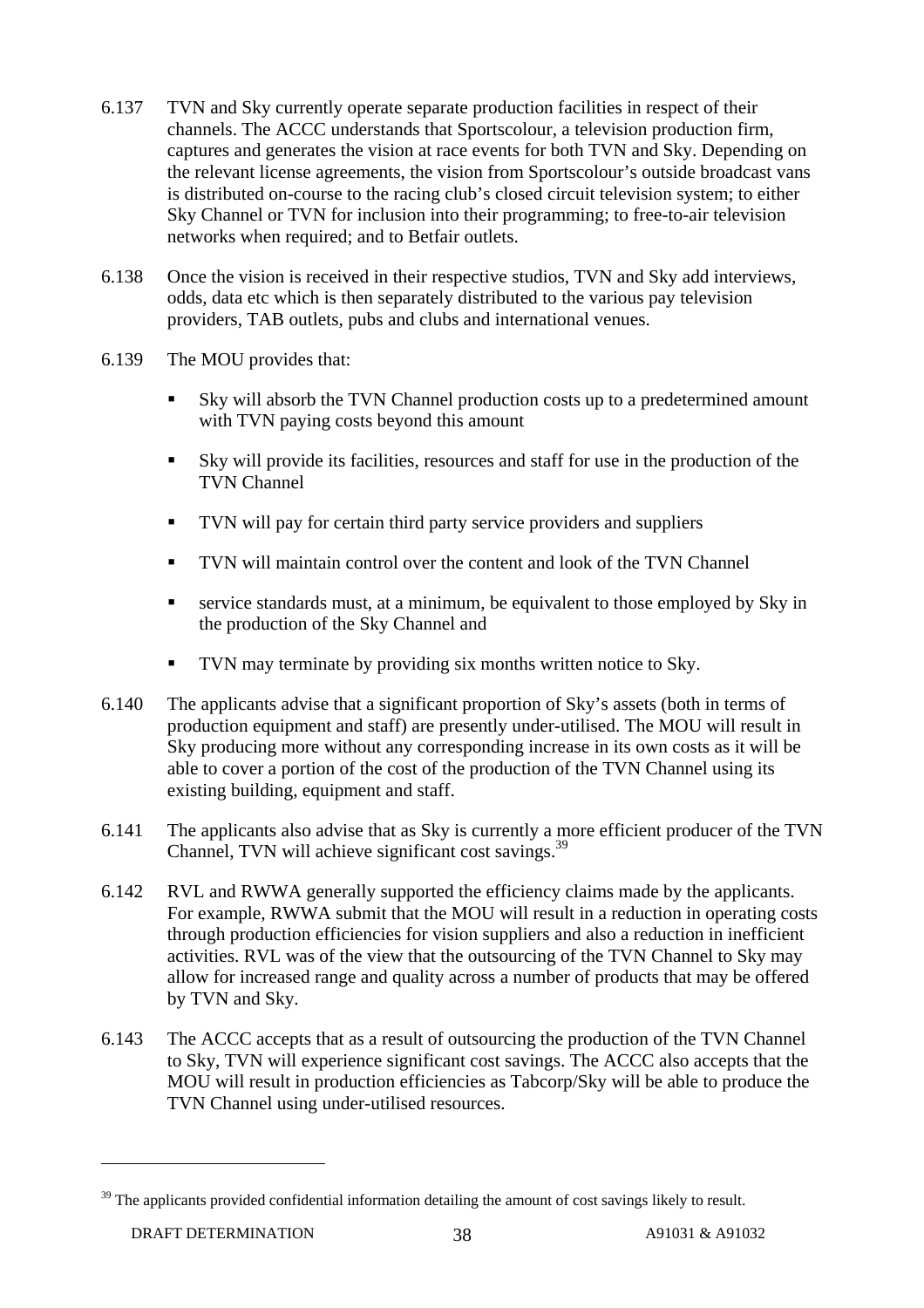- 6.144 In considering public benefits particularly cost savings from increases in productive efficiency from conduct proposed for authorisation - the ACCC applies a public benefit standard when determining the weight to be given to those savings. That is, the ACCC will consider how much weight society considers should be attached to a public benefit. Of particular interest will be the number and identity of the proposed beneficiaries.
- 6.145 The benefits from improvements in production efficiencies are discussed at paragraphs 6.159-6.167.

#### **Increased output, improved quality of services and innovation**

- 6.146 The applicants submit that the MOU will result in increased output and improved quality of services which will benefit punters and thoroughbred racing enthusiasts.
- 6.147 The applicants submit that the MOU will enable the creation of two channels through the sharing of thoroughbred racing content which will be more aligned to the interests of customers. Sky through its channel will be able to focus on showing all codes of racing from all over Australia, with the purpose of promoting wagering, using its wallto-wall format. This will satisfy punters who wish to wager on the three codes of racing including premium thoroughbred races. In contrast, TVN will be able to use its channel to showcase premium quality races from all States and Territories, giving it a more attractive range and better quality races, which will satisfy thoroughbred racing enthusiasts.
- 6.148 RVL, RWWA and Sportscolour note that the MOU will enable the provision of two channels which show thoroughbred racing vision in different formats. They note that this will provide customers with greater choice and is likely to promote wagering revenue and interest in thoroughbred racing.
- 6.149 The ACCC accepts that the MOU will enable Sky and TVN to improve their services. Sky and TVN will be able to provide two channels with expanded thoroughbred racing content. Given the different formats of the Sky and TVN channels, consumers (including pubs, clubs and pay television subscribers) will be able to choose which channel suits their particular interest.
- 6.150 RVL and RWWA also consider there is a benefit in the Sky and TVN Channels being available via a number of distribution methods such as pay television, free-to-air television and subscription satellite television services to pubs and clubs.
- 6.151 The applicants submit that under the MOU, TVN will receive a commission from Tabcorp for each additional Category  $2^{40}$  race shown live on free-to-air television. The applicants submit that the additional free-to-air coverage enhances the individual event's profile by exposing the event to a broader audience, which promotes greater wagering and improves attendance at the event.

<sup>&</sup>lt;sup>40</sup> Category 2 races include Australia Cup Day, Ascot Vale Stakes Day, Turnbull Stakes Day, Caulfied Cup Day, Caulfield Guineas Day, Thousand Guineas Day, Blue Diamond Stakes Day, Sandown Classic Day, Cox Plate Day, Golden Slipper Day, Golden Slipper Day, AJC Derby Day, AJC Metropolitan Day, AJC Sydney Cup Day, AJC Oaks Day, AJC Doncaster Day, AJC Epsom Day, Manikato Stakes Day, Australia Stakes Day, Rosehill Guineas Day, Coolmore Classic Day and Golden Rose Day.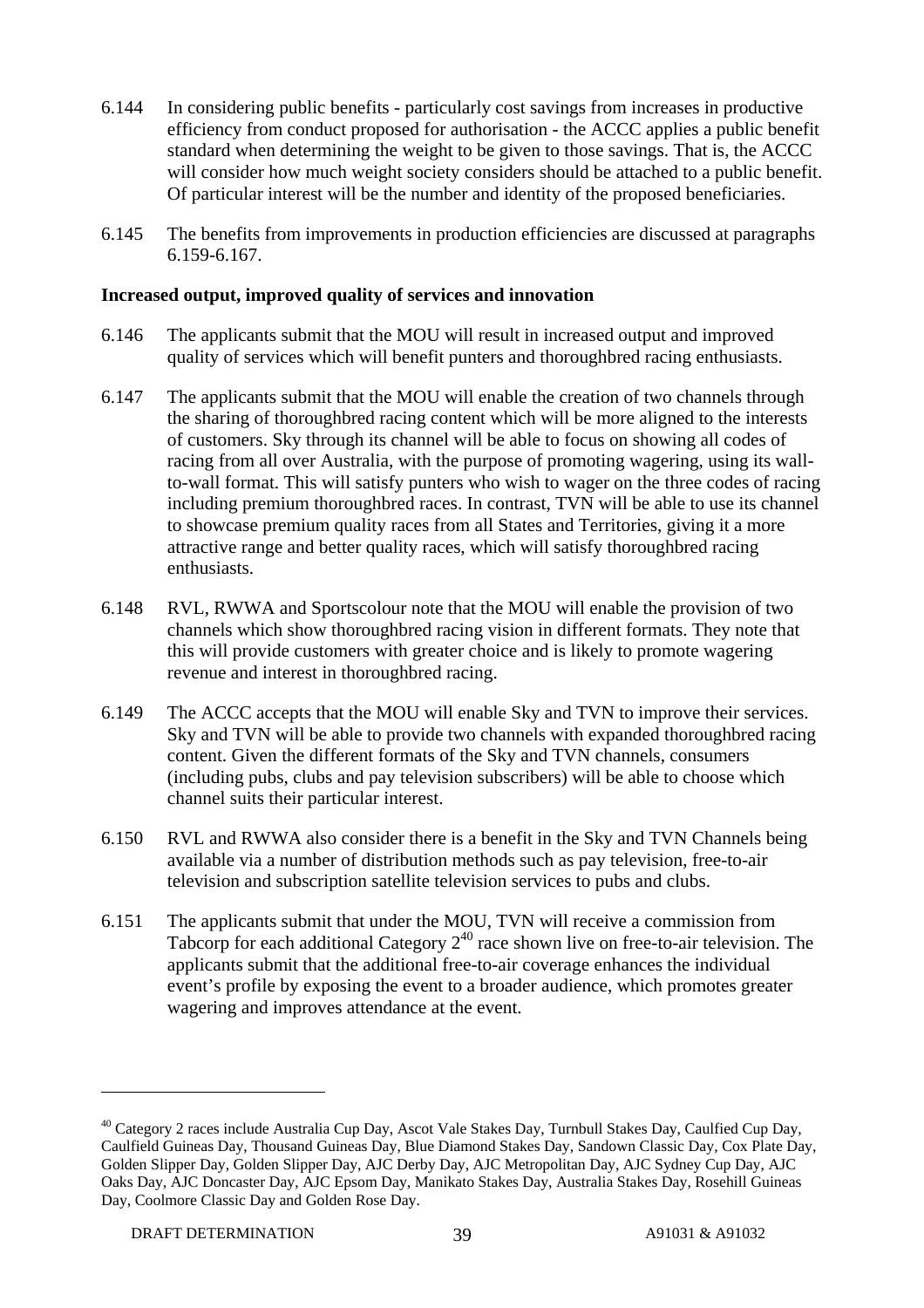- 6.152 The ACCC accepts that additional agreements made with free-to-air providers to show certain thoroughbred racing events will provide greater access to customers and promote thoroughbred racing to a wider audience.
- 6.153 The ACCC notes that under the MOU, Sky will waive its exclusivity over the Foxtel and Optus pay television platforms. The MOU also enables the TVN Channel to be broadcast on the Austar network. As a result, the MOU enables TVN to negotiate with the main pay television providers to show its channel on these platforms. Foxtel noted that the availability of the TVN Channel on the Foxtel and Optus pay television platforms will give TVN access to over 1.29 million subscribers. The ACCC accepts that the MOU will result in improved services to pay television subscribers of Foxtel, Optus and Austar as they will be able to access both the Sky and TVN Channels.
- 6.154 APHRC, Queensland Harness Racing and HRV submit that they have an exclusive agreement with Sky to broadcast their harness race meetings on Sky Channel. These harness racing clubs are concerned that the MOU may result in only thoroughbred races being shown on pay television networks or alternatively less coverage of harness racing by Sky. They submit that this would have severe impact on harness racing clubs resulting from less exposure and less revenue to the harness racing industry.
- 6.155 The ACCC notes the concerns raised by greyhound and harness racing clubs regarding the potential for the MOU to affect the amount of air time Sky gives to showing greyhound and harness racing events. However, the ACCC considers that the races and the timeslots Sky gives to those racing events it shows on Sky Channel is a commercial decision for Sky and the relevant clubs. The MOU does not specify how Sky is to show racing content on the Sky Channel. Further, the ACCC notes that given that the aim of Sky Channel is to maximise wagering revenue, it is not in Tabcorp/Sky's interest to reduce the exposure of any racing code on its channel.
- 6.156 The applicants submit that regional areas will benefit from improved coverage of thoroughbred races. The applicants advise that Sky Channel tends to only show country races with limited commentary, keeping in line with its wall-to-wall format. The applicants submit that the sharing of content will give TVN the opportunity to broadcast country races from all over Australia.
- 6.157 The applicants consider that any regional race broadcast on TVN will benefit from the exposure, given the additional material the TVN Channel presents, including additional commentary and interviews with local owners and jockeys. The applicants consider that it will generate interest in these regional areas with the effect of increasing wagering turnover for those country races. As a result, the applicants claim that benefits will flow to the regional racing clubs in the form of funding and other indirect benefits such as increased employment and tourism.
- 6.158 The ACCC accepts that the MOU will provide greater opportunity to show both metropolitan and regional thoroughbred racing through the sharing of thoroughbred racing rights between TVN and Sky. However, the ACCC does not consider that the benefits to regional areas as claimed by the applicants are likely to result, as the MOU does not provide that country races in particular will be promoted more on the TVN or Sky Channel. The ACCC notes that TVN is likely to only show premium thoroughbred regional races.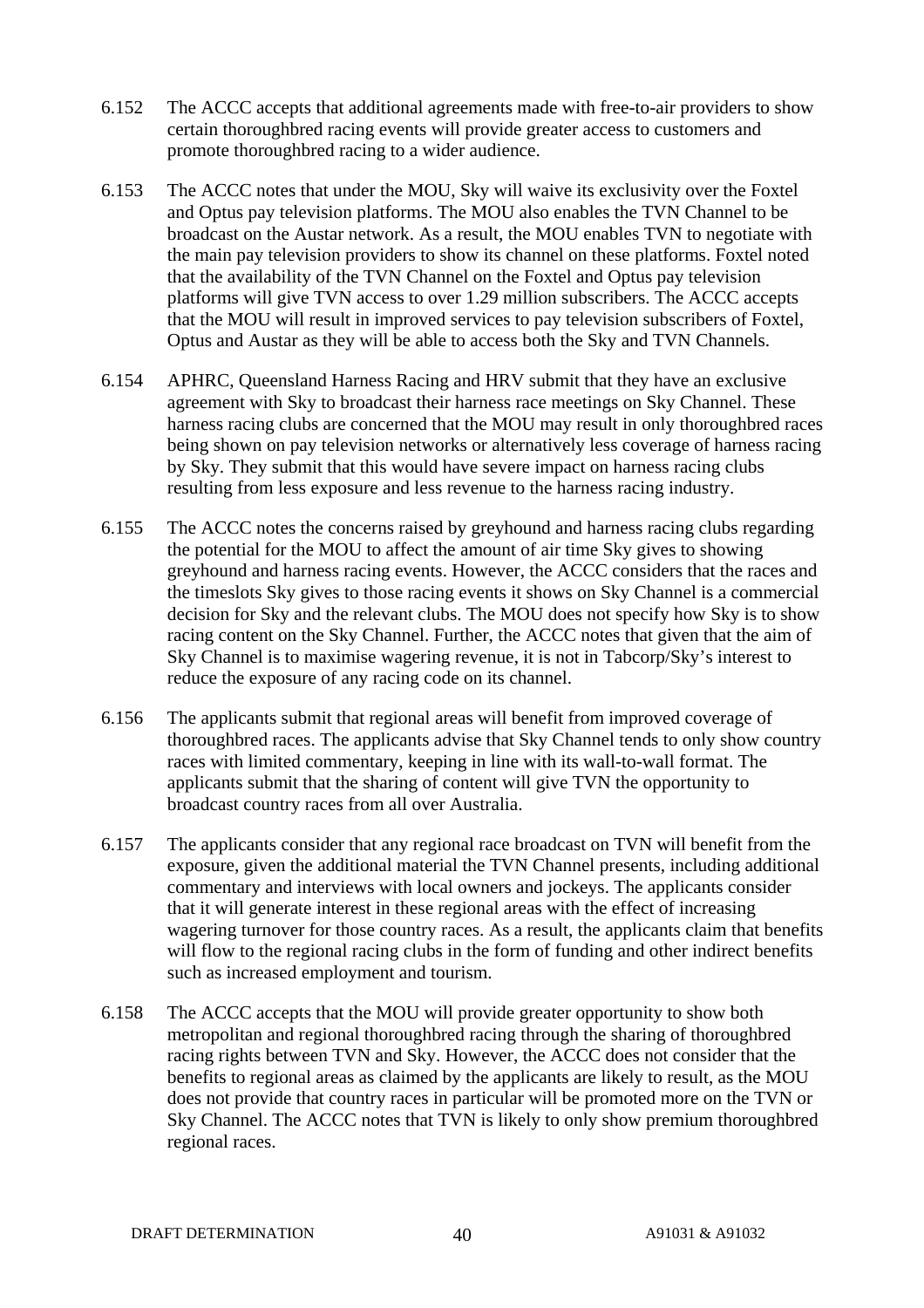- 6.159 The applicants also submit that the MOU creates scope for improved innovation and quality of the Sky and TVN Channels. The applicants submit that as a result of achieving production efficiencies, both Sky and TVN will achieve cost savings which can be used for the development of their channels.
- 6.160 In particular, TVN submit that the significant savings<sup>41</sup> it will achieve will be reallocated to create new programs for the benefit of punters and thoroughbred enthusiasts. Such programs include:
	- **Neet the Press**
	- Breeding Show
	- Have your Say
	- Turf History
	- **Rising Stars**
	- Race Day Preview and
	- Trackside.
- 6.161 TVN submit that these programs will begin to air from March 2007. TVN notes that it is also considering developing:
	- pace record line in thoroughbred racing
	- virtual advertising and
	- enhanced coverage of racing through the use of additional cameras and new technology.
- 6.162 Sky submits that the implementation of the MOU allows Sky to give additional focus on the content and coverage of its channel. Sky submits it endeavours to deliver increased quality and quantity of race meeting content and wagering information, such as:
	- **increased import of quality international races from countries such as Hong Kong,** South Africa and France
	- **EXECUTE:** introduction of improved betting 'infotainment' segments and
	- launching new sports programs such as 'Sportsbet Fever'.
- 6.163 RVL notes that the cost savings achieved through the outsourcing of the production of the TVN Channel can be utilised in program innovation on the TVN Channel.
- 6.164 RWWA notes that the MOU will deliver improved capacity for innovation in delivery of vision.

<sup>&</sup>lt;sup>41</sup> The applicants provided confidential information detailing the amount of cost savings likely to result.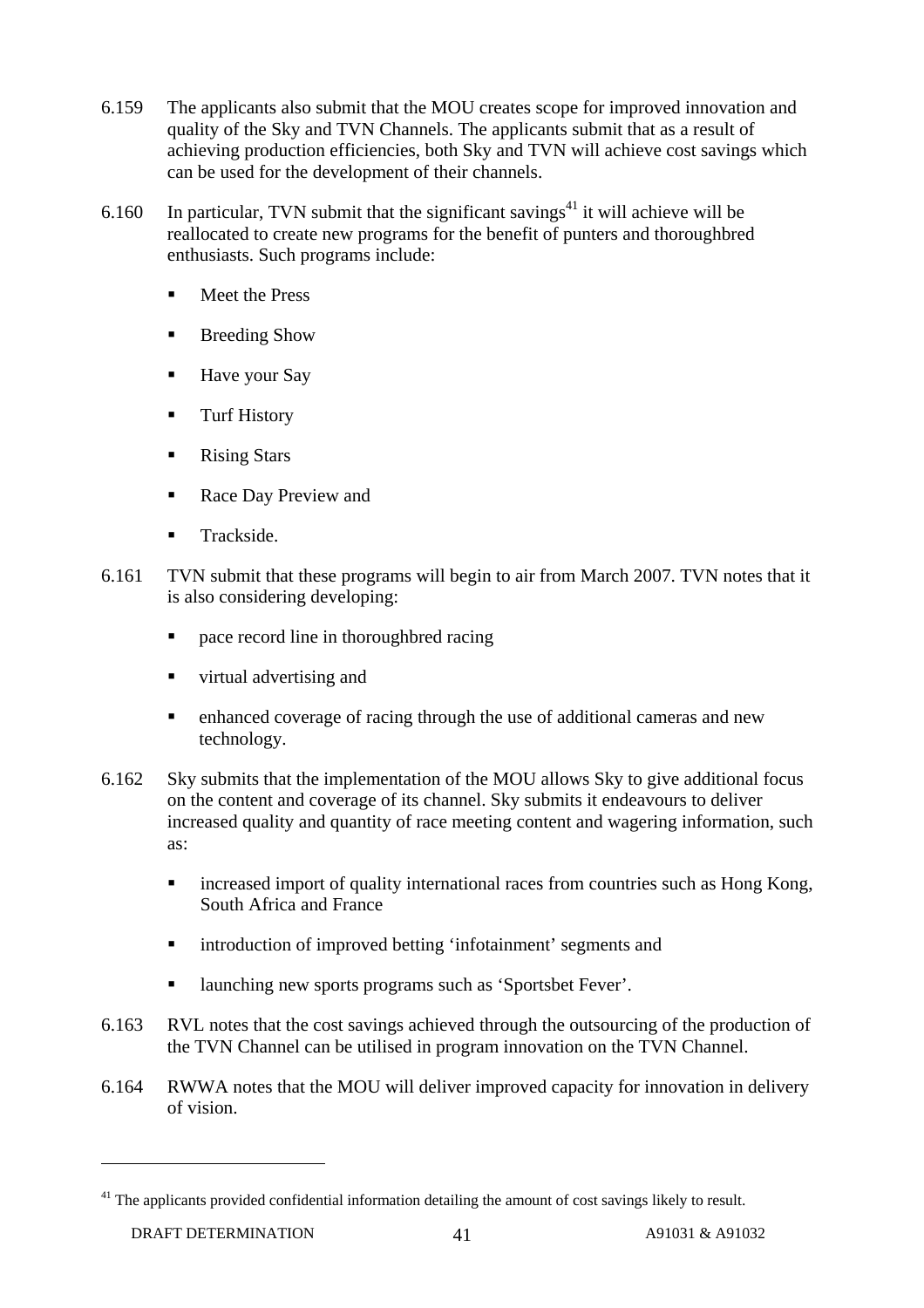- 6.165 The ACCC accepts that Sky and TVN will experience cost savings as a result of Sky producing the TVN Channel which will allow TVN to develop racing shows and products in order to stimulate the interests of racing enthusiasts and to improve the quality of the TVN Channel.
- 6.166 The ACCC considers that as a result of the MOU and the end of split vision, both Sky and TVN have greater opportunity to innovate their respective channels. As a result, the ACCC considers that some public benefit is likely to arise.
- 6.167 Overall, the ACCC considers that the MOU is likely to result in improved output, improved quality of race broadcasting services and improved innovation and therefore is likely to result in a public benefit. The ACCC also accepts that improvements in output and quality of race broadcasting services will assist in promoting the racing industry.

### **Reduction in transaction costs**

- 6.168 The applicants submit that the MOU will result in a decrease in transaction costs for those pubs, clubs and other commercial venues with wagering facilities that wish to deal only with Sky to receive wagering vision.
- 6.169 The applicants submit that under split vision, commercial venues were required to contract with both Sky and TVN in order to deliver a complete package of thoroughbred race broadcasting as demanded by patrons. The MOU grants Sky a nonexclusive right to distribute the TVN Channel to pubs, clubs and other commercial venues. The applicants submit that as a result of Sky's ability to distribute the TVN Channel, pubs, clubs and other commercial venues will benefit from transaction savings by having the option to deal only with Sky for the distribution of both channels.
- 6.170 ACTTAB Limited submit that under split vision, sub-agencies in pubs and clubs in the ACT were required to negotiate individual agreements with TVN and these venues found the costs prohibitive.
- 6.171 The ACCC accepts that there may be some reduction in transaction costs if a pub, club or other commercial venue with wagering facilities chooses to deal with only Sky for access to both the Sky and TVN Channels. However, the ACCC considers that any reduction in cost savings to pubs and clubs may be eroded if Sky decides to offer the Sky and TVN Channels only as a bundled product at a higher price (see paragraphs 6.67-6.72).

### **Balance of public benefit and detriment**

- 6.172 The ACCC may only grant authorisation if it is satisfied that, in all the circumstances, the MOU is likely to result in a public benefit that will outweigh any public detriment.
- 6.173 In the context of applying the net public benefit test at section  $90(8)^{42}$  of the Act, the Tribunal commented that:

<sup>&</sup>lt;sup>42</sup> The test at 90(8) of the Act is in essence that conduct is likely to result in such a benefit to the public that it should be allowed to take place.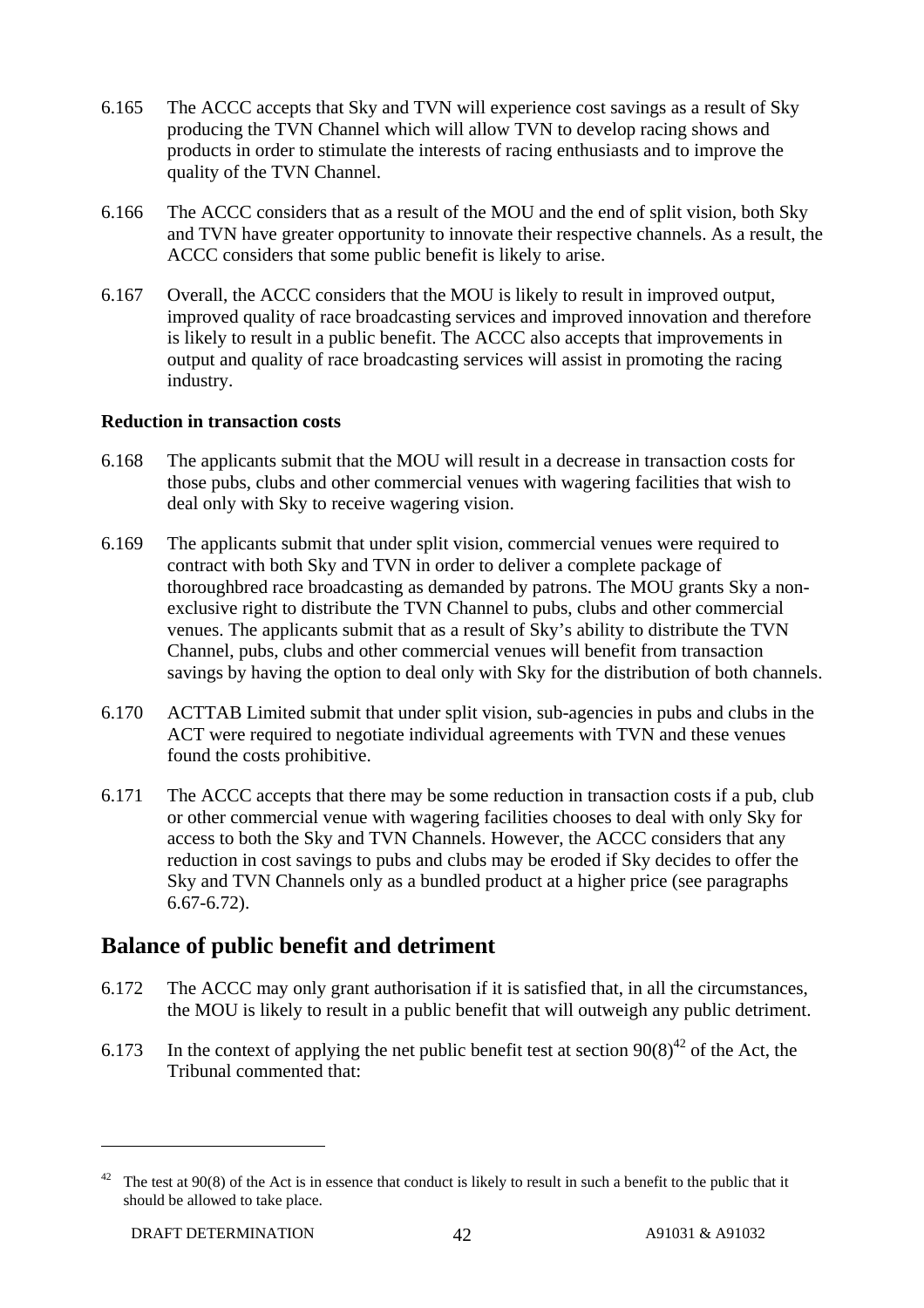… something more than a negligible benefit is required before the power to grant authorisation can be exercised.<sup>43</sup>

- 6.174 The ACCC considers that the MOU is likely to result in public benefit from:
	- the resolution of the split vision dispute which led to a decrease in wagering revenue, punter confusion, increased costs to pubs and clubs, and a reduction in funding to the racing industry as a whole
	- increased production efficiencies to both Sky and TVN
	- improved output, quality of broadcasting services and innovation by TVN and Sky and
	- reduced transaction costs to pubs, clubs and other commercial venues with Sky's non-exclusive distribution right of TVN.
- 6.175 While the MOU is likely to result in public benefit, the ACCC considers the MOU will raise competition issues in respect of:
	- the supply of race broadcasting services to commercial venues such as pubs and clubs and
	- the acquisition of future broadcasting rights from the thoroughbred racing clubs.
- 6.176 The ACCC is concerned about the potential for Tabcorp/Sky to distribute the Sky and TVN Channels as a bundled product to commercial venues with wagering facilities, without at least offering the Sky Channel separately to these venues.
- 6.177 The combined effect of Tabcorp offering the Sky and TVN Channels as a bundle, in conjunction with Tabcorp's existing requirement that venues with TAB Kiosks and Easy Bet Terminals acquire Sky Channel could result in commercial venues paying a higher price for race broadcasting services, because they would be forced to acquire both channels.
- 6.178 Such bundling may also inhibit the ability of TVN to distribute the TVN Channel to commercial venues with wagering facilities, given the requirement that venues with wagering facilities from Tabcorp must also acquire Sky Channel. Venues would be prevented from acquiring the TVN Channel directly from TVN if it was forced as part of bundle with Sky Channel.
- 6.179 The ACCC considers that it is important that commercial venues with wagering facilities have a choice of whether to acquire both the Sky and TVN Channels.
- 6.180 The ACCC considers that the MOU will have a competitive impact on the incentives of Sky and TVN to bid for future broadcasting rights from thoroughbred racing clubs. This is because the MOU provides that the unsuccessful bidder will still be able to access audio-visual content of races under a sub-license and therefore may not bid for them as aggressively than without the MOU.

<sup>43</sup> Re Application by Michael Jools, President of the NSW Taxi Drivers Association [2006] ACompT 5 at paragraph 22.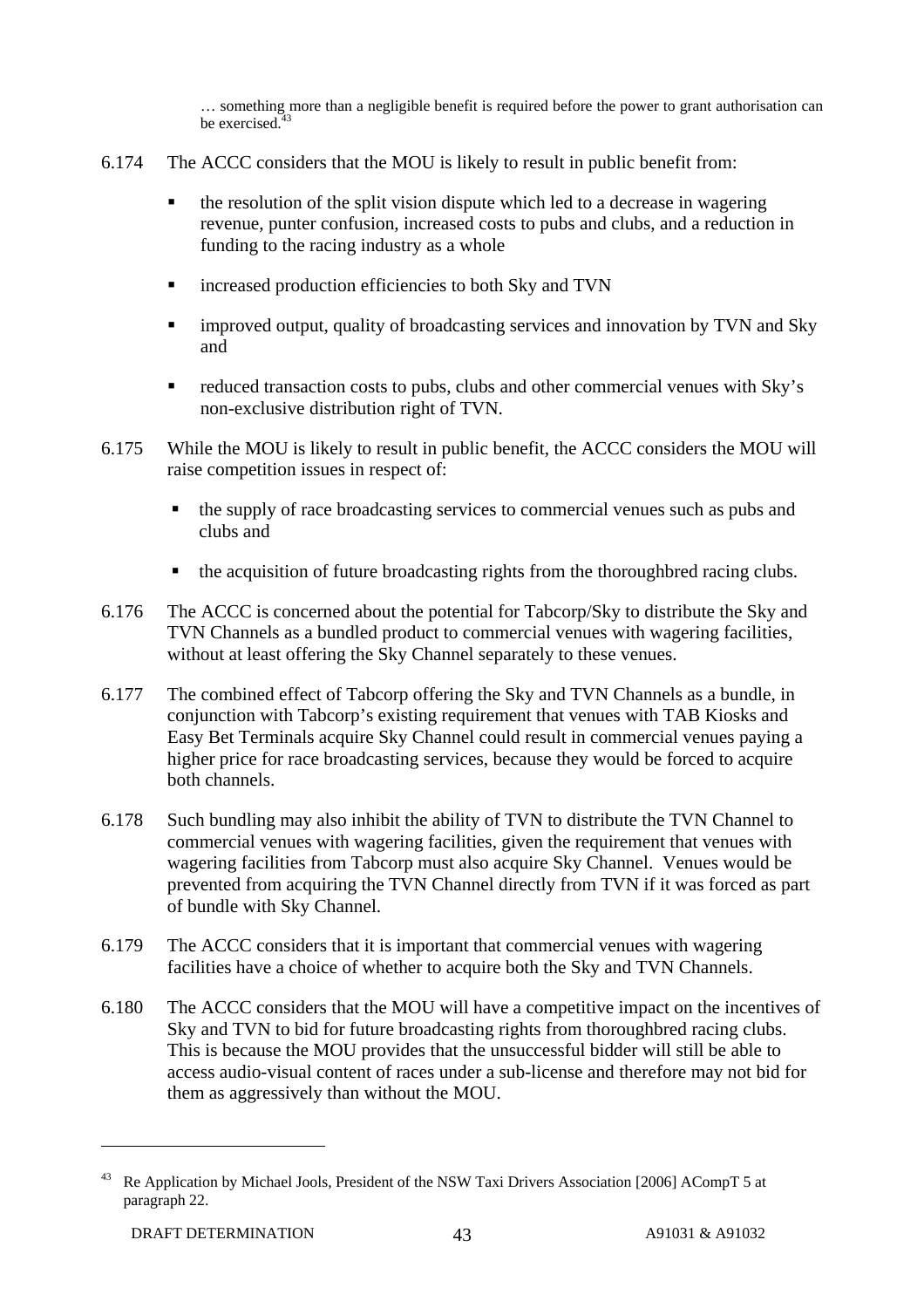- 6.181 That being said, the ACCC acknowledges that there are commercial incentives to be the primary license holder after 30 December 2012 when the MOU expires. To some degree such incentives may counter the competitive impact resulting from content sharing under the MOU.
- 6.182 The ACCC considers that the MOU does not raise any significant competition concerns in the distribution of race broadcasting services to television providers or the provision of wagering services.
- 6.183 The ACCC notes that Tabcorp's ownership of Sky Channel provides Tabcorp with a competitive advantage relative to other wagering providers including any new Victorian wagering licensee (if one is appointed). However, the ACCC notes that the MOU includes provisions which oblige Tabcorp/Sky to provide a third party Victorian wagering licensee with access to racing vision.
- 6.184 The ACCC also notes that any new third party Victorian wagering licensee would need to negotiate with Sky to obtain thoroughbred racing vision with or without the MOU and at least with the MOU, both Sky and TVN would exist to provide the Sky and TVN Channels.
- 6.185 Further, any advertising restrictions which limit betting exchanges from advertising on Sky or TVN exist with or without the MOU.
- 6.186 The Act allows the ACCC to grant authorisation subject to conditions.<sup>44</sup> Generally, the ACCC may impose conditions to ensure that the net public benefit test is met or continues to be met over the proposed period of authorisation.
- 6.187 Betfair submits that the ACCC should impose a condition that requires Tabcorp to implement access arrangements to allow wagering service providers other than totalisators to utilise Tabcorp's broadcasting platforms. The ACCC notes that with or without authorisation, other wagering service providers would be required to negotiate with Sky to access Sky's broadcasting platforms. Further, the ACCC notes that there are no provisions in the MOU which restrict or limit Tabcorp's ability to deal with other wagering service providers. Accordingly, the ACCC does not consider that such a condition is necessary.
- 6.188 Betfair submits that the ACCC should impose a condition that prevents TVN granting exclusive licenses to Sky to broadcast TVN shareholder races. As noted at paragraphs 6.84-6.86 the ACCC does not consider that the exclusive licenses granted by TVN to Sky under the MOU raise any significant competition concerns. The ACCC notes that while TVN is granting exclusive licenses to Sky to broadcast live on pay television and subscription services, TVN vision will continue to be available through the TVN Channel.
- 6.189 Betfair also submits that the ACCC should impose a number of conditions which would provide that TVN is not restricted from displaying wagering information from other providers, ensures that TVN maintains control over the look and content of the TVN Channel, and that there are no restrictions on using third party audio to accompany race vision.

 $44$  Section 91(3).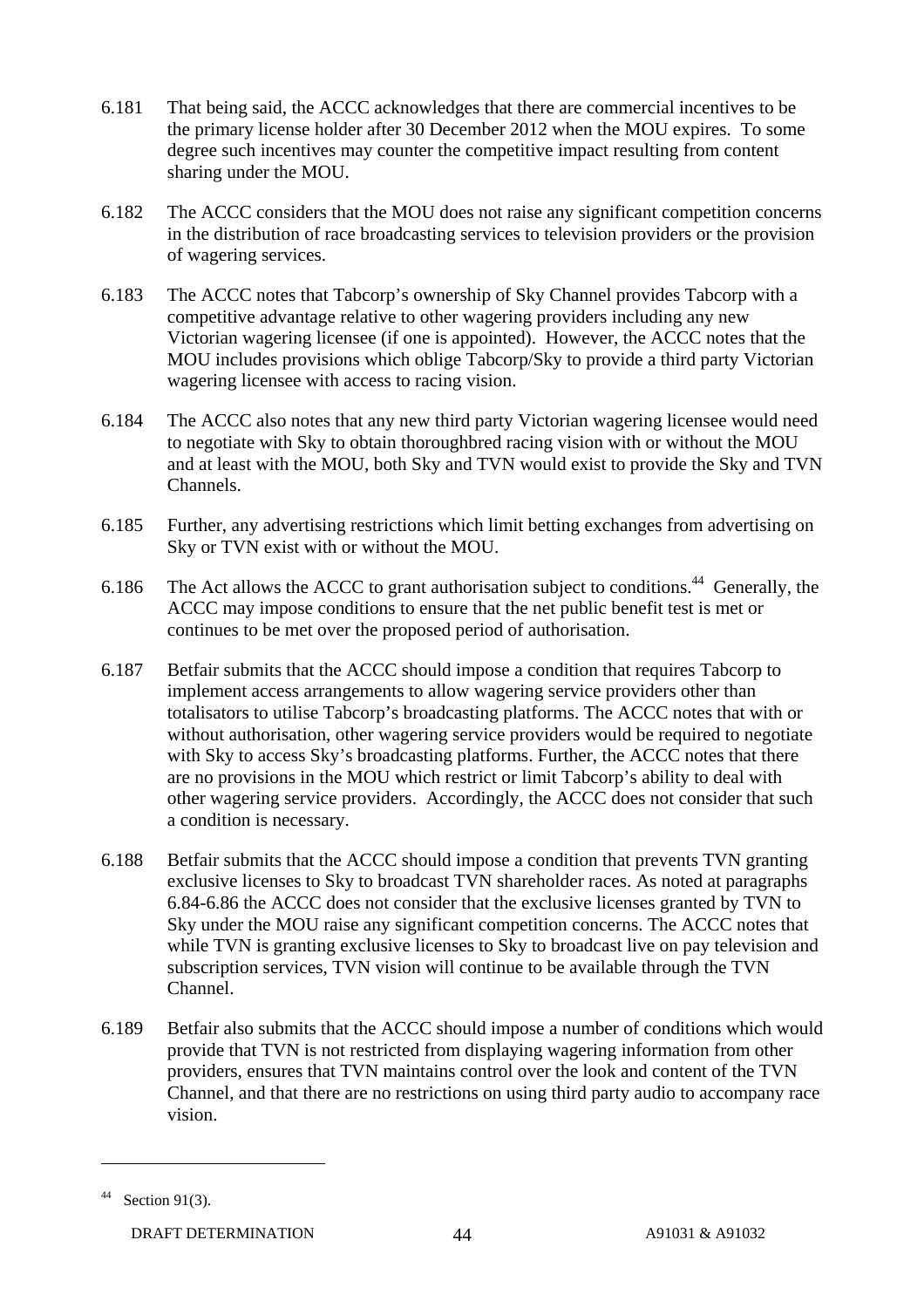- 6.190 The ACCC notes that there are no provisions in the MOU which prevent TVN from displaying wagering odds from other wagering operators (see paragraph 6.116). Further, the MOU provides that TVN is to maintain control over the look and content on the TVN Channel and no changes can be made without prior approval from TVN (see paragraph 3.25). The ACCC also notes that the provisions under the MOU which relate to third party audio apply to both TVN and Sky and that the MOU does not place restrictions on what type of information either TVN or Sky can include in the audio to accompany the races they broadcast (see paragraphs 6.119 - 6.127). Accordingly, the ACCC does not consider it necessary to impose these conditions.
- 6.191 Overall, the ACCC is satisfied that the public benefits arising from the MOU will outweigh the public detriments, provided that Tabcorp/Sky do not bundle the Sky and TVN Channels without at least offering the Sky Channel separately to commercial venues with wagering facilities.
- 6.192 To ensure that the public benefits generated by the MOU outweigh the public detriments the ACCC proposes to grant authorisation subject to the following condition:
	- Should Tabcorp/Sky decide to supply the Sky and TVN Channels as a bundled product to commercial venues with wagering facilities, Tabcorp/Sky must at least offer the Sky Channel separately to such venues.

# **Length of authorisation**

- 6.193 The ACCC generally considers it appropriate to grant authorisation for a limited period of time, so as to allow an authorisation to be reviewed in light of any changed circumstances.
- 6.194 The ACCC notes that the MOU will expire on 31 December 2012. The applicants stated that the commercial reasons for the MOU expiring in December 2012, is to ensure that Tabcorp and Sky have access to the Melbourne Spring Racing Carnival in 2012.
- 6.195 RVL raised concerns about the term of the MOU and how it may affect the ability of any new Victorian wagering licensee to access racing vision from Sky (see paragraphs 6.93 - 6.95). As discussed at paragraphs 6.99 - 6.100 the ACCC is satisfied that sufficient safeguards exist should concerns arise that Tabcorp/Sky has not complied with the provisions of the MOU which relate to providing vision to a new wagering licensee in Victoria.
- 6.196 As such, the ACCC proposes to grant authorisation to the MOU until 31 December 2012.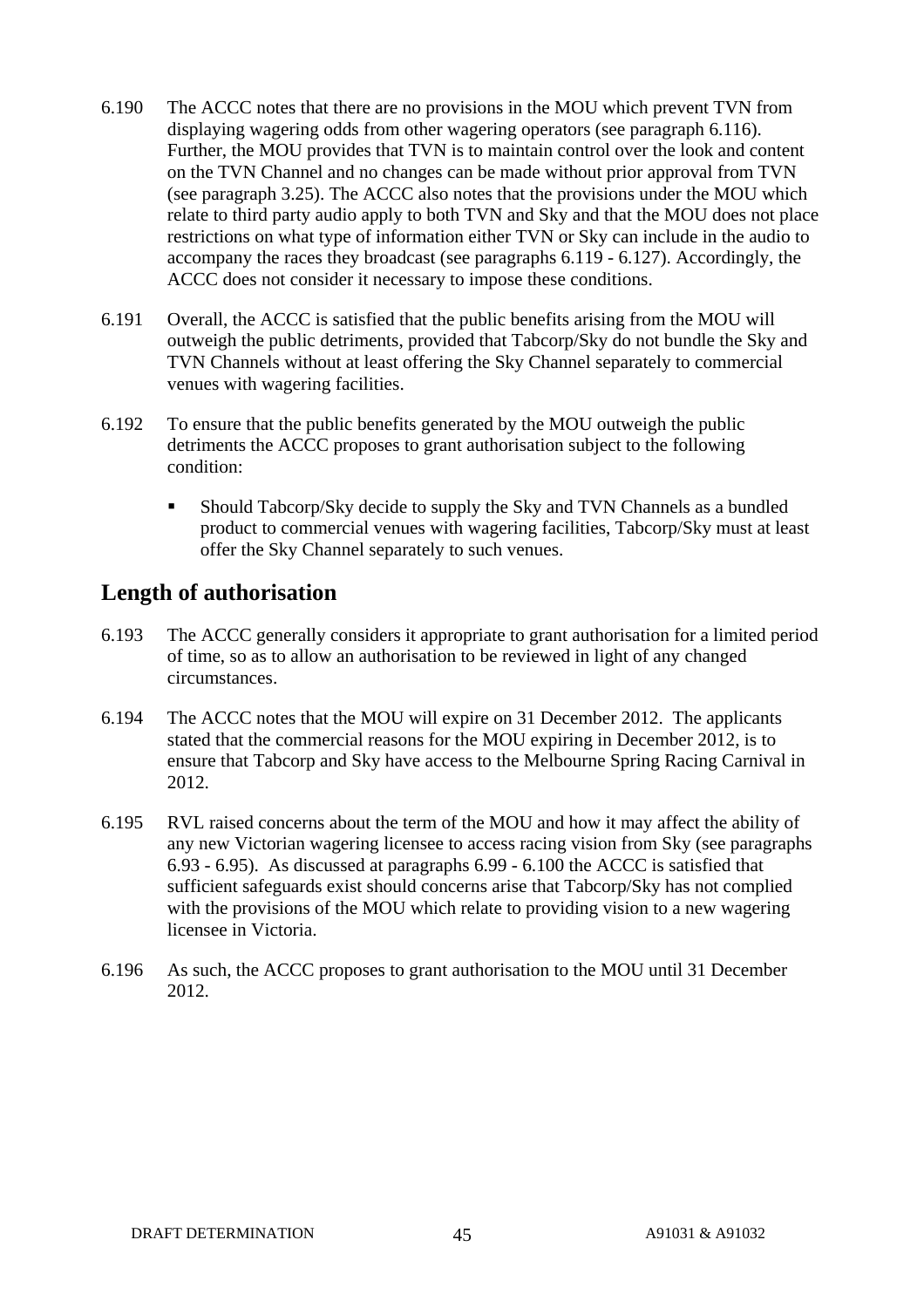# **7. Draft determination**

# **The application**

- 7.1 On 15 February 2007 Tabcorp Holdings Limited, Sky Channel Pty Ltd, and ThoroughVision Pty Ltd (collectively referred to as 'the applicants') lodged applications for authorisation A91031 and A91032 with the Australian Competition and Consumer Commission (the ACCC).
- 7.2 Application A91031 was made under subsection 88(1) of the *Trade Practices Act 1974*  (Act) to make and give effect to a contract or arrangement, or arrive at an understanding, a provision of which would have the purpose, or would have or might have the effect, of substantially lessening competition within the meaning of section 45 of the Act.
- 7.3 Application A91032 was made under subsection 88(8) of the Act to engage in conduct that constitutes or may constitute, exclusive dealing.
- 7.4 The applicants seek authorisation for a Memorandum of Understanding (MOU) which broadly outlines the commercial terms for the sharing of thoroughbred racing content between the Sky and TVN Channels. In particular, authorisation is sought for Schedules 1 to 7 of the MOU and any arrangements made under clause 2.3 of the MOU.

### **The net public benefit test**

- 7.5 For the reasons outlined in Chapter 6 of this draft determination, and subject to the condition below:
	- the ACCC considers that in all the circumstances the arrangements for which authorisation is sought under A91031 are likely to result in a public benefit that would outweigh the detriment to the public constituted by any lessening of competition arising from the arrangements and
	- the ACCC is satisfied that the arrangements for which authorisation is sought under A91032 are likely to result in such a benefit to the public that the arrangements should be allowed to take place.
- 7.6 The ACCC therefore **proposes to grant** authorisation to applications A91031 and A91032 **on condition that :**
	- Should Tabcorp/Sky decide to supply the Sky and TVN Channels as a bundled product to commercial venues with wagering facilities, Tabcorp/Sky must at least offer the Sky Channel separately to such venues.

# **Conduct for which the ACCC proposes to grant authorisation**

7.7 The ACCC proposes to grant authorisation to the applicants for Schedules 1 to 7, excluding Schedule 5, and any arrangements made under clause 2.3 of the MOU until 31 December 2012.